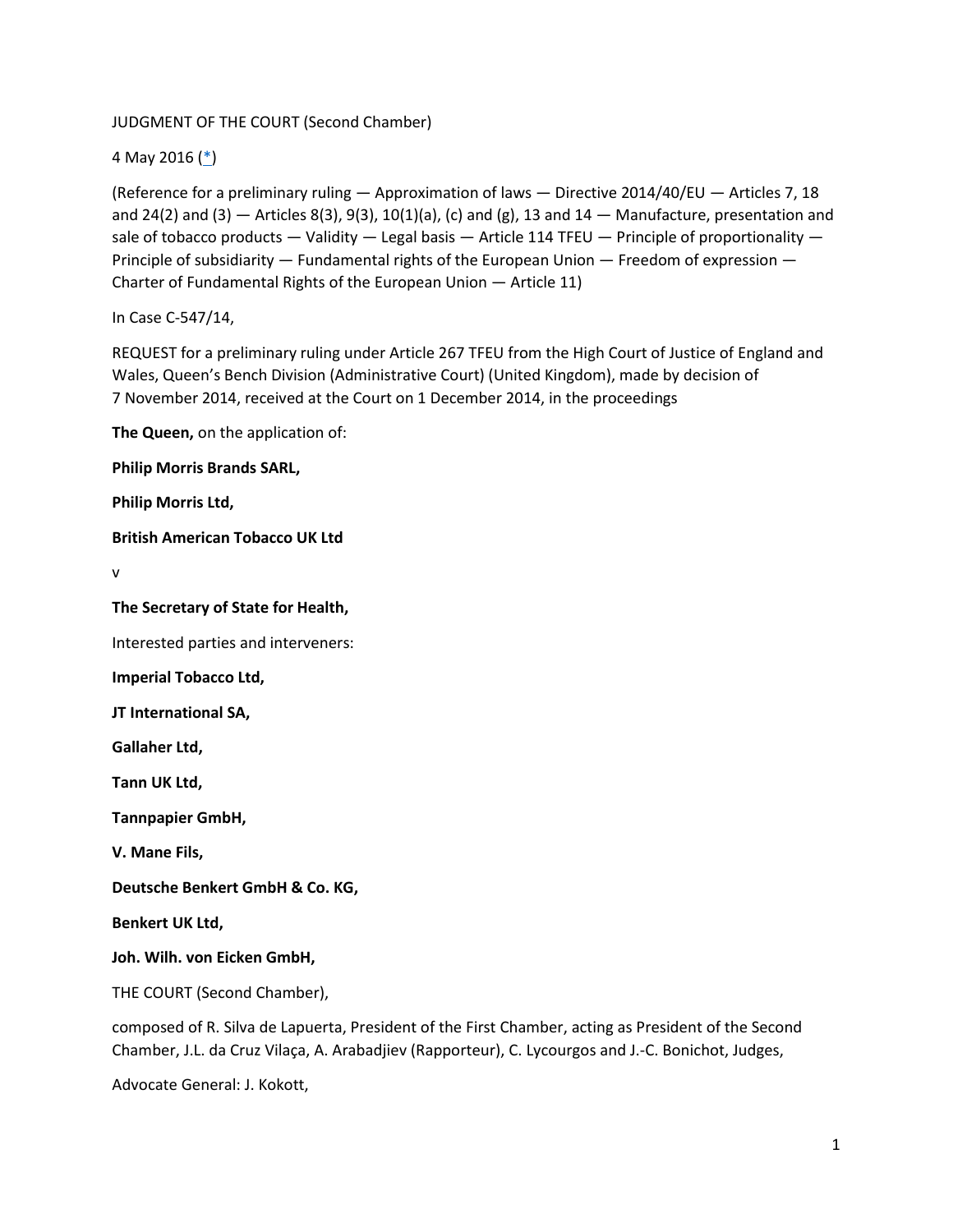Registrar: I. Illéssy, Administrator,

having regard to the written procedure and further to the hearing on 1 October 2015,

after considering the observations submitted on behalf of:

– Philip Morris Brands SARL and Philip Morris Ltd, by M. Demetriou QC, K. Nairn QC, D. Piccinin and J. Egerton-Peters, Barristers,

– British American Tobacco UK Ltd, by N. Pleming QC, S. Ford and D. Scannell, Barristers, and L. Van Den Hende, advocaat, instructed by A. Lidbetter, Solicitor,

– Imperial Tobacco Ltd, by D. Rose QC, B. Kennelly and J. Pobjoy, Barristers, instructed by E. Sparrow and J. Gale, Solicitors,

JT International SA and Gallaher Ltd, by J. MacLeod QC, D. Anderson QC, J. Flynn QC and V. Wakefield, Barrister, instructed by A. Morfey, T. Snelling and T. Baildam, Solicitors,

– Tann UK and Tannpapier GmbH, by T. Johnston, Barrister, instructed by S. Singleton, Solicitor,

– V. Mane Fils, by M. Chamberlain QC and Z. Al-Rikabi, Barrister, instructed by P. Wareham and J. Robinson, Solicitors,

– Deutsche Benkert GmbH & Co. KG and Benkert UK Ltd, by A. Henshaw QC and D. Jowell QC, instructed by M. Evans and F. Liberatore, Solicitors,

– Joh. Wilh. von Eicken GmbH, by A. Howard, Barrister, instructed by A.-M. Irwin and A. Rook, Solicitors,

– the United Kingdom Government, by V. Kaye and C. Brodie, acting as Agents, and by M. Hoskins QC, I. Rogers QC and S. Abram and E. Metcalfe, Barristers,

– Ireland, by J. Quaney and A. Joyce, acting as Agents, and by E. Barrington, Senior Counsel, J. Cooke, Senior Counsel, and E. Carolan, Barrister-at-Law,

– the French Government, by D. Colas and R. Coesme, acting as Agents,

– the Italian Government, by G. Palmieri, acting as Agent, and P.G. Marrone, avvocato dello Stato,

- the Hungarian Government, by M.Z. Fehér, G. Koós and M. Bóra, acting as Agents,
- the Polish Government, by B. Majczyna, acting as Agent,
- the Portuguese Government, by L. Inez Fernandes and A. Seiça Neves, acting as Agents,
- the European Parliament, by L. Visaggio, A. Tamás and M. Sammut, acting as Agents,
- the Council of the European Union, by J. Herrmann, O. Segnana and M. Simm, acting as Agents,
- the European Commission, by M. Van Hoof, J. Tomkin and C. Cattabriga, acting as Agents,
- the Kingdom of Norway, by K. Moen and K. Kloster, acting as Agents,

after hearing the Opinion of the Advocate General at the sitting on 23 December 2015,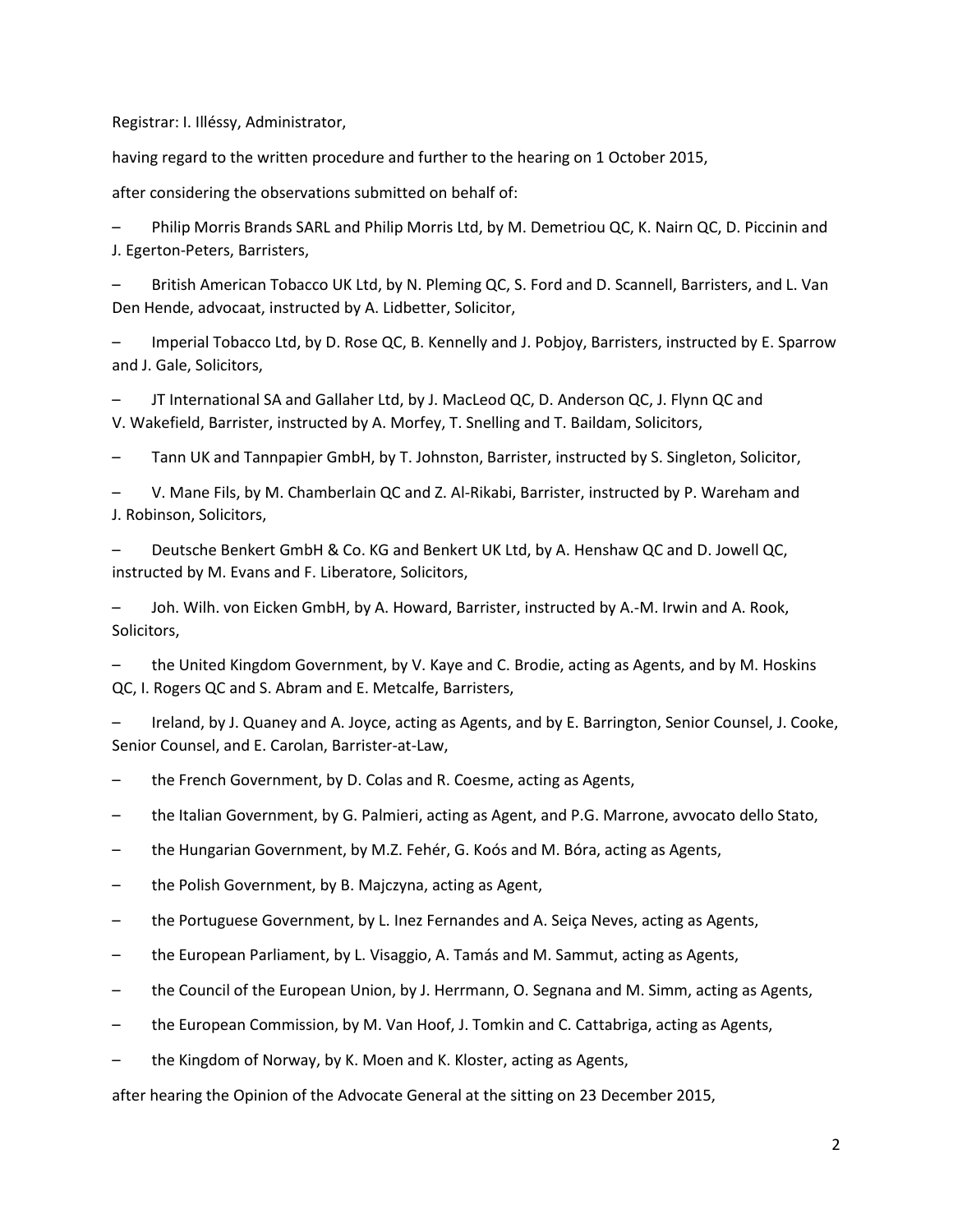gives the following

# **Judgment**

1 This request for a preliminary ruling concerns the interpretation and validity of a number of provisions of Directive 2014/40/EU of the European Parliament and of the Council of 3 April 2014 on the approximation of the laws, regulations and administrative provisions of the Member States concerning the manufacture, presentation and sale of tobacco and related products and repealing Directive 2001/37/EC (OJ 2014 L 127, p. 1).

2 The request has been made in two sets of proceedings brought by (i) Philip Morris Brands SARL and Philip Morris Ltd ('PMI') and (ii) British American Tobacco UK Ltd ('BAT') against the Secretary of State for Health, concerning the legality of the 'intention and/or obligation' of the United Kingdom Government to implement Directive 2014/40.

# **Legal context**

*World Health Organisation Framework Convention on Tobacco Control*

3 In the words of the preamble to the World Health Organisation Framework Convention on Tobacco Control ('the FCTC'), signed in Geneva on 21 May 2003, to which the European Union and its Member States are party, the Parties to that convention recognise that 'scientific evidence has unequivocally established that tobacco consumption and exposure to tobacco smoke cause death, disease and disability' and that 'cigarettes and some other products containing tobacco are highly engineered so as to create and maintain dependence, and that many of the compounds they contain and the smoke they produce are pharmacologically active, toxic, mutagenic and carcinogenic, and that tobacco dependence is separately classified as a disorder in major international classifications of diseases'.

4 Article 7 of the FCTC, which is entitled 'Non-price measures to reduce the demand for tobacco', provides:

'… Each Party shall adopt and implement effective legislative, executive, administrative or other measures necessary to implement its obligations pursuant to Articles 8 to 13 and shall cooperate, as appropriate, with each other directly or through competent international bodies with a view to their implementation. The Conference of the Parties shall propose appropriate guidelines for the implementation of the provisions of these Articles.'

5 Article 9 of the FCTC, which is entitled 'Regulation of the contents of tobacco products', provides:

'The Conference of the Parties, in consultation with competent international bodies, shall propose guidelines for testing and measuring the contents and emissions of tobacco products, and for the regulation of these contents and emissions. Each Party shall, where approved by competent national authorities, adopt and implement effective legislative, executive and administrative or other measures for such testing and measuring, and for such regulation.'

6 Article 11 of the FCTC, which is entitled 'Packaging and labelling of tobacco products', provides:

'1. Each Party shall, within a period of three years after entry into force of this Convention for that Party, adopt and implement, in accordance with its national law, effective measures to ensure that: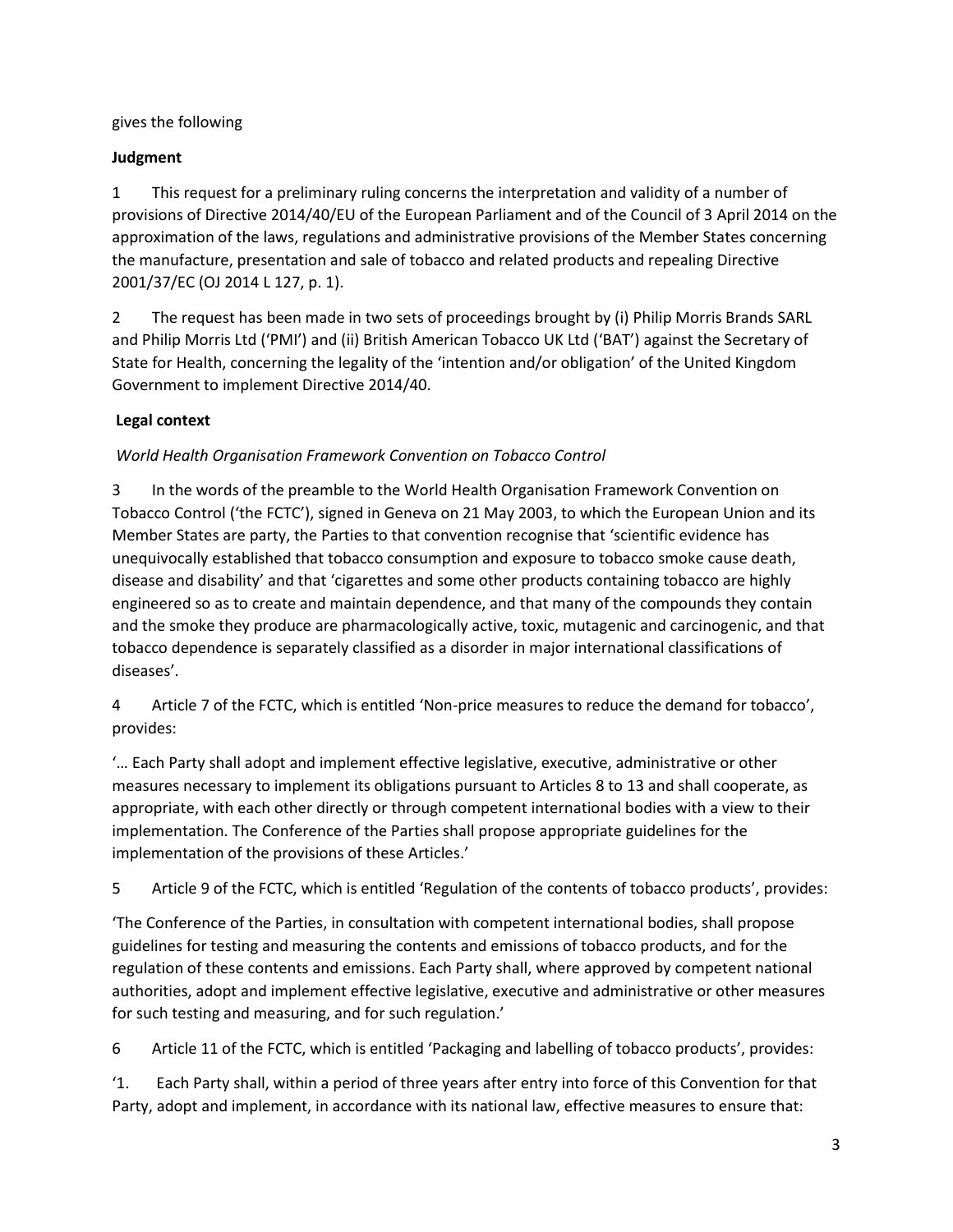(a) tobacco product packaging and labelling do not promote a tobacco product by any means that are false, misleading, deceptive or likely to create an erroneous impression about its characteristics, health effects, hazards or emissions, including any term, descriptor, trademark, figurative or any other sign that directly or indirectly creates the false impression that a particular tobacco product is less harmful than other tobacco products. These may include terms such as "low tar", "light", "ultra-light" or "mild"; and

(b) each unit packet and package of tobacco products and any outside packaging and labelling of such products also carry health warnings describing the harmful effects of tobacco use, and may include other appropriate messages. These warnings and messages:

…

(iii) shall be large, clear, visible and legible,

(iv) should be 50% or more of the principal display areas but shall be no less than 30% of the principal display areas,

(v) may be in the form of or include pictures or pictograms.'

7 Under Section 1.1 of the Partial Guidelines for Implementation of Articles 9 and 10 of the World Health Organisation Framework Convention on Tobacco Control ('the Partial Guidelines for Implementation of Articles 9 and 10 of the FCTC'), the parties 'are ... encouraged to implement measures beyond those recommended by these guidelines'.

8 Section 3.1.2 of those partial guidelines, which is headed 'Ingredients (Regulation)', describes the measures that the Contracting Parties could introduce to regulate ingredients, stating as follows:

'3.1.2.1 Background

Regulating ingredients aimed at reducing tobacco product attractiveness can contribute to reducing the prevalence of tobacco use and dependence among new and continuing users. ...

#### 3.1.2.2 Tobacco Products

(i) Ingredients used to increase palatability

The harsh and irritating character of tobacco smoke provides a significant barrier to experimentation and initial use. Tobacco industry documents have shown that significant effort has been put into mitigating these unfavourable characteristics. Harshness can be reduced in a variety of ways including: adding various ingredients, eliminating substances with known irritant properties, balancing irritation alongside other significant sensory effects, or altering the chemical properties of tobacco product emissions by adding or removing specific substances.

…

Masking tobacco smoke harshness with flavours contributes to promoting and sustaining tobacco use. Examples of flavouring substances include benzaldehyde, maltol, menthol and vanillin.

Spices and herbs can also be used to improve the palatability of tobacco products. Examples include cinnamon, ginger and mint.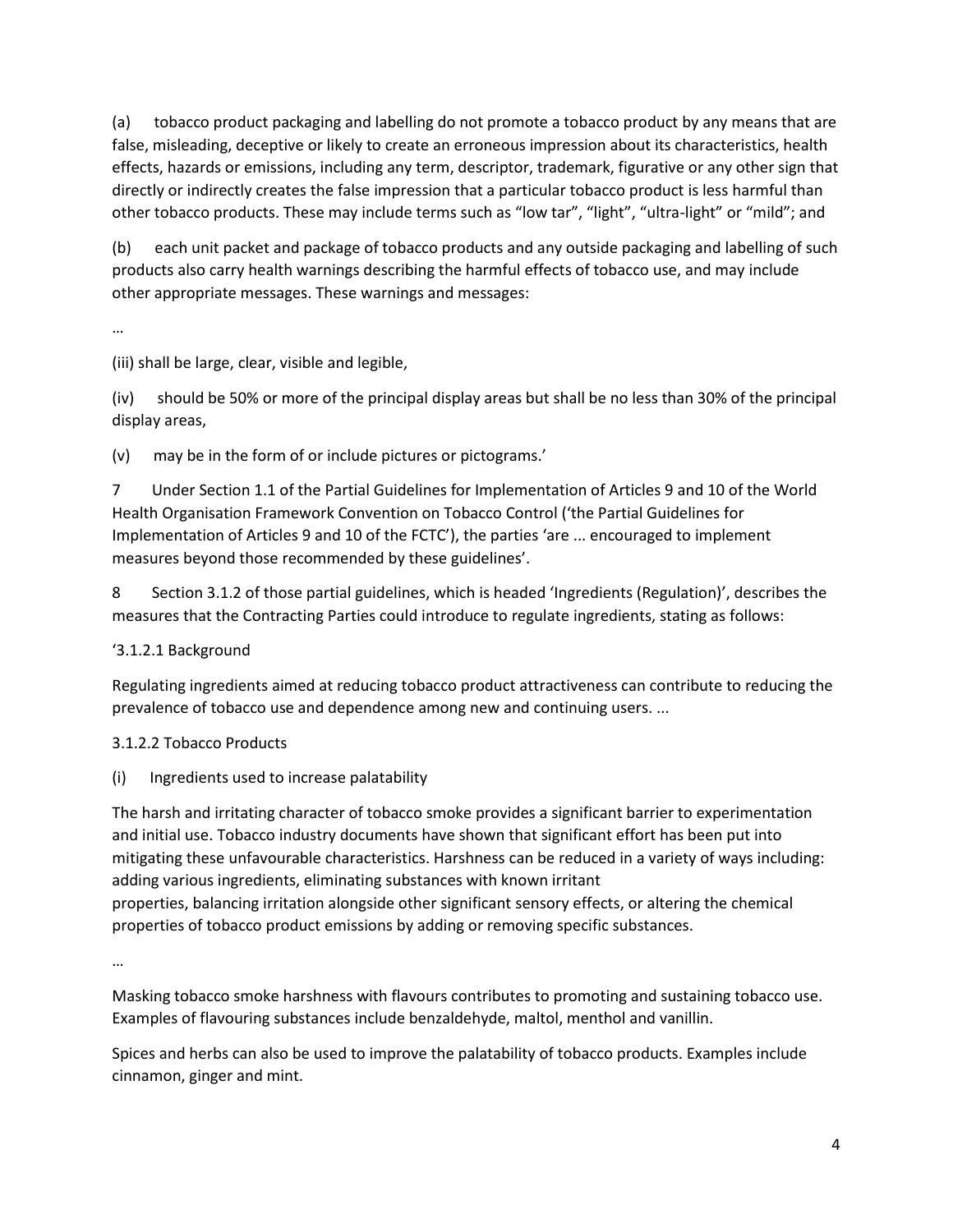#### Recommendation

Parties should regulate, by prohibiting or restricting, ingredients that may be used to increase palatability in tobacco products.

…'

9 Under point 7 of the Guidelines for Implementation of Article 11 (Packaging and labelling of tobacco products) of the World Health Organisation Framework Convention on Tobacco Control (the 'Guidelines for Implementation of Article 11 of the FCTC'):

'Well-designed health warnings and messages are part of a range of effective measures to communicate health risks and to reduce tobacco use. Evidence demonstrates that the effectiveness of health warnings and messages increases with their prominence. In comparison with small, text-only health warnings, larger warnings with pictures are more likely to be noticed, better communicate health risks, provoke a greater emotional response and increase the motivation of tobacco users to quit and to decrease their tobacco consumption. Larger picture warnings are also more likely to retain their effectiveness over time and are particularly effective in communicating health effects to low-literacy populations, children and young people. Other elements that enhance effectiveness include locating health warnings and messages on principal display areas, and at the top of these principal display areas; the use of colour rather than just black and white; requiring that multiple health warnings and messages appear concurrently; and periodic revision of health warnings and messages.'

10 Point 12 of those guidelines, headed 'Size', states:

'Article 11.1(b)(iv) of the [FCTC] specifies that health warnings and messages on tobacco product packaging and labelling should be 50% or more, but no less than 30%, of the principal display areas. Given the evidence that the effectiveness of health warnings and messages increases with their size, Parties should consider using health warnings and messages that cover more than 50% of the principal display areas and aim to cover as much of the principal display areas as possible. The text of health warnings and messages should be in bold print in an easily legible font size and in a specified style and colour(s) that enhance overall visibility and legibility.'

#### *Directive 2014/40*

11 Directive 2014/40 includes the following recitals:

'(7) Legislative action at Union level is ... necessary in order to implement the [FCTC] ..., the provisions of which are binding on the Union and its Member States. The FCTC provisions on the regulation of the contents of tobacco products, the regulation of tobacco product disclosures, the packaging and labelling of tobacco products, advertising and illicit trade in tobacco products are particularly relevant. The Parties to the FCTC, including the Union and its Member States, adopted a set of guidelines for the implementation of FCTC provisions by consensus during various Conferences.

 $\ddotsc$ 

(15) The lack of a harmonised approach to regulating the ingredients of tobacco products affects the smooth functioning of the internal market and has a negative impact on the free movement of goods across the Union. Some Member States have adopted legislation or entered into binding agreements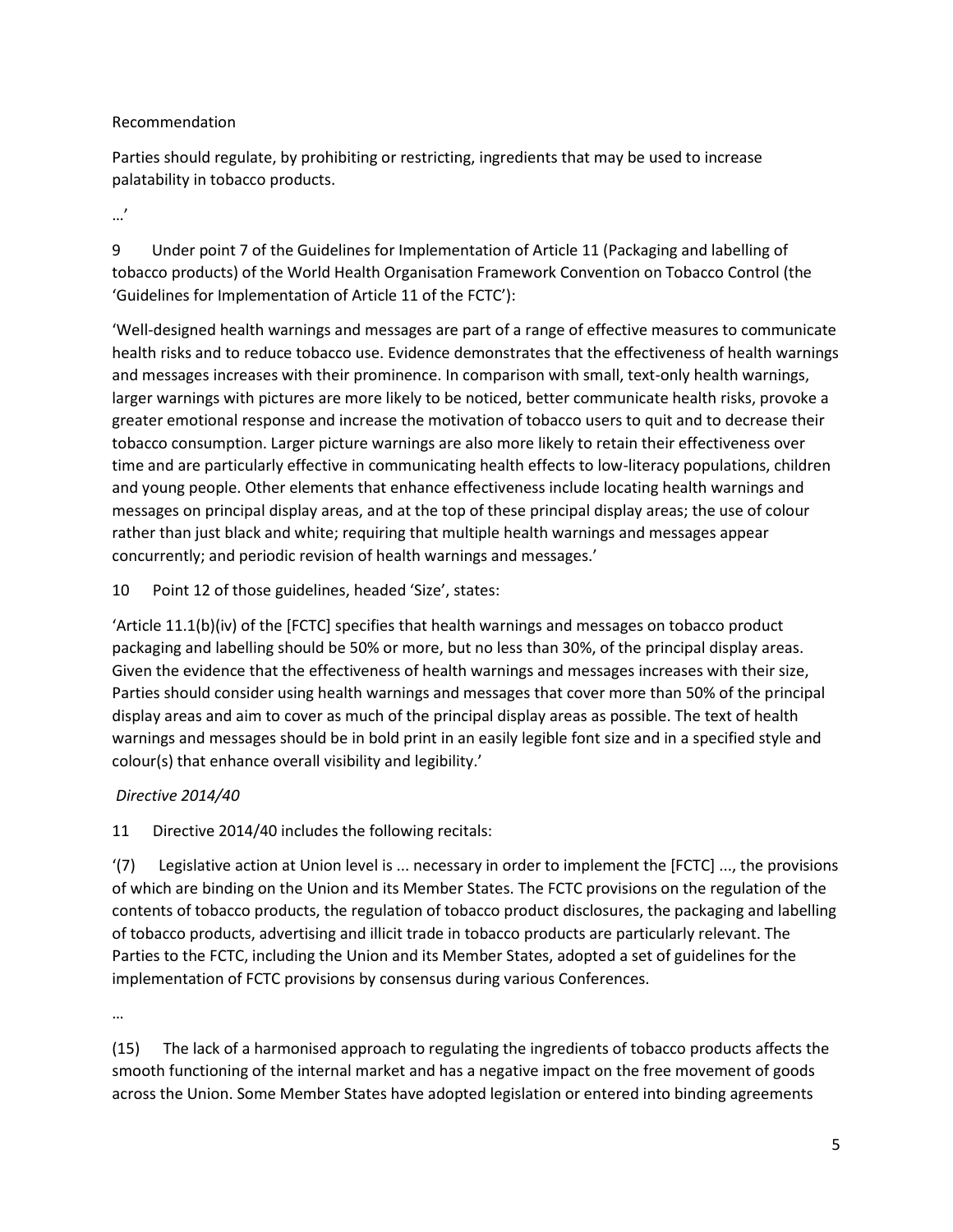with the industry allowing or prohibiting certain ingredients. As a result, some ingredients are regulated in some Member States, but not in others. Member States also take differing approaches as regards additives in the filters of cigarettes as well as additives colouring the tobacco smoke. Without harmonisation, the obstacles to the smooth functioning of the internal market are expected to increase in the coming years, taking into account the implementation of the FCTC and the relevant FCTC guidelines throughout the Union and in the light of experience gained in other jurisdictions outside the Union. The FCTC guidelines in relation to the regulation of the contents of tobacco products and regulation of tobacco product disclosures call in particular for the removal of ingredients that increase palatability, create the impression that tobacco products have health benefits, are associated with energy and vitality or have colouring properties.

(16) The likelihood of diverging regulation is further increased by concerns over tobacco products having a characterising flavour other than one of tobacco, which could facilitate initiation of tobacco consumption or affect consumption patterns. Measures introducing unjustified differences of treatment between different types of flavoured cigarettes should be avoided. However, products with characterising flavour with a higher sales volume should be phased out over an extended time period to allow consumers adequate time to switch to other products.

(17) The prohibition of tobacco products with characterising flavours does not preclude the use of individual additives outright, but it does oblige manufacturers to reduce the additive or the combination of additives to such an extent that the additives no longer result in a characterising flavour. ...

…

(22) Disparities still exist between national provisions regarding the labelling of tobacco products, in particular with regard to the use of combined health warnings consisting of a picture and a text, information on cessation services and promotional elements in and on unit packets.

(23) Such disparities are liable to constitute a barrier to trade and to impede the smooth functioning of the internal market in tobacco products, and should, therefore, be eliminated. Also, it is possible that consumers in some Member States are better informed about the health risks of tobacco products than consumers in other Member States. Without further action at Union level, the existing disparities are likely to increase in the coming years.

(24) Adaptation of the provisions on labelling is also necessary to align the rules that apply at Union level to international developments. For example, the FCTC guidelines on the packaging and labelling of tobacco products call for large picture warnings on both principal display areas, mandatory cessation information and strict rules on misleading information. ...

(25) The labelling provisions should also be adapted to new scientific evidence. For example, the indication of the emission levels for tar, nicotine and carbon monoxide on unit packets of cigarettes has proven to be misleading as it leads consumers to believe that certain cigarettes are less harmful than others. Evidence also suggests that large combined health warnings comprised of a text warning and a corresponding colour photograph are more effective than warnings consisting only of text. As a consequence, combined health warnings should become mandatory throughout the Union and cover significant and visible parts of the surface of unit packets. Minimum dimensions should be set for all health warnings to ensure their visibility and effectiveness.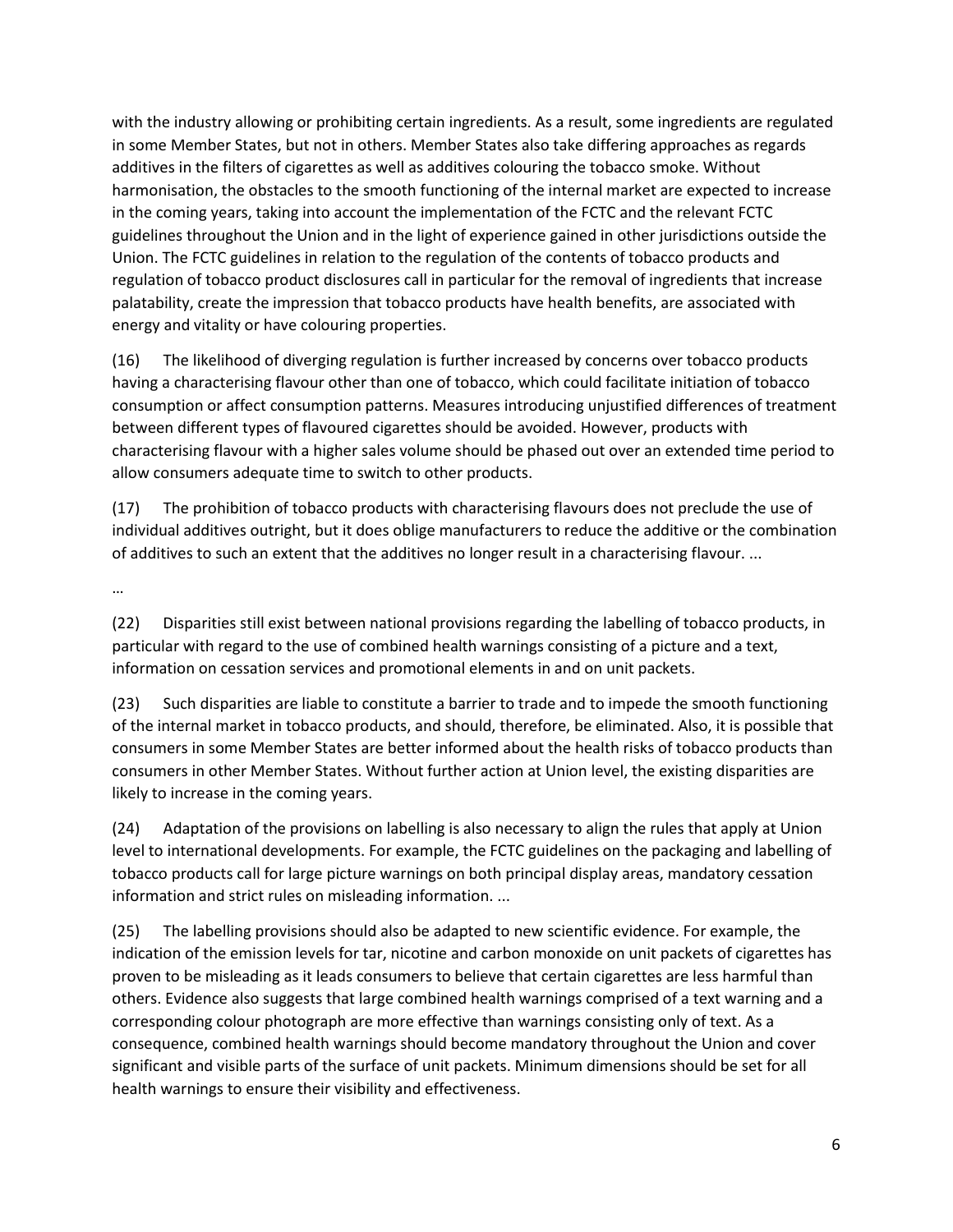(27) Tobacco products or their packaging could mislead consumers, in particular young people, where they suggest that these products are less harmful. This is, for example, the case if certain words or features are used, such as the words "low-tar", "light", "ultra-light", "mild", "natural", "organic", "without additives", "without flavours" or "slim", or certain names, pictures, and figurative or other signs. Other misleading elements might include, but are not limited to, inserts or other additional material such as adhesive labels, stickers, onserts, scratch-offs and sleeves or relate to the shape of the tobacco product itself. Certain packaging and tobacco products could also mislead consumers by suggesting benefits in terms of weight loss, sex appeal, social status, social life or qualities such as femininity, masculinity or elegance. Likewise, the size and appearance of individual cigarettes could mislead consumers by creating the impression that they are less harmful. ...

(28) In order to ensure the integrity and the visibility of health warnings and maximise their efficacy, provisions should be made regarding the dimensions of the health warnings as well as regarding certain aspects of the appearance of the unit packets of tobacco products, including the shape and opening mechanism. ... Member States apply different rules on the minimum number of cigarettes per unit packet. Those rules should be aligned in order to ensure free circulation of the concerned products.

…

…

(33) Cross-border distance sales of tobacco products could facilitate access to tobacco products that do not comply with this Directive. There is also an increased risk that young people would get access to tobacco products. Consequently, there is a risk that tobacco control legislation would be undermined. Member States should, therefore, be allowed to prohibit cross-border distance sales. Where crossborder distance sales are not prohibited, common rules on the registration of retail outlets engaging in such sales are appropriate to ensure the effectiveness of this Directive. ...

…

(48) Moreover, this Directive does not harmonise the rules on smoke-free environments ... Member States are free to regulate such matters within the remit of their own jurisdiction and are encouraged to do so.

…

(53) Tobacco and related products which comply with this Directive should benefit from the free movement of goods. However, in light of the different degrees of harmonisation achieved by this Directive, the Member States should, under certain conditions, retain the power to impose further requirements in certain respects in order to protect public health. This is the case in relation to the presentation and the packaging, including colours, of tobacco products other than health warnings, for which this Directive provides a first set of basic common rules. Accordingly, Member States could, for example, introduce provisions providing for further standardisation of the packaging of tobacco products, provided that those provisions are compatible with the FEU [Treaty], with WTO obligations and do not affect the full application of this Directive.

(54) Moreover, in order to take into account possible future market developments, Member States should also be allowed to prohibit a certain category of tobacco or related products, on grounds relating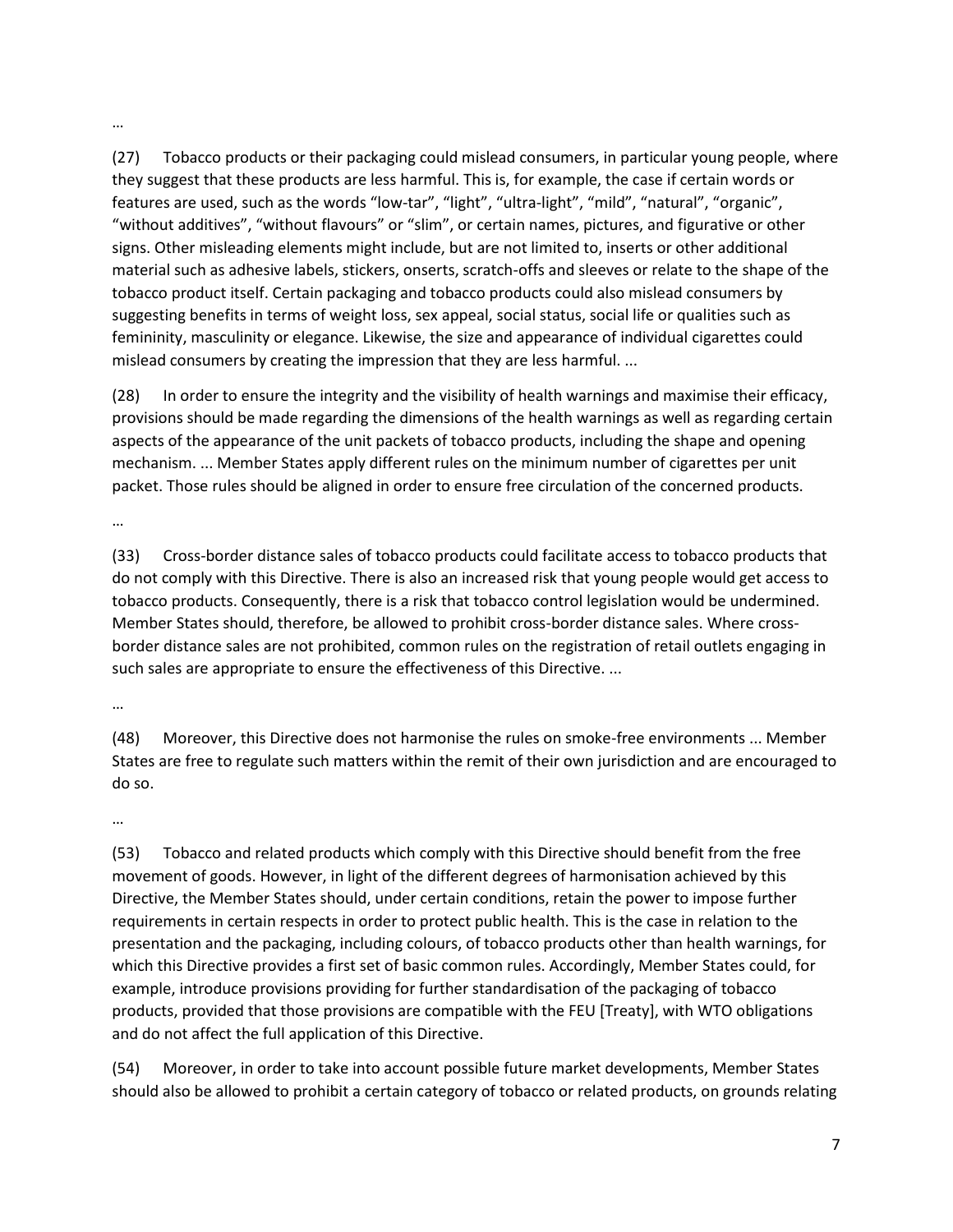to the specific situation in the Member State concerned and provided the provisions are justified by the need to protect public health, taking into account the high level of protection achieved through this Directive. Member States should notify such stricter national provisions to the Commission.

(55) A Member State should remain free to maintain or introduce national laws applying to all products placed on its national market for aspects not regulated by this Directive, provided they are compatible with the FEU [Treaty] and do not jeopardise the full application of this Directive. ...

…

(60) Since the objectives of this Directive, namely to approximate the laws, regulations and administrative provisions of the Member States concerning the manufacture, presentation and sale of tobacco and related products, cannot be sufficiently achieved by the Member States, but can rather, by reason of their scale and effects, be better achieved at Union level, the Union may adopt measures, in accordance with the principle of subsidiarity as set out in Article 5 of the EU [Treaty]. In accordance with the principle of proportionality, as set out in that Article, this Directive does not go beyond what is necessary in order to achieve those objectives.'

12 Article 1 of Directive 2014/40, entitled 'Subject matter', provides:

'The objective of this Directive is to approximate the laws, regulations and administrative provisions of the Member States concerning:

(a) the ingredients and emissions of tobacco products and related reporting obligations, including the maximum emission levels for tar, nicotine and carbon monoxide for cigarettes;

(b) certain aspects of the labelling and packaging of tobacco products including the health warnings to appear on unit packets of tobacco products and any outside packaging as well as traceability and security features that are applied to tobacco products to ensure their compliance with this Directive;

(c) the prohibition on the placing on the market of tobacco for oral use;

(d) cross-border distance sales of tobacco products;

(e) the obligation to submit a notification of novel tobacco products;

(f) the placing on the market and the labelling of certain products, which are related to tobacco products, namely electronic cigarettes and refill containers, and herbal products for smoking;

in order to facilitate the smooth functioning of the internal market for tobacco and related products, taking as a base a high level of protection of human health, especially for young people, and to meet the obligations of the Union under the [FCTC].'

13 In accordance with points 24 and 25 of Article 2 of Directive 2014/40, entitled 'Definitions', 'flavouring' means 'an additive that imparts smell and/or taste', whilst 'characterising flavour' means 'a clearly noticeable smell or taste other than one of tobacco, resulting from an additive or a combination of additives, including, but not limited to, fruit, spice, herbs, alcohol, candy, menthol or vanilla, which is noticeable before or during the consumption of the tobacco product'.

14 Article 7 of that directive, entitled 'Regulation of ingredients', provides as follows: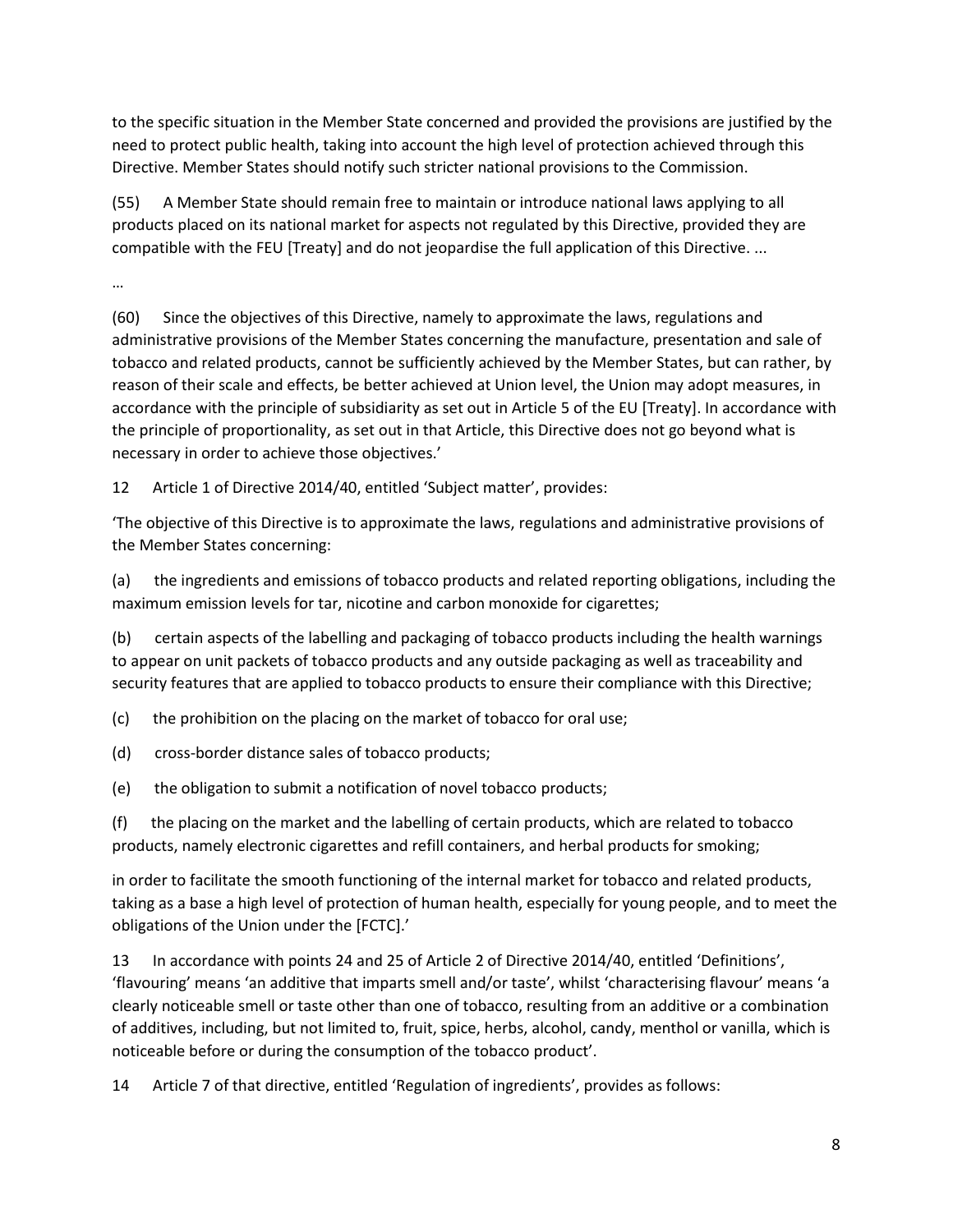'1. Member States shall prohibit the placing on the market of tobacco products with a characterising flavour.

…

7. Member States shall prohibit the placing on the market of tobacco products containing flavourings in any of their components such as filters, papers, packages, capsules or any technical features allowing modification of the smell or taste of the tobacco products concerned or their smoke intensity. Filters, papers and capsules shall not contain tobacco or nicotine.

…

14. In the case of tobacco products with a characterising flavour whose Union-wide sales volumes represent 3% or more in a particular product category, the provisions of this Article shall apply from 20 May 2020.'

15 Chapter II, entitled 'Labelling and packaging', of Title II of Directive 2014/40 contains, inter alia, rules concerning (i) the health warnings that must appear on the labelling and unit packets, (ii) the presentation of tobacco products, (iii) the appearance and content of unit packets, (iv) the traceability of those products and (v) the security features which the products must carry.

16 In particular, Article 8 of that directive, entitled 'General provisions', provides, in paragraph 3:

'Member States shall ensure that the health warnings on a unit packet and any outside packaging are irremovably printed, indelible and fully visible, including not being partially or totally hidden or interrupted by tax stamps, price marks, security features, wrappers, jackets, boxes, or other items, when tobacco products are placed on the market. On unit packets of tobacco products other than cigarettes and roll-your-own tobacco in pouches, the health warnings may be affixed by means of stickers, provided that such stickers are irremovable. The health warnings shall remain intact when opening the unit packet other than packets with a flip-top lid, where the health warnings may be split when opening the packet, but only in a manner that ensures the graphical integrity and visibility of the text, photographs and cessation information.'

17 Under Article 9 of Directive 2014/40, which is entitled 'General warnings and information messages on tobacco products for smoking':

'1. Each unit packet and any outside packaging of tobacco products for smoking shall carry one of the following general warnings:

"Smoking kills — quit now"

or

"Smoking kills"

Member States shall determine which of the general warnings referred to in the first subparagraph is to be used.

2. Each unit packet and any outside packaging of tobacco products for smoking shall carry the following information message: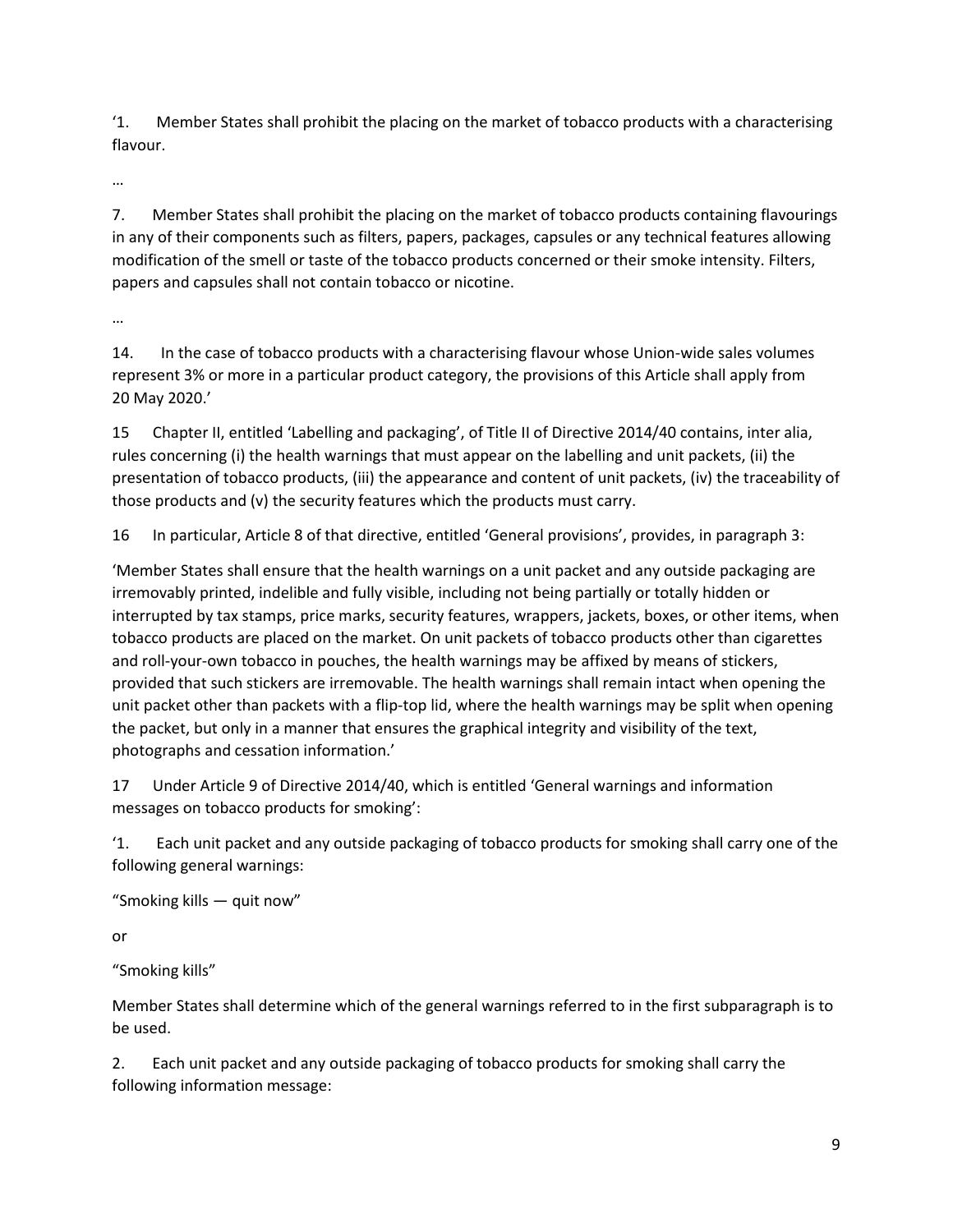"Tobacco smoke contains over 70 substances known to cause cancer."

3. For cigarette packets and roll-your-own tobacco in cuboid packets the general warning shall appear on the bottom part of one of the lateral surfaces of the unit packets, and the information message shall appear on the bottom part of the other lateral surface. These health warnings shall have a width of not less than 20 mm.

For packets in the form of a shoulder box with a hinged lid that result in the lateral surfaces being split into two when the packet is open, the general warning and the information message shall appear in their entirety on the larger parts of those split surfaces. The general warning shall also appear on the inside of the top surface that is visible when the packet is open.

The lateral surfaces of this type of packet shall have a height of not less than 16 mm.

For roll-your-own tobacco marketed in pouches the general warning and the information message shall appear on the surfaces that ensure the full visibility of those health warnings. For roll-your-own tobacco in cylindrical packets the general warning shall appear on the outside surface of the lid and the information message on the inside surface of the lid.

Both the general warning and the information message shall cover 50% of the surfaces on which they are printed.

…'

18 Article 10 of the directive, entitled 'Combined health warnings for tobacco products for smoking', provides

'1. Each unit packet and any outside packaging of tobacco products for smoking shall carry combined health warnings. The combined health warnings shall:

(a) contain one of the text warnings listed in Annex I and a corresponding colour photograph specified in the picture library in Annex II;

…

(c) cover 65% of both the external front and back surface of the unit packet and any outside packaging. Cylindrical packets shall display two combined health warnings, equidistant from each other, each covering 65% of their respective half of the curved surface;

…

(g) in the case of unit packets of cigarettes, respect the following dimensions:

- (i) height: not less than 44 mm;
- (ii) width: not less than 52 mm.

…'

19 Article 13 of Directive 2014/40, 'Product presentation', provides: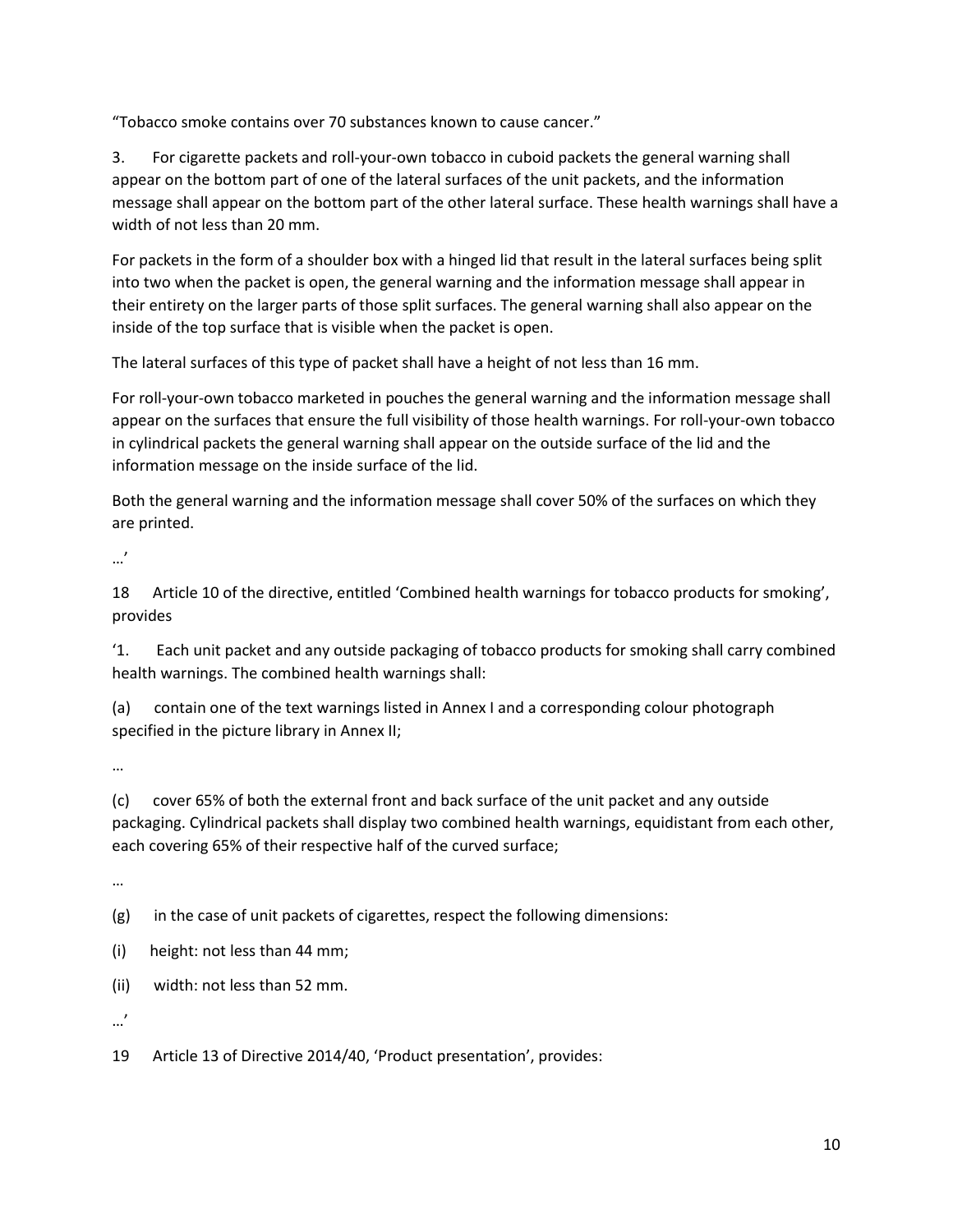'1. The labelling of unit packets and any outside packaging and the tobacco product itself shall not include any element or feature that:

(a) promotes a tobacco product or encourages its consumption by creating an erroneous impression about its characteristics, health effects, risks or emissions; labels shall not include any information about the nicotine, tar or carbon monoxide content of the tobacco product;

(b) suggests that a particular tobacco product is less harmful than others or aims to reduce the effect of some harmful components of smoke or has vitalising, energetic, healing, rejuvenating, natural, organic properties or has other health or lifestyle benefits;

(c) refers to taste, smell, any flavourings or other additives or the absence thereof;

(d) resembles a food or a cosmetic product;

(e) suggests that a certain tobacco product has improved biodegradability or other environmental advantages.

2. The unit packets and any outside packaging shall not suggest economic advantages by including printed vouchers, offering discounts, free distribution, two-for-one or other similar offers.

3. The elements and features that are prohibited pursuant to paragraphs 1 and 2 may include but are not limited to texts, symbols, names, trademarks, figurative or other signs.'

20 Under Article 14 of the directive, entitled 'Appearance and content of unit packets':

'1. Unit packets of cigarettes shall have a cuboid shape. Unit packets of roll-your-own tobacco shall have a cuboid or cylindrical shape, or the form of a pouch. A unit packet of cigarettes shall include at least 20 cigarettes. A unit packet of roll-your-own tobacco shall contain tobacco weighing not less than 30 g.

2. A unit packet of cigarettes may consist of carton or soft material and shall not have an opening that can be re-closed or re-sealed after it is first opened, other than the flip-top lid and shoulder box with a hinged lid. For packets with a flip-top lid and hinged lid, the lid shall be hinged only at the back of the unit packet.'

21 Article 18 of Directive 2014/40, entitled 'Cross-border distance sales of tobacco products', is worded as follows:

'1. Member States may prohibit cross-border distance sales of tobacco products to consumers. Member States shall cooperate to prevent such sales. Retail outlets engaging in cross-border distance sales of tobacco products may not supply such products to consumers in Member States where such sales have been prohibited. Member States which do not prohibit such sales shall require retail outlets intending to engage in cross-border distance sales to consumers located in the Union to register with the competent authorities in the Member State, where the retail outlet is established, and in the Member State, where the actual or potential consumers are located. ...

 $\ddotsc$ 

3. The Member States of destination of tobacco products sold via cross-border distance sales may require that the supplying retail outlet nominates a natural person to be responsible for verifying —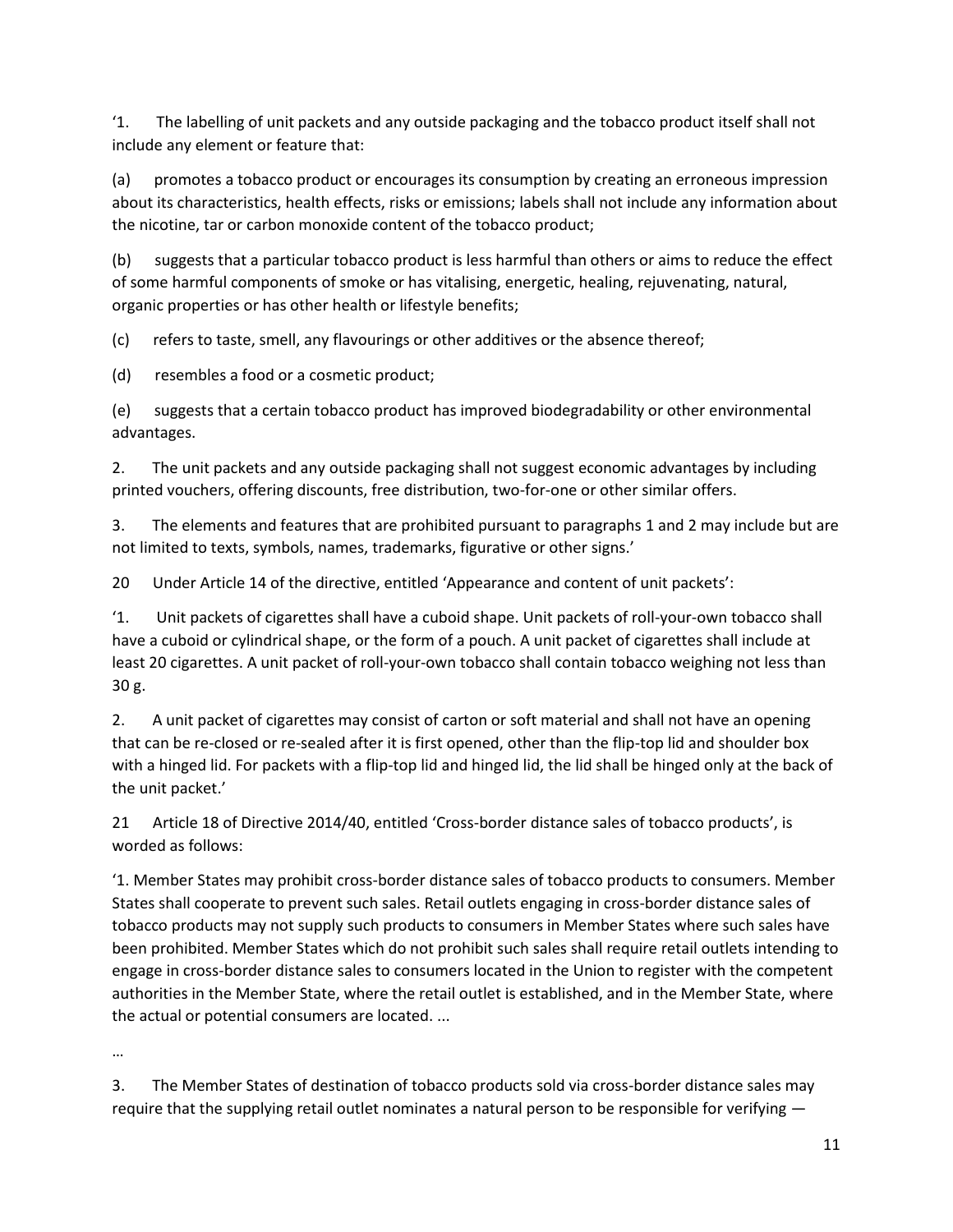before the tobacco products reach the consumer — that they comply with the national provisions adopted pursuant to this Directive in the Member State of destination, if such verification is necessary in order to ensure compliance and facilitate enforcement.

…'

22 Article 24 of that directive, entitled 'Free movement', provides:

'1. Member States may not, for considerations relating to aspects regulated by this Directive, and subject to paragraphs 2 and 3 of this Article, prohibit or restrict the placing on the market of tobacco or related products which comply with this Directive.

2. This Directive shall not affect the right of a Member State to maintain or introduce further requirements, applicable to all products placed on its market, in relation to the standardisation of the packaging of tobacco products, where it is justified on grounds of public health, taking into account the high level of protection of human health achieved through this Directive. Such measures shall be proportionate and may not constitute a means of arbitrary discrimination or a disguised restriction on trade between Member States. Those measures shall be notified to the Commission together with the grounds for maintaining or introducing them.

3. A Member State may also prohibit a certain category of tobacco or related products, on grounds relating to the specific situation in that Member State and provided the provisions are justified by the need to protect public health, taking into account the high level of protection of human health achieved through this Directive. Such national provisions shall be notified to the Commission together with the grounds for introducing them. The Commission shall, within six months of the date of receiving the notification provided for in this paragraph, approve or reject the national provisions after having verified, taking into account the high level of protection of human health achieved through this Directive, whether or not they are justified, necessary and proportionate to their aim and whether or not they are a means of arbitrary discrimination or a disguised restriction on trade between the Member States. In the absence of a decision by the Commission within the period of six months, the national provisions shall be deemed to be approved.'

23 Article 28 of Directive 2014/40, entitled 'Report', specifies, in paragraph 2(a), that the Commission, in its report on the application of the directive, is to indicate, amongst other things, 'the experience gained with respect to the design of package surfaces not governed by this Directive taking into account national, international, legal, economic and scientific developments'.

24 The directive must, under Article 29 thereof, be transposed into the national legal orders of the Member States by 20 May 2016 and the relevant provisions must enter into force from that date.

#### **The dispute in the main proceedings and the questions referred for a preliminary ruling**

25 PMI and BAT brought claims before the referring court seeking judicial review of the 'intention and/or obligation' of the United Kingdom Government to implement Directive 2014/40 in national law.

26 They argue that the directive is invalid, in whole or in part, on the ground that it infringes Articles 114 TFEU, 290 TFEU and 291 TFEU, the principles of proportionality and subsidiarity and Article 11 of the Charter of Fundamental Rights of the European Union ('the Charter').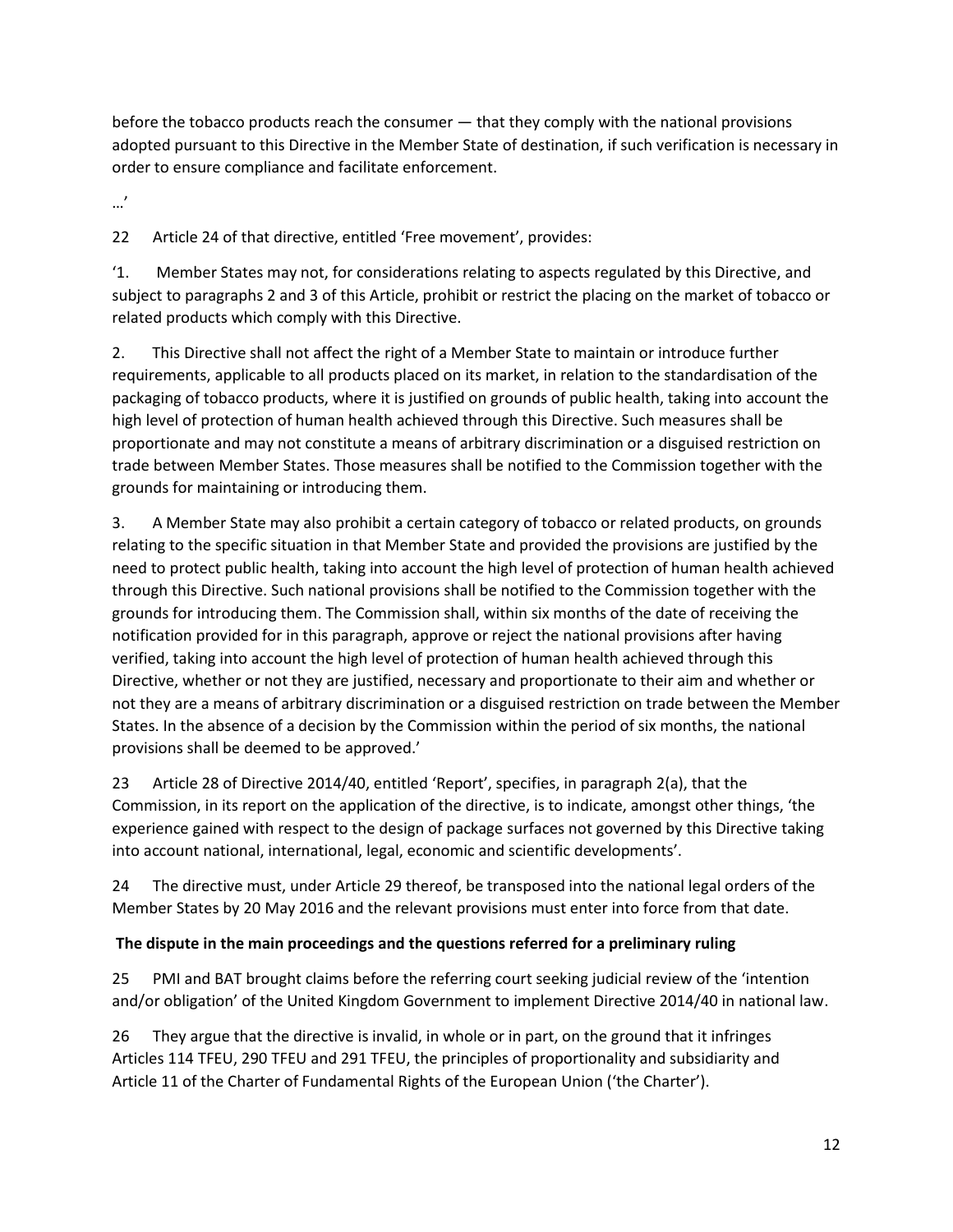27 The referring court considers that the arguments advanced by the claimants in the main proceedings are 'reasonably arguable'.

28 In those circumstances, the High Court of Justice of England and Wales, Queen's Bench Division (Administrative Court), decided to stay the proceedings and to refer the following questions to the Court of Justice for a preliminary ruling:

'(1) Is [Directive 2014/40] invalid in whole or in part because Article 114 TFEU does not provide an adequate legal basis? In particular:

(a) In relation to Article 24(2) of [Directive 2014/40]:

(i) on its proper interpretation, to what extent does it permit Member States to adopt more stringent rules in relation to matters relating to the "standardisation" of the packaging of tobacco products; and,

(ii) in light of that interpretation, is Article 24(2) invalid because Article 114 TFEU does not provide an adequate legal basis?

(b) Is Article 24(3) [of Directive 2014/40], which allows Member States to prohibit a category of tobacco or related products in specified circumstances, invalid because Article 114 TFEU does not provide an adequate legal basis?

(c) Are the following provisions invalid because Article 114 TFEU does not provide an adequate legal basis:

(i) the provisions of Chapter II of Title II [of Directive 2014/40], which relate to packaging and labelling;

(ii) Article 7 [of Directive 2014/40], in so far as it prohibits menthol cigarettes and tobacco products with a characterising flavour;

(iii) Article 18 [of Directive 2014/40], which allows Member States to prohibit cross-border distance sales of tobacco products; and,

(iv) Articles 3(4) and 4(5) [of Directive 2014/40], which delegate powers to the Commission in relation to emission levels?

(2) In relation to Article 13 [of Directive 2014/40]:

(a) on its true interpretation, does it prohibit true and non-misleading statements about tobacco products on the product packaging; and,

(b) if so, is it invalid because it violates the principle of proportionality and/or Article 11 of the [Charter]?

(3) Are any or all of the following provisions of [Directive 2014/40] invalid because they infringe the principle of proportionality:

(a) Article 7(1) and (7), in so far as [it] prohibit[s] the placing on the market of tobacco products with menthol as a characterising flavour and the placing on the market of tobacco products containing flavourings in any of their components;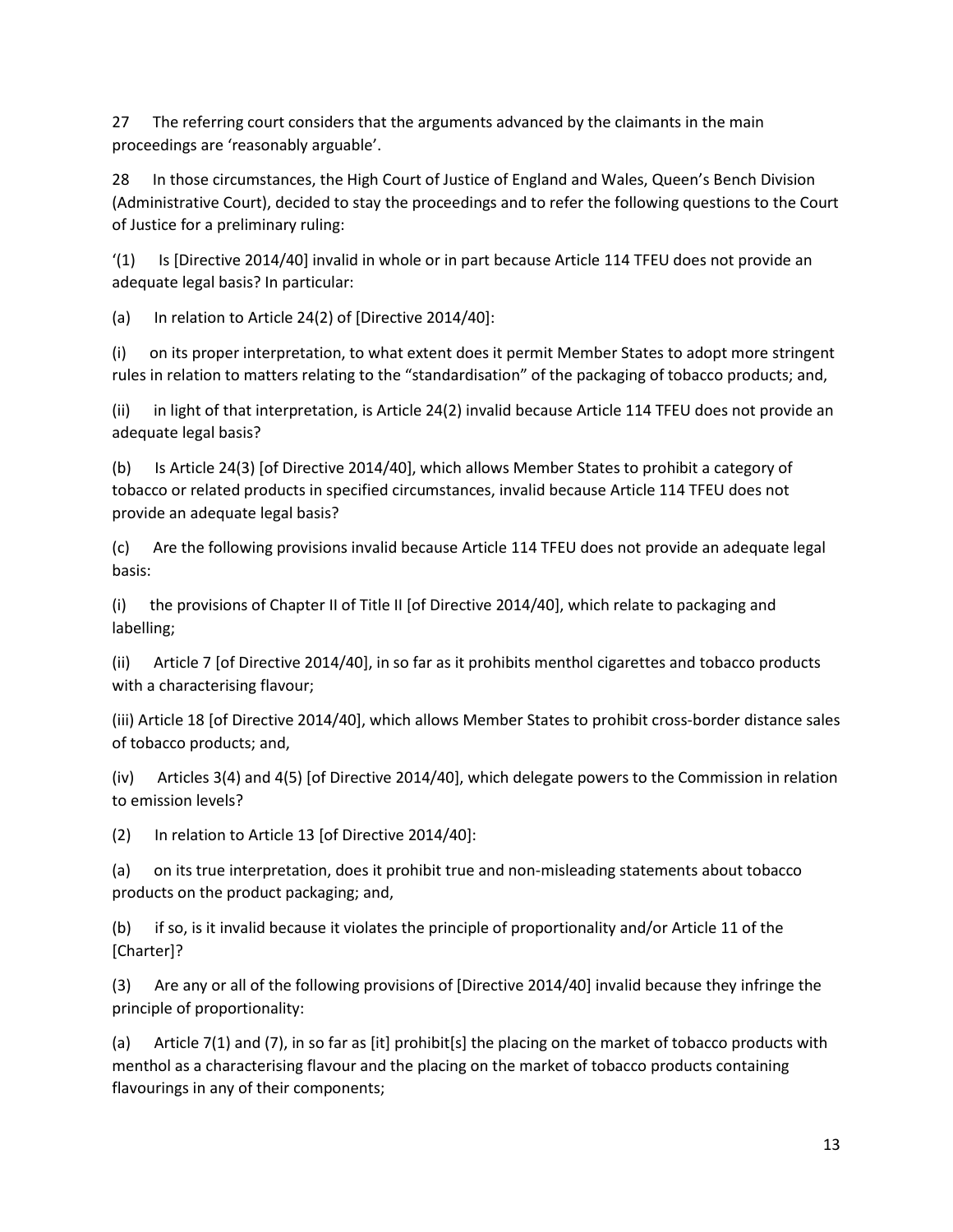(b) Articles 8(3), 9(3), 10(1)(g) and 14, in so far as they impose various pack standardisation requirements; and,

(c) Article 10(1)(a) and (c), in so far as [it] require[s] health warnings to cover 65% of the external front and back surface of the unit packaging and any outside packaging?

(4) Are any or all of the following provisions of [Directive 2014/40] invalid because they infringe Article 290 TFEU:

(a) Article 3(2) and (4) concerning maximum emission levels;

(b) Article 4(5) relating to measurement methods for emissions;

(c) Article 7(5), (11) and (12) concerning the regulation of ingredients;

(d) Articles 9(5), 10(1)(f), 10(3), 11(6), 12(3) and 20(12) concerning health warnings;

(e) Article 20(11) concerning the prohibition of electronic cigarettes and/or refill containers; and/or,

(f) Article 15(12) concerning data storage contracts?

(5) Are Articles 3(4) and 4(5) [of Directive 2014/40] invalid because they breach the principle of legal certainty and/or impermissibly delegate powers to external bodies that are not subject to the procedural safeguards required by EU law?

(6) Are any or all of the following provisions of [Directive 2014/40] invalid because they infringe Article 291 TFEU:

(a) Article 6(1) concerning reporting obligations;

(b) Article 7(2) [to] (4) and (10) concerning implementing acts relating to the prohibition of tobacco products in certain circumstances; and/or,

(c) Articles 9(6) and 10(4) concerning health warnings?

(7) Is [Directive 2014/40] and in particular Articles 7, 8(3), 9(3), 10(l)(g), 13 and 14 invalid for failure to comply with the principle of subsidiarity?'

#### **Consideration of the questions referred**

#### *Admissibility*

29 The European Parliament, the Council of the European Union and the Commission, as well as the French Government, maintain that the request for a preliminary ruling is inadmissible in whole or in part.

Admissibility of the request for a preliminary ruling in its entirety

30 It is argued that the request for a preliminary ruling is inadmissible in its entirety on the ground (i) that there is no genuine dispute between the parties and (ii) that the claims for judicial review challenging the 'intention and/or obligation' of the United Kingdom Government to implement a directive are a means of circumventing the system of remedies established by the FEU Treaty.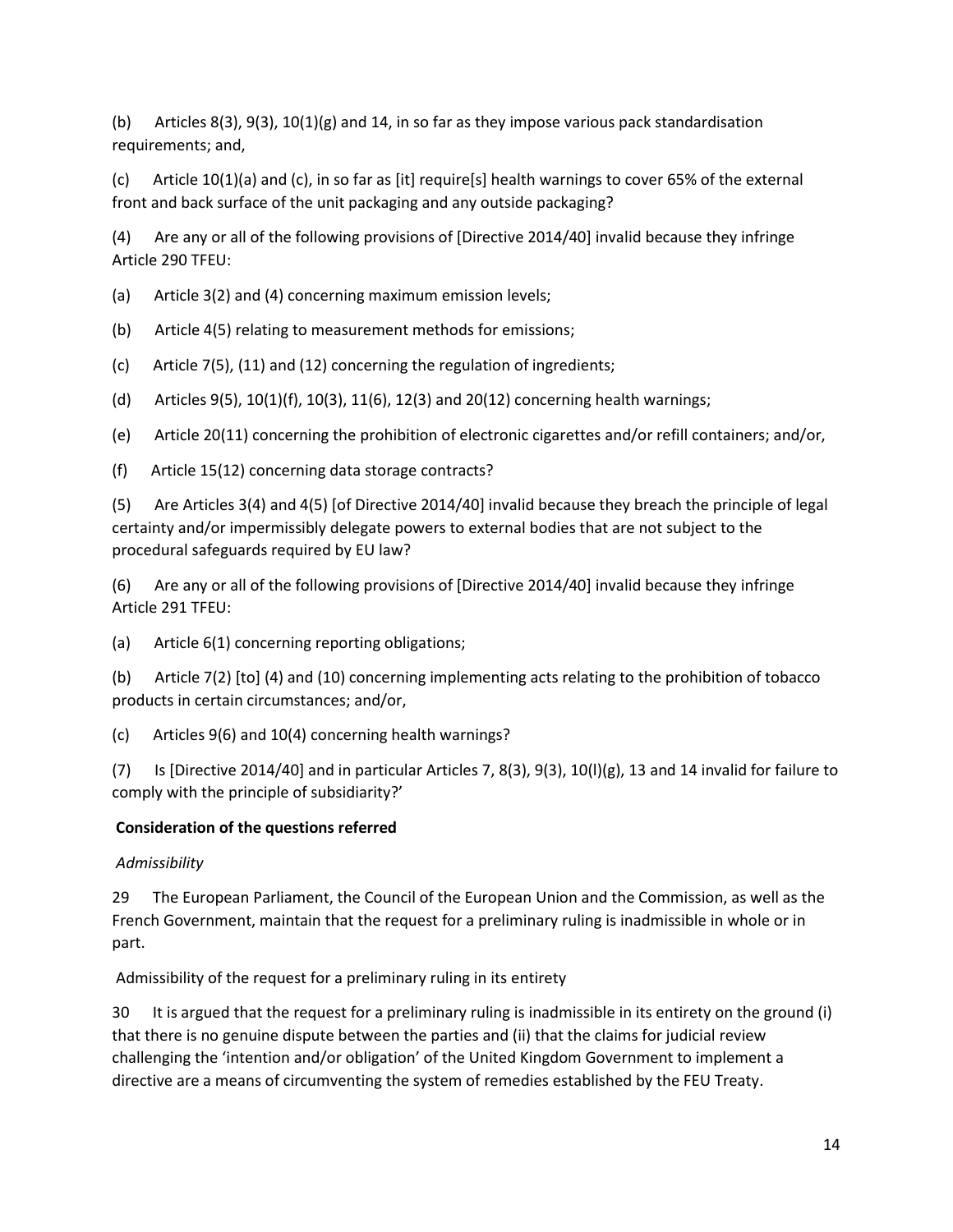31 In that regard, it should be recalled that it is solely for the national court before which the dispute has been brought, and which must assume responsibility for the subsequent judicial decision, to determine in the light of the particular circumstances of the case both the need for a preliminary ruling in order to enable it to deliver judgment and the relevance of the questions which it submits to the Court. Consequently, where the questions submitted concern the interpretation or the validity of a rule of EU law, the Court is in principle bound to give a ruling (judgment in *Gauweiler and Others*, C-62/14, EU:C:2015:400, paragraph 24).

32 It follows that questions concerning EU law enjoy a presumption of relevance. The Court may refuse to give a ruling on a question referred by a national court only where it is quite obvious that the interpretation, or the determination of validity, of a rule of EU law that is sought bears no relation to the facts of the main action or its purpose, where the problem is hypothetical, or where the Court does not have before it the factual or legal material necessary to give a useful answer to the questions submitted to it (judgment in *Gauweiler and Others*, C-62/14, EU:C:2015:400, paragraph 25).

33 As regards, first, the genuine nature of the dispute in the main proceedings, it should be noted that the claims for judicial review of the 'intention and/or obligation' of the United Kingdom Government to implement Directive 2014/40, which the claimants in the main proceedings have brought before the referring court, have been held admissible by the latter, even though, when those claims were brought, the period prescribed for implementation of the directive had not yet expired and no national implementation measures had been adopted. There is, moreover, disagreement between the claimants in the main proceedings and the Secretary of State for Health as to whether or not the abovementioned claims are well founded. Given that the referring court has been asked to resolve that disagreement, it is not obvious that the dispute in the main proceedings is not genuine (see, by analogy, judgment in *British American Tobacco (Investments) and Imperial Tobacco*, C-491/01, EU:C:2002:741, paragraphs 36 and 38).

34 As regards, secondly, the argument that the claim for judicial review of the 'intention and/or obligation' of the United Kingdom Government to implement a directive is a means of circumventing the system of remedies established by the FEU Treaty, the Court has already held admissible several requests for preliminary rulings concerning the validity of secondary legislation made in judicial review claims, in particular in the cases that resulted in the judgments in*British American Tobacco (Investments) and Imperial Tobacco* (C-491/01, EU:C:2002:741); *Intertanko and Others* (C-308/06, EU:C:2008:312); and *Afton Chemical* (C-343/09, EU:C:2010:419).

35 Moreover, the opportunity open to individuals to plead the invalidity of an EU act of general application before national courts is not conditional upon that act actually having been the subject of implementing measures adopted pursuant to national law. In that respect, it is sufficient if the national court is called upon to hear a genuine dispute in which the question of the validity of such an act is raised indirectly. That condition is fulfilled in the case of the main proceedings, as is apparent from paragraph 33 of this judgment (see, by analogy, judgments in *British American Tobacco (Investments) and Imperial Tobacco*, C-491/01, EU:C:2002:741, paragraph 40, and *Gauweiler and Others*, C-62/14, EU:C:2015:400, paragraph 29).

36 Accordingly, the request for a preliminary ruling cannot be declared inadmissible in its entirety.

Admissibility of certain of the questions referred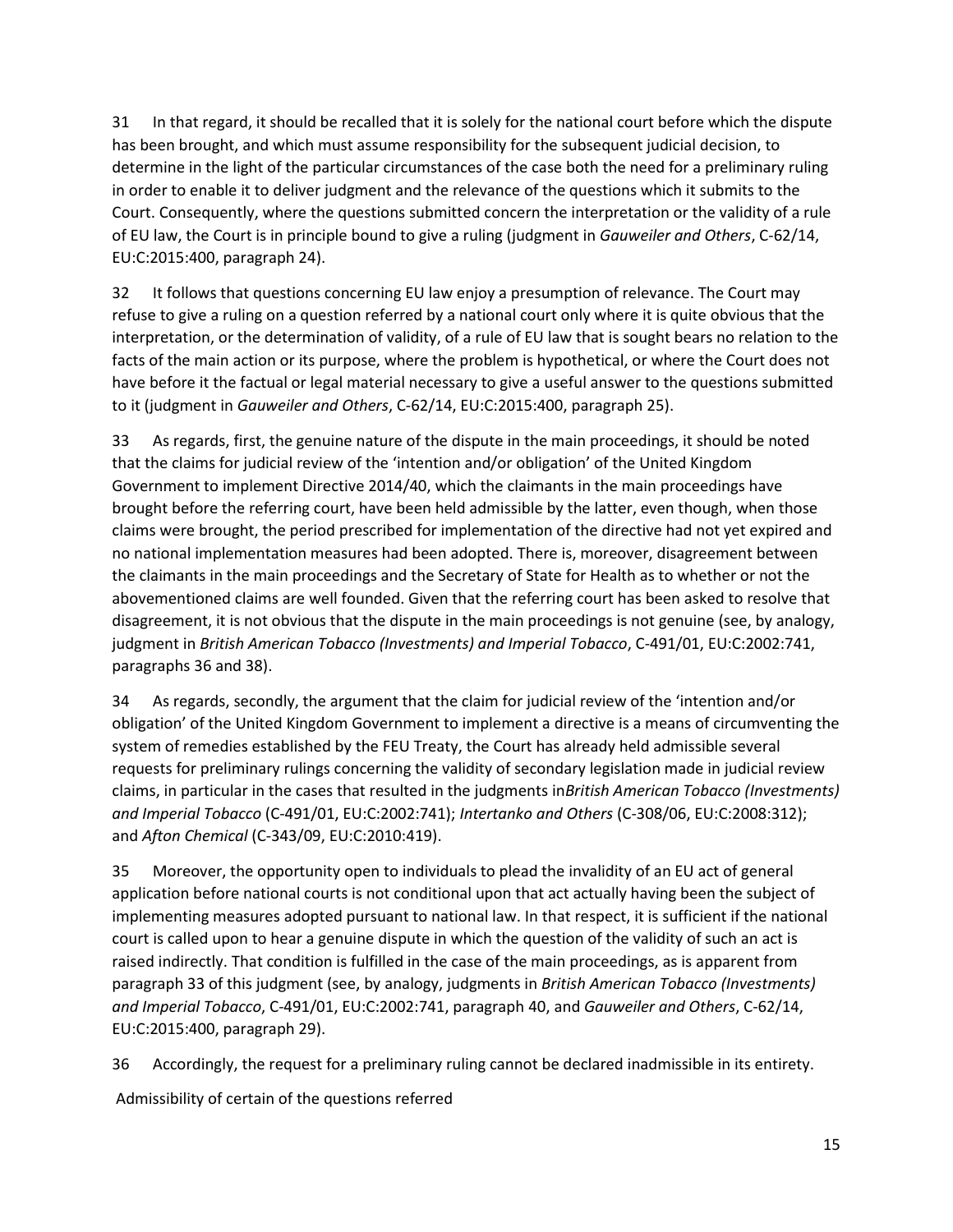37 The admissibility of certain of the questions referred must be examined in the light, first, of the argument that Question 1(a), (b) and (c)(iii), which concerns the interpretation and validity of Articles 18 and 24(2) and (3) of Directive 2014/40, is hypothetical and unrelated to the purpose of the main proceedings.

38 Articles 18 and 24(2) and (3) of the directive are addressed to the Member States, permitting them, in essence, to maintain or introduce in their domestic legal orders certain prohibitions or further requirements. Whilst it is true that those provisions thus grant the Member States an option, rather than laying down an obligation to act, the fact remains that those provisions may be taken into account when national measures implementing Directive 2014/40 are adopted. Indeed, the nature, content and extent of those measures may vary depending on the interpretation and validity of Articles 18 and 24(2) and (3) of the directive.

39 The fact that the order for reference contains no indication of whether the United Kingdom intends to make use of those provisions when it implements Directive 2014/40 in its domestic legal order does not mean that questions relating to their interpretation and validity are purely hypothetical. Indeed, the decision to make use of those provisions could depend upon the outcome of the main proceedings, which concern precisely the intention and/or obligation of the United Kingdom to implement the directive.

40 Accordingly, it is not obvious that the interpretation and determination of the validity of those provisions are unrelated to the purpose of the main proceedings or that the problems raised are hypothetical.

41 Points (a), (b) and (c)(iii) of Question 1 are thus admissible.

42 As regards, secondly, the admissibility of Question 1, point (c)(iv), and Questions 4 to 6, it must be noted that those questions concern the validity of Article 3(2) and (4), Article 4(5), Article 6(1), Article 7(2) to (5) and (10) to (12), Article 9(5) and (6), Article 10(1)(f), (3) and (4), Article 11(6), Article 12(3), Article 15(12) and Article 20(11) and (12) of Directive 2014/40. Those provisions empower the Commission to adopt various delegated and implementing acts.

43 Clearly, none of those provisions are addressed to the Member States. The provisions do not therefore relate to the implementation of that directive in the domestic legal systems of the Member States.

44 Moreover, it has not been argued that the invalidity of one or more of those provisions would entail the invalidity of other provisions of the directive that do entail implementation by the Member State.

45 That being so, it is obvious that Question 1, point (c)(iv), and Questions 4 to 6 bear no relation to the purpose of the main proceedings, which concern the intention and/or obligation of the United Kingdom to implement Directive 2014/40.

46 Accordingly, Question 1, point (c)(iv), and Questions 4 to 6 must be declared inadmissible.

47 With regard, thirdly, to the admissibility of Question 7, which concerns the validity of Articles 7, 8(3), 9(3), 10(1)(g), 13 and 14 of Directive 2014/40, it should be borne in mind that it follows from the spirit of cooperation which must prevail in the operation of the preliminary reference procedure that it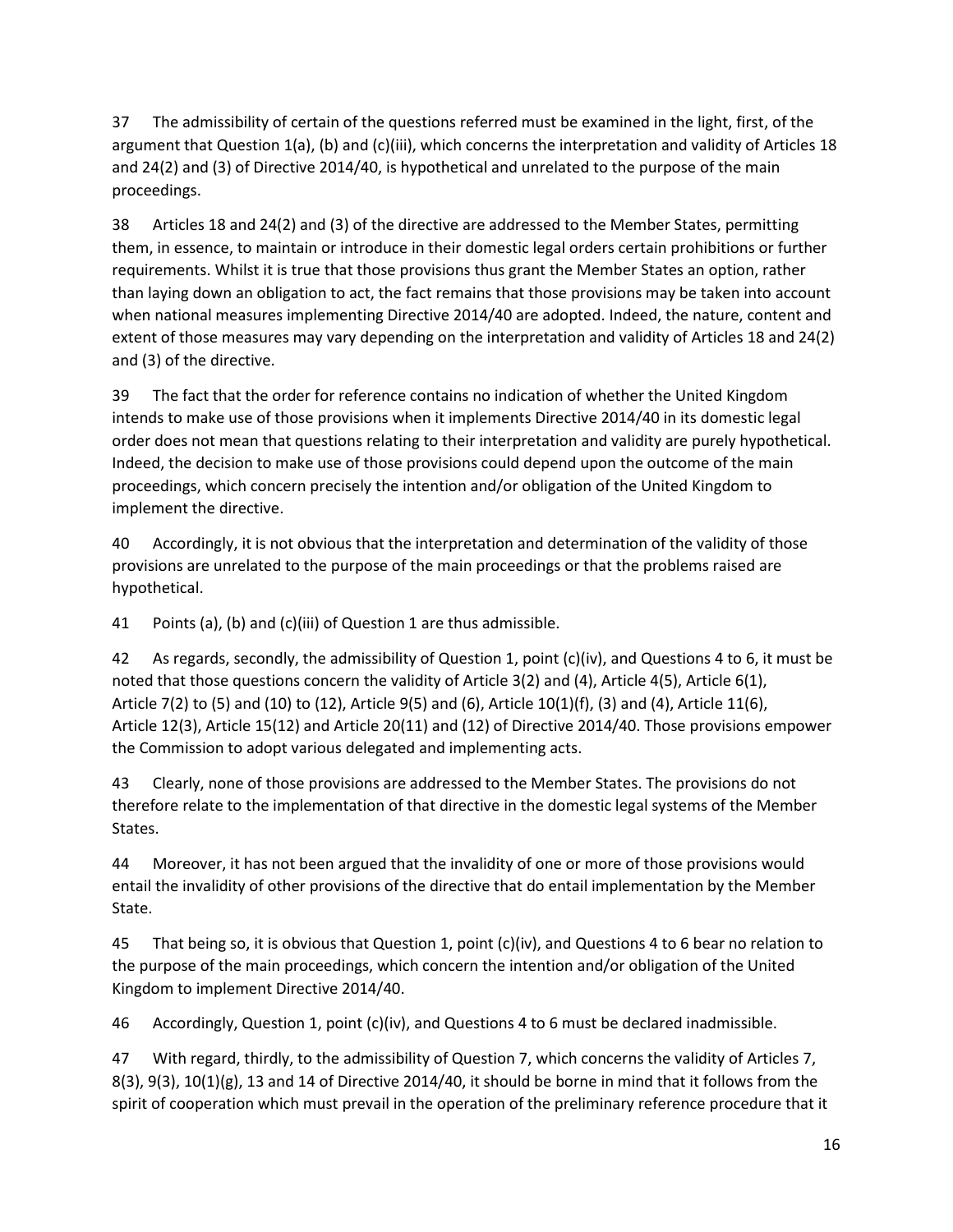is essential that the national court sets out in its order for reference the precise reasons why it considers a reply to its questions concerning the interpretation or validity of certain provisions of EU law to be necessary to enable it to give judgment (see to that effect, inter alia, judgments in *Bertini and Others*, 98/85, 162/85 and 258/85, EU:C:1986:246, paragraph 6; *ABNA and Others*, C-453/03, C-11/04, C-12/04 and C-194/04, EU:C:2005:741, paragraph 46; and *IATA and ELFAA*, C-344/04, EU:C:2006:10, paragraph 31).

48 It is therefore important that the national court should set out, in particular, the precise reasons which led it to question the validity of certain provisions of EU law and set out the grounds of invalidity which, consequently, appear to it capable of being upheld (see to that effect, inter alia, judgment in *Greenpeace France and Others*, C-6/99, EU:C:2000:148, paragraph 55, and order in *Adiamix*, C-368/12, EU:C:2013:257, paragraph 22). Such a requirement also arises under Article 94(c) of the Rules of Procedure of the Court.

49 Furthermore, according to settled case-law of the Court, the information provided in orders for reference not only enables the Court to give useful answers but also serves to ensure that the governments of the Member States and other interested persons are given an opportunity to submit observations in accordance with Article 23 of the Statute of the Court of Justice of the European Union. It is for the Court to ensure that that opportunity is safeguarded, given that, under Article 23, only the orders for reference are notified to the interested parties, accompanied by a translation in the official language of each Member State, but excluding any case file that may be sent to the Court by the national court (see, inter alia, judgments in *Holdijk and Others*, 141/81 to 143/81, EU:C:1982:122, paragraph 6; *Lehtonen and Castors Braine*, C-176/96, EU:C:2000:201, paragraph 23; and order in *Adiamix*, C-368/12, EU:C:2013:257, paragraph 24).

50 It follows from the foregoing, first, that in a reference for a preliminary ruling, the Court will examine the validity of an EU act or certain provisions thereof in the light of the grounds of invalidity set out in the order for reference. Secondly, if there is no mention of the precise reasons which led the referring court to question the validity of that act or of those provisions, the questions relating to the validity thereof will be inadmissible.

51 In the present case, the referring court does not explain the reasons why it decided, in the context of Question 7, to raise a question with the Court concerning the validity of Articles 8(3), 9(3), 10(1)(g), 13 and 14 of Directive 2014/40. All the elements in the order for reference which pertain to that question relate exclusively to Article 7 of the directive.

52 In those conditions, Question 7 is admissible only in so far as it concerns Article 7 of Directive 2014/40.

53 Having regard to all the foregoing considerations, the Court must declare inadmissible Question 1, point (c)(iv), Questions 4 to 6 and Question 7 in so far as it concerns Articles 8(3), 9(3), 10(1)(g), 13 and 14 of Directive 2014/40.

# *Question 1*

54 By Question 1 the referring court asks, in essence, whether Directive 2014/40 is invalid in whole or in part by reason of the fact that Article 114 TFEU does not provide an adequate legal basis. In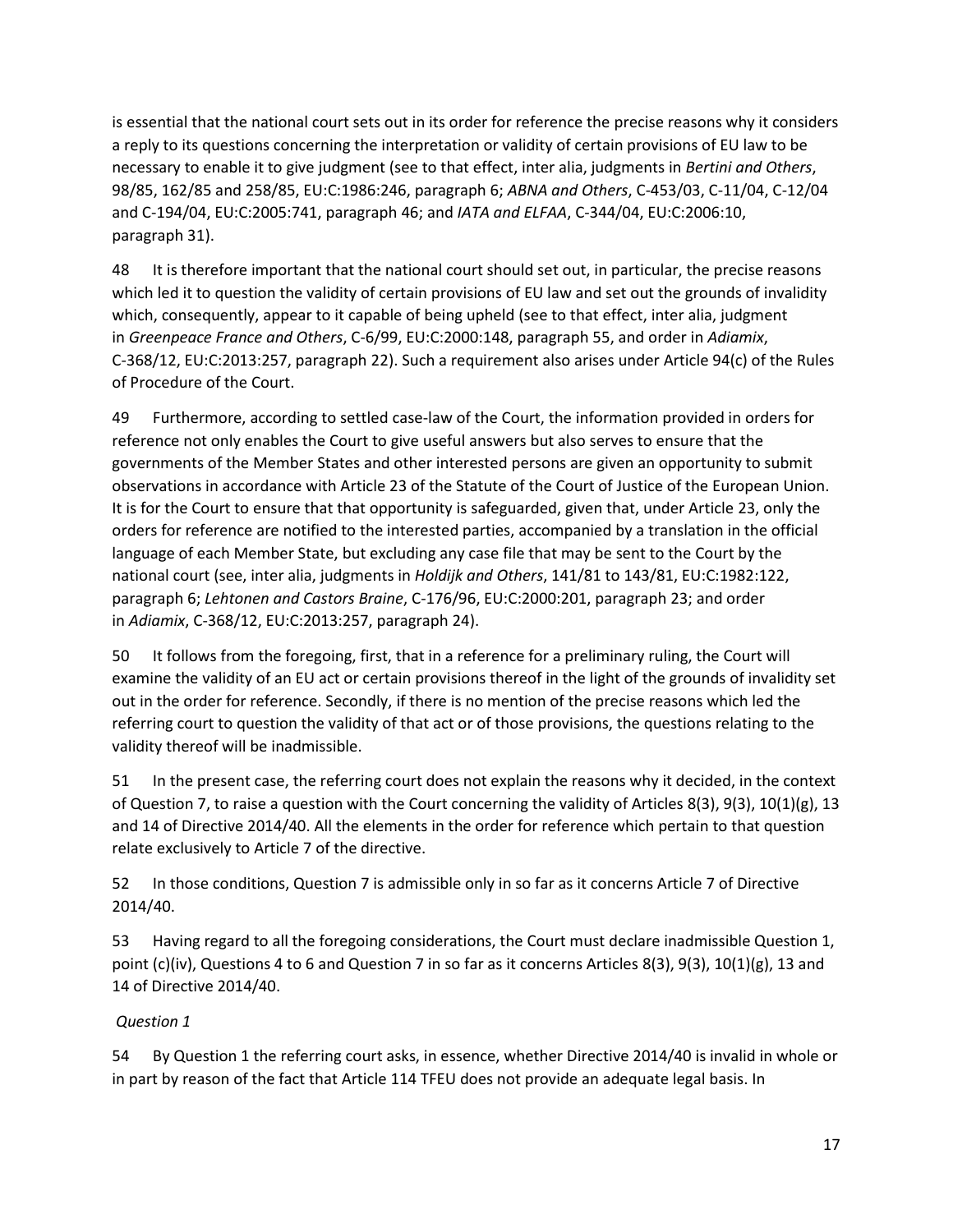particular, that court has some doubts about the validity of Articles 7, 18 and 24(2) and (3) of the directive and that of the provisions of Chapter II of Title II thereof.

55 The Court notes that, notwithstanding the wording of Question 1, the order for reference does not give any precise ground of invalidity as regards Directive 2014/40 as a whole. The reasoning in the order for reference relates exclusively to the validity of each of the provisions set out in the previous paragraph of this judgment, taken in isolation.

56 In those circumstances, the Court, in answering Question 1, will examine the grounds of invalidity raised against each of those provisions. If, on conclusion of that examination, one of those provisions were to be declared invalid, it would be necessary to consider whether that invalidity affects the validity of Directive 2014/40 as a whole.

57 Article 114(1) TFEU establishes that the Parliament and the Council are to adopt the measures for the approximation of the provisions laid down by law, regulation or administrative action in Member States which have as their object the establishment and functioning of the internal market.

58 In that regard, while a mere finding of disparities between national rules is not sufficient to justify having recourse to Article 114 TFEU, it is otherwise where there are differences between the laws, regulations or administrative provisions of the Member States which are such as to obstruct the fundamental freedoms and thus have a direct effect on the functioning of the internal market (see, to that effect, judgments in *Germany* v *Parliament and Council*, C-376/98, EU:C:2000:544, paragraphs 84 and 95; *British American Tobacco (Investments) and Imperial Tobacco*, C-491/01, EU:C:2002:741, paragraphs 59 and 60;*Arnold André*, C-434/02, EU:C:2004:800, paragraph 30; *Swedish Match*, C-210/03, EU:C:2004:802, paragraph 29; *Germany* v *Parliament and Council*, C-380/03, EU:C:2006:772, paragraph 37; and *Vodafone and Others*, C-58/08, EU:C:2010:321, paragraph 32).

59 It is also settled case-law that, although recourse to Article 114 TFEU as a legal basis is possible if the aim is to prevent the emergence of future obstacles to trade as a result of divergences in national laws, the emergence of such obstacles must be likely and the measure in question must be designed to prevent them (judgments in *British American Tobacco (Investments) and Imperial Tobacco*, C-491/01, EU:C:2002:741, paragraph 61; *Arnold André*, C-434/02, EU:C:2004:800, paragraph 31; *Swedish Match*, C-210/03, EU:C:2004:802, paragraph 30; *Germany* v *Parliament and Council*, C-380/03, EU:C:2006:772, paragraph 38; and *Vodafone and Others*, C-58/08, EU:C:2010:321, paragraph 33).

60 The Court has also held that, provided that the conditions for recourse to Article 114 TFEU as a legal basis are fulfilled, the EU legislature cannot be prevented from relying on that legal basis on the ground that public health protection is a decisive factor in the choices to be made (judgments in *British American Tobacco (Investments) and Imperial Tobacco*, C-491/01, EU:C:2002:741, paragraph 62; *Arnold André*, C-434/02, EU:C:2004:800, paragraph 32;*Swedish Match*, C-210/03, EU:C:2004:802, paragraph 31; and *Germany* v *Parliament and Council*, C-380/03, EU:C:2006:772, paragraph 39).

61 The point should also be made that the first subparagraph of Article 168(1) TFEU provides that a high level of human health protection is to be ensured in the definition and implementation of all EU policies and activities, and that Article 114(3) TFEU explicitly requires that, in achieving harmonisation, a high level of protection of human health should be guaranteed (judgments in *British American Tobacco (Investments) and Imperial Tobacco*, C-491/01, EU:C:2002:741, paragraph 62; *Arnold André*, C-434/02,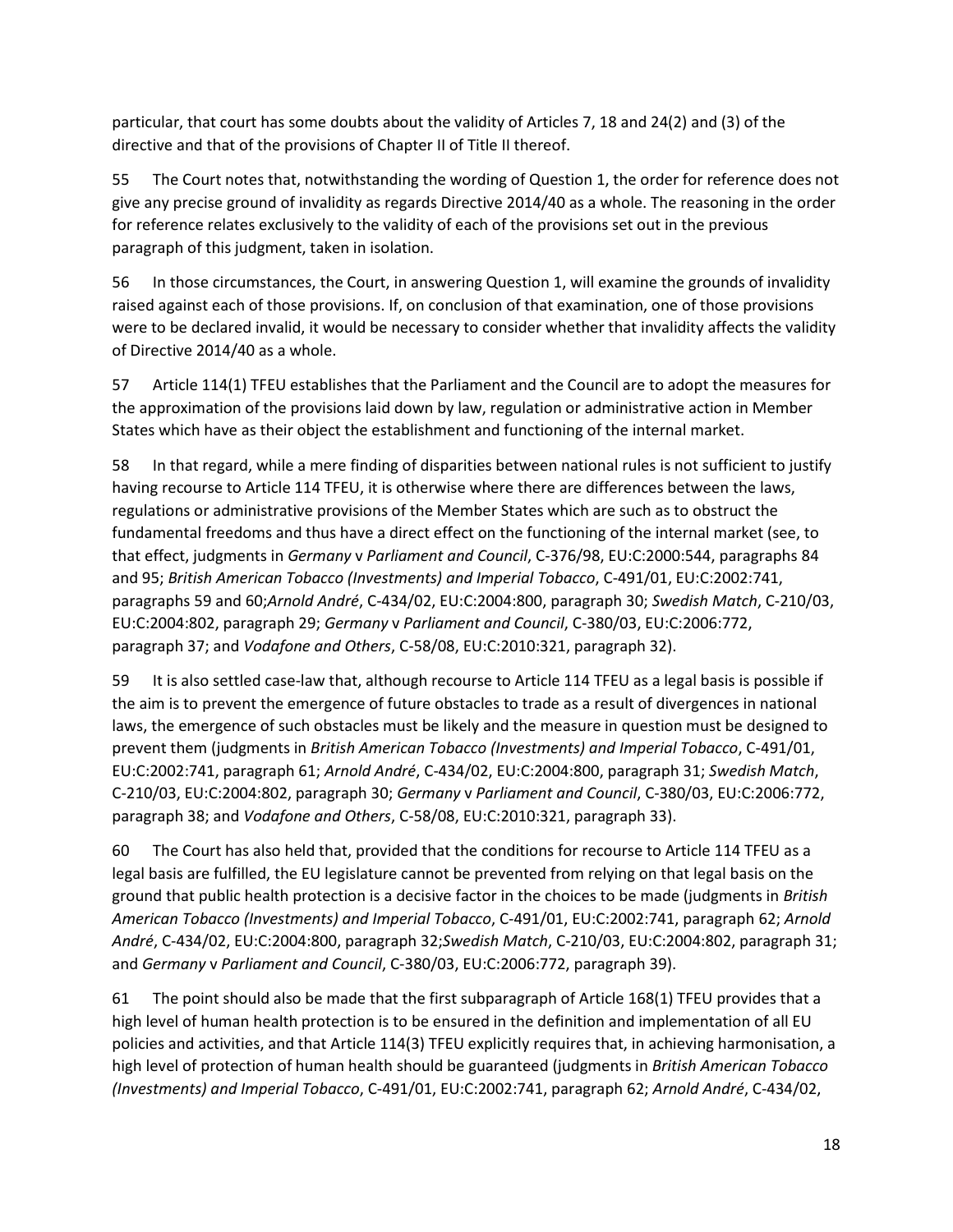EU:C:2004:800, paragraph 33; *Swedish Match*, C-210/03, EU:C:2004:802, paragraph 32; and *Germany* v *Parliament and Council*, C-380/03, EU:C:2006:772, paragraph 40).

62 It follows from the foregoing that when there are obstacles to trade, or it is likely that such obstacles will emerge in the future, because the Member States have taken, or are about to take, divergent measures with respect to a product or a class of products such as to bring about different levels of protection and thereby prevent the product or products concerned from moving freely within the European Union, Article 114 TFEU authorises the EU legislature to intervene by adopting appropriate measures, in compliance with Article 114(3) TFEU and with the legal principles mentioned in the FEU Treaty or identified in the case-law, in particular the principle of proportionality (judgments in *Arnold André*, C-434/02, EU:C:2004:800, paragraph 34; *Swedish Match*, C-210/03, EU:C:2004:802, paragraph 33; and *Germany* v *Parliament and Council*, C-380/03, EU:C:2006:772, paragraph 41).

63 It is also to be observed that, by using the words 'measures for the approximation' in Article 114 TFEU, the authors of the Treaty intended to confer on the EU legislature a discretion, depending on the general context and the specific circumstances of the matter to be harmonised, as regards the method of approximation most appropriate for achieving the desired result, in particular in fields with complex technical features (judgments in *Germany* v *Parliament and Council*, C-380/03, EU:C:2006:772, paragraph 42, and *United Kingdom* v *Parliament and Council*, C-270/12, EU:C:2014:18, paragraph 102). It was thus open to the EU legislature, in the exercise of that discretion, to proceed towards harmonisation only in stages and to require only the gradual abolition of unilateral measures adopted by the Member States (judgment in *Rewe-Zentral*, 37/83, EU:C:1984:89, paragraph 20).

64 Depending on the circumstances, the measures referred to in Article 114(1) TFEU may consist in requiring all the Member States to authorise the marketing of the product or products concerned, subjecting such an obligation of authorisation to certain conditions, or even provisionally or definitively prohibiting the marketing of a product or products (judgments in *Arnold André*, C-434/02, EU:C:2004:800, paragraph 35; *Swedish Match*, C-210/03, EU:C:2004:802, paragraph 34; and *Germany* v *Parliament and Council*, C-380/03, EU:C:2006:772, paragraph 43).

65 The question whether the conditions for recourse to Article 114 TFEU as a legal basis for the provisions of Directive 2014/40 covered by Question 1 were met must be determined in the light of those principles.

# Question 1(a)

66 By Question 1(a) the referring court asks, in essence, whether Article 24(2) of Directive 2014/40 must be interpreted as permitting Member States to adopt rules in relation to the standardisation of the packaging of tobacco products which are more stringent than those provided for by the directive and whether, in light of that interpretation, Article 24(2) is invalid because Article 114 TFEU does not provide an adequate legal basis for it.

67 Under Article 24(1) of Directive 2014/40, Member States may not, for considerations relating to aspects regulated by the directive, and subject to paragraphs 2 and 3 of Article 24, prohibit or restrict the placing on the market of tobacco or related products which comply with the directive. According to Article 24(2), Directive 2014/40 is not to affect the right of a Member State to maintain or introduce,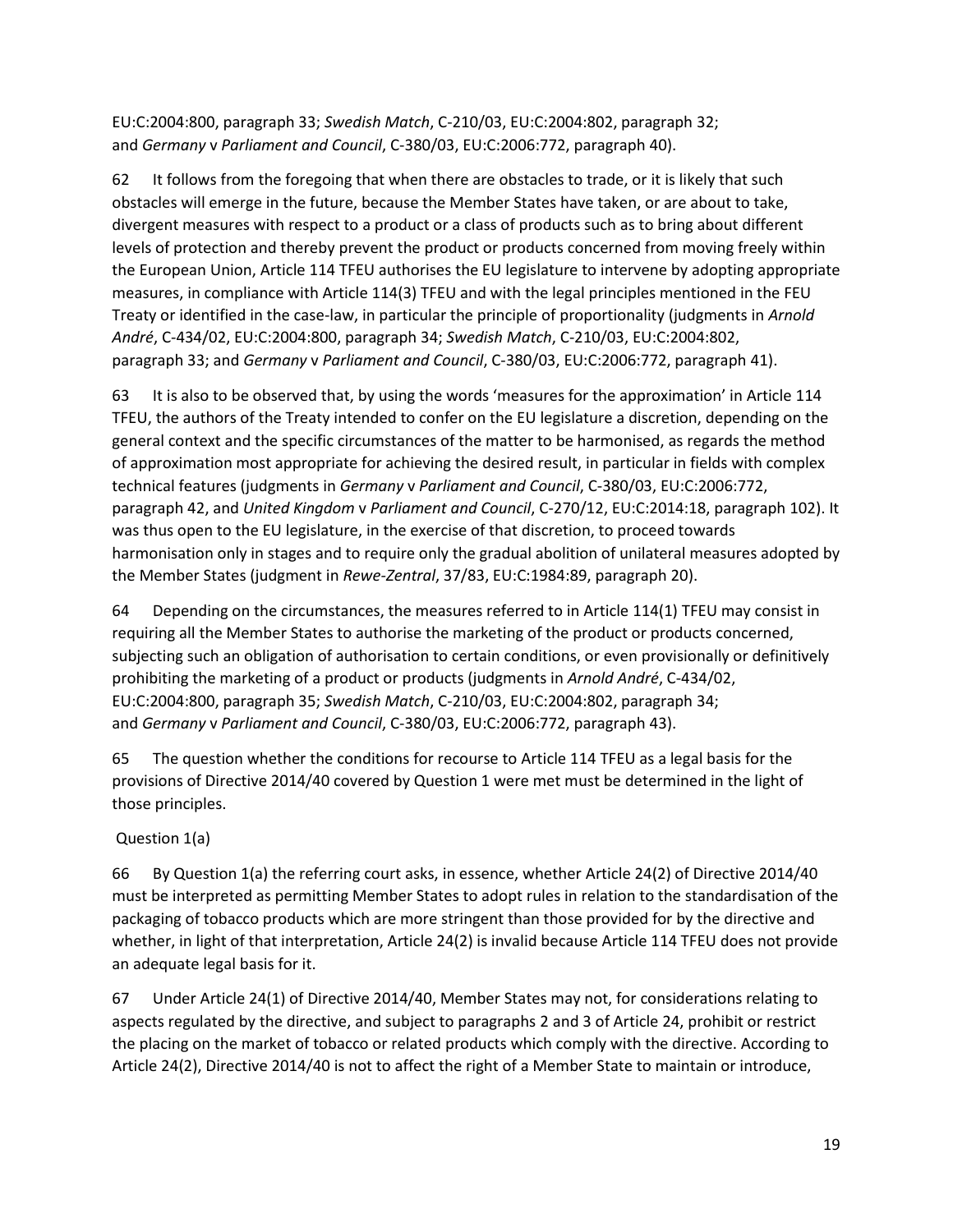under certain conditions, 'further requirements, applicable to all products placed on its market, in relation to the standardisation of the packaging of tobacco products'.

68 The claimants in the main proceedings, Ireland, the United Kingdom Government and the Norwegian Government submit that Article 24(2) of Directive 2014/40 permits the Member States to maintain or introduce further requirements in relation to all matters relating to the packaging of tobacco products, regardless of whether or not such matters are regulated by the directive. On the other hand, the Portuguese Government, the Parliament, the Council and the Commission take the view that that power can extend only to the aspects of packaging which have not been harmonised by the directive.

69 It must be observed in this regard that Article 24(2) of Directive 2014/40 may in fact lend itself to several interpretations, and consequently the precise extent of the power granted to the Member States is not entirely unambiguous. First, the directive does not contain a definition of the expressions 'further requirements' and 'standardisation', which are used in Article 24(2). Secondly, Article 24(2) does not indicate whether or not that power extends to aspects of the packaging of tobacco products which have been harmonised by Directive 2014/40.

70 The Court has consistently held that, if the wording of secondary law is open to more than one interpretation, preference should be given to the interpretation which renders the provision consistent with the Treaty rather than to the interpretation which leads to its being incompatible with the Treaty (see, inter alia, judgment in *Ordre des barreaux francophones et germanophone and Others*, C-305/05, EU:C:2007:383, paragraph 28).

71 If Article 24(2) of Directive 2014/40 were interpreted as permitting Member States to maintain or introduce further requirements in relation to all aspects of the packaging of tobacco products, including those which have been harmonised by the directive, that would amount, in essence, to undermining the harmonisation effected by the directive with regard to the packaging of those products. Indeed, the consequence of such an interpretation would be to permit Member States to replace the requirements relating to packaging which have been harmonised by the directive with other requirements, introduced at national level, and to do so in breach of the rules laid down in Article 114(4) to (10) TFEU relating to the retention and introduction of national provisions derogating from a harmonisation measure.

72 Such an interpretation would render Article 24(2) of Directive 2014/40 incompatible with Article 114 TFEU.

73 However, Article 24(2) of Directive 2014/40 may also be interpreted as meaning that it permits Member States to maintain or introduce further requirements only in relation to aspects of the standardisation of the packaging of tobacco products which have not been harmonised by the directive. Whilst it is true that the wording of Article 24(2) does not contain a specific statement to that effect, the fact remains that such an interpretation is consonant with the objective and general scheme of the directive.

74 It is clear from Article 1(b) of Directive 2014/40 that the objective of the directive is to approximate the laws, regulations and administrative provisions of the Member States concerning 'certain' aspects of the labelling and packaging of tobacco products. It follows that the directive is not intended to harmonise all aspects of the labelling and packaging of those products.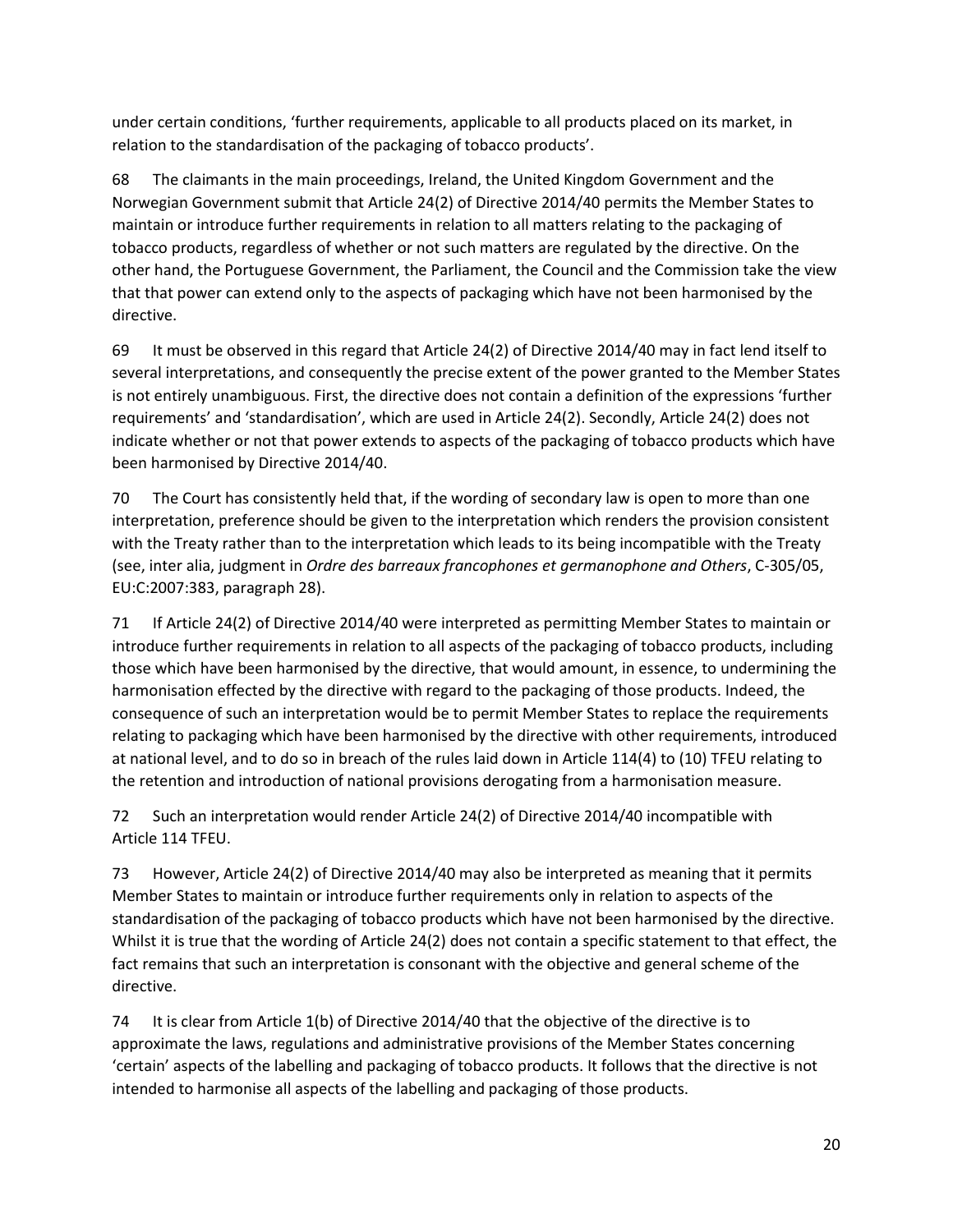75 That conclusion is borne out by Article 28(2)(a) of Directive 2014/40, which provides that, when the Commission prepares the report referred to in Article 28(1) of the directive, it is to pay special attention to, amongst other things, the 'experience gained with respect to the design of package surfaces not governed by [the] directive'.

76 Recital 53 of Directive 2014/40 states in this connection that, in light of the different degrees of harmonisation achieved by the directive, the Member States should retain the power to impose further requirements relating, for example, to the colours of the packaging of tobacco products or to provide for the further standardisation of that packaging. There is nothing in the directive which provides for, or prohibits, such standardisation and nor is there a provision that regulates the colours of the packaging of tobacco products, without prejudice to the requirements set out in Article 13 of the directive.

77 Furthermore, it follows from the general scheme of Directive 2014/40 that the latter does not bring about full harmonisation in relation to the manufacture, presentation and sale of tobacco products and related products. That is borne out by, inter alia, recitals 47 and 48 of the directive, which refer to a number of aspects that are not governed by it. Similarly, recital 55 of the directive states that Member States should remain free to maintain or introduce national laws applying to all products placed on their national markets 'for aspects not regulated by [the] directive'.

78 Consideration must therefore thus be given to whether the interpretation of Article 24(2) of Directive 2014/40 proposed in paragraph 73 of this judgment renders that provision compatible with Article 114 TFEU.

79 Admittedly, by permitting Member States to maintain or introduce further requirements relating to aspects of packaging that have not been harmonised by Directive 2014/40, Article 24(2) does not guarantee that products whose packaging complies with the requirements of the directive may move freely on the internal market.

80 However, that is the inevitable consequence of the method of harmonisation chosen by the EU legislature in the present case. As has been recalled in paragraph 63 of this judgment, the EU legislature has a discretion, in particular with regard to the possibility of proceeding towards harmonisation only in stages and requiring only the gradual abolition of unilateral measures adopted by the Member States.

81 As the Advocate General has observed in point 119 of her Opinion, a measure for partial harmonisation in relation to the labelling and packaging of tobacco products, such as the harmonisation achieved by Directive 2014/40, undeniably offers advantages for the functioning of the internal market, since, whilst it does not eliminate all obstacles to trade, it does eliminate some.

82 In contrast to the directive at issue in the case that gave rise to the judgment

in *Germany* v *Parliament and Council* (C-376/98, EU:C:2000:544), paragraph 1 of Article 24 of Directive 2014/40 read in conjunction with paragraph 2 thereof, as it has been interpreted in paragraph 73 of this judgment, forbids the Member States from preventing, on grounds relating to the aspects of packaging harmonised by that directive, the import, sale or consumption of tobacco products which comply with the requirements laid down by the directive. Those provisions thus play a part in achieving the objective of improving the conditions for the functioning of the internal market and are therefore compatible with Article 114 TFEU (see, by analogy, judgment in *British American Tobacco (Investments) and Imperial Tobacco*, C-491/01, EU:C:2002:741, paragraph 74).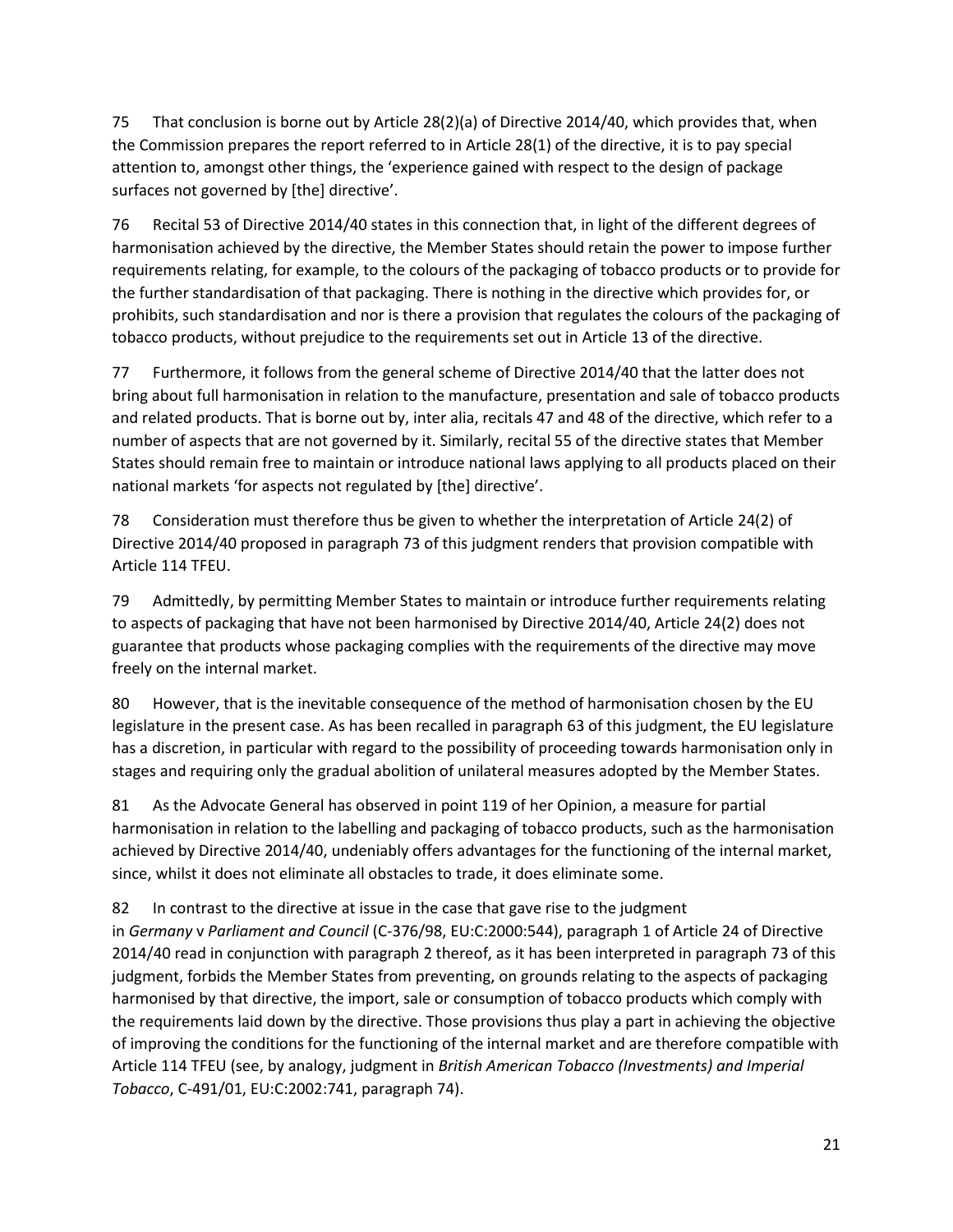83 It follows that an interpretation of Article 24(2) of Directive 2014/40 to the effect that it permits the Member States to maintain or introduce further requirements solely in relation to aspects of the packaging of tobacco products that are not harmonised by the directive renders Article 24(2) consistent with Article 114 TFEU. Therefore, applying the case-law cited in paragraph 70 of this judgment, the Court accepts that interpretation.

84 In the light of the foregoing considerations, the answer to Question 1(a) is as follows:

– Article 24(2) of Directive 2014/40 must be interpreted as permitting Member States to maintain or introduce further requirements in relation to aspects of the packaging of tobacco products which are not harmonised by that directive;

– consideration of that question has disclosed no factor of such a kind as to affect the validity of that provision.

Question 1(b)

85 By Question 1(b), the referring court asks whether Article 24(3) of Directive 2014/40 is invalid because Article 114 TFEU does not constitute an adequate legal basis for that provision.

86 Article 24(3) of Directive 2014/40 provides, inter alia, that a Member State may prohibit a 'certain category' of tobacco or related products, on grounds relating to the specific situation in that Member State and provided the provisions are justified by the need to protect public health, taking into account the high level of protection of human health achieved through that directive.

87 It is true that by permitting the Member States to prohibit a certain category of tobacco or related products even though they comply with the requirements of Directive 2014/40, Article 24(3) of the directive is capable of impeding the free movement of those products.

88 However, Directive 2014/40 is not intended to interfere with the policies of the Member States concerning the lawfulness of tobacco products as such.

89 Indeed, recital 48 of Directive 2014/40 makes clear that the directive 'does not harmonise the rules on smoke-free environments'. Such rules could extend from a prohibition on smoking in certain places to a prohibition on the placing on the market of an entire category of tobacco products.

90 It follows that Article 24(3) of Directive 2014/40 concerns an aspect which is not covered by the harmonisation measures in the directive and which is not, therefore, to be subject to the rules laid down in Article 114(4) to (10) TFEU relating to the introduction of national measures derogating from a harmonisation measure.

91 Article 24(3) of Directive 2014/40, read in conjunction with paragraph 1 of that article, thus seeks to delineate the scope of the directive by clarifying that tobacco and related products which comply with the requirements laid down by the directive may move freely on the internal market, provided that those products belong to a category of tobacco products or related products which is, as such, lawful in the Member State in which they are marketed.

92 It should be made clear in this regard that the EU legislature may properly decide to include, in a legislative measure adopted on the basis of Article 114 TFEU, provisions intended to set out the issues which are not the subject of the harmonising measures adopted, particularly since Article 24(3) of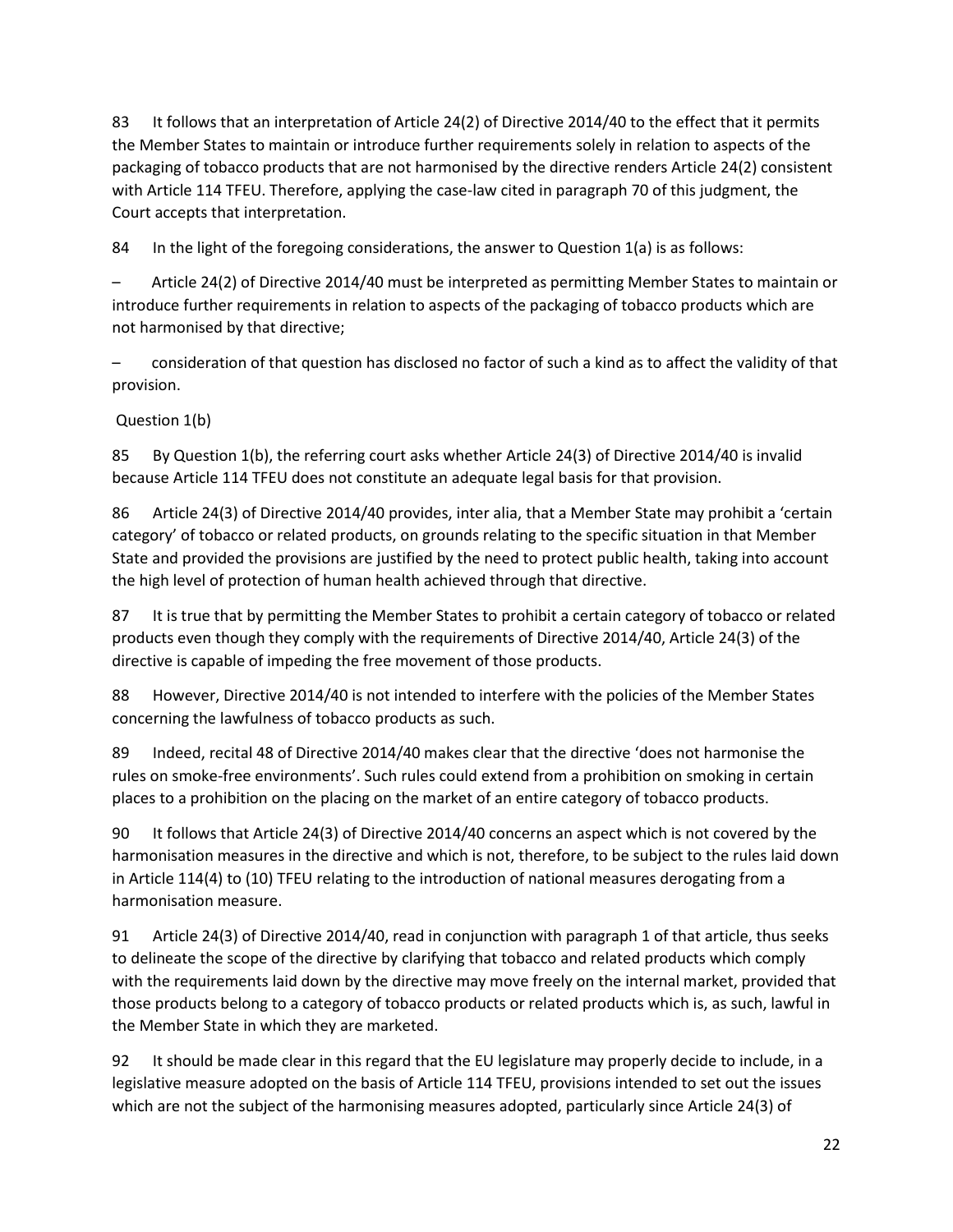Directive 2014/40 lays down conditions and a mechanism intended to guard against arbitrary discrimination or disguised restrictions on trade between the Member States, in the interest of the smooth functioning of the internal market which underpins Article 114 TFEU.

93 The Court must also reject the argument based on the alleged inconsistency between Article 24(3) of Directive 2014/40 and Article 7 thereof, which is said to result from the fact that, on the one hand, the objective of the prohibition on characterising flavours laid down in Article 7 is to abolish disparities between the rules of the Member States, while, on the other, Article 24(3) facilitates the emergence of such disparities.

94 That argument is, in fact, based on a misunderstanding of the relationship between Article 7 and Article 24(3) of Directive 2014/40. Those provisions, without being in any way contradictory, are complementary. In prohibiting tobacco products with a characterising flavour, Article 7 of the directive seeks to eliminate disparities existing in that respect between the rules of the Member States, in order, in particular, to ensure the free movement of tobacco products in general. Under Article 24(1) of Directive 2014/40, those products, where they comply with, inter alia, Article 7, enjoy freedom of movement on the internal market as long as the category of tobacco products to which they belong is not — as follows from Article 24(3) of the directive — prohibited, as such, in the Member State in which they are marketed.

95 Having regard to the foregoing, consideration of Question 1(b) has disclosed no factor of such a kind as to affect the validity of Article 24(3) of Directive 2014/40.

### Question 1(c)

96 By Question 1(c), the referring court asks whether the provisions of Chapter II of Title II of Directive 2014/40, and Articles 7 and 18 thereof, are invalid because Article 114 TFEU does not constitute an adequate legal basis for those provisions.

# – Question 1(c)(i)

97 The grounds of invalidity raised in the order for reference with regard to the provisions of Chapter II (entitled 'Labelling and packaging') of Title II of Directive 2014/40 concern, in the first place, the alleged absence of any actual or likely divergences between national rules concerning the labelling and packaging of tobacco products which are liable to hinder the free movement of those products. Existing differences are said to be driven, not by such divergences in rules, but rather by the manufacturers' commercial strategy of tailoring the packaging and labelling of their products to consumer preferences, which vary from one Member State to another.

98 It must be noted in this regard that it is apparent from recitals 22, 23 and 28 of Directive 2014/40 and from the impact assessment of 19 December 2012, drawn up by the Commission and accompanying the Proposal for a Directive of the European Parliament and of the Council on the approximation of the laws, regulations and administrative provisions of the Member States concerning the manufacture, presentation and sale of tobacco and related products (SWD(2012) 452 final, Part 1, p. 30 et seq.), that there were, when Directive 2014/40 was adopted, significant disparities between national rules on the labelling and packaging of tobacco products. Whilst, inter alia, some Member States prescribed combined health warnings consisting in a picture and text, others required text warnings only. In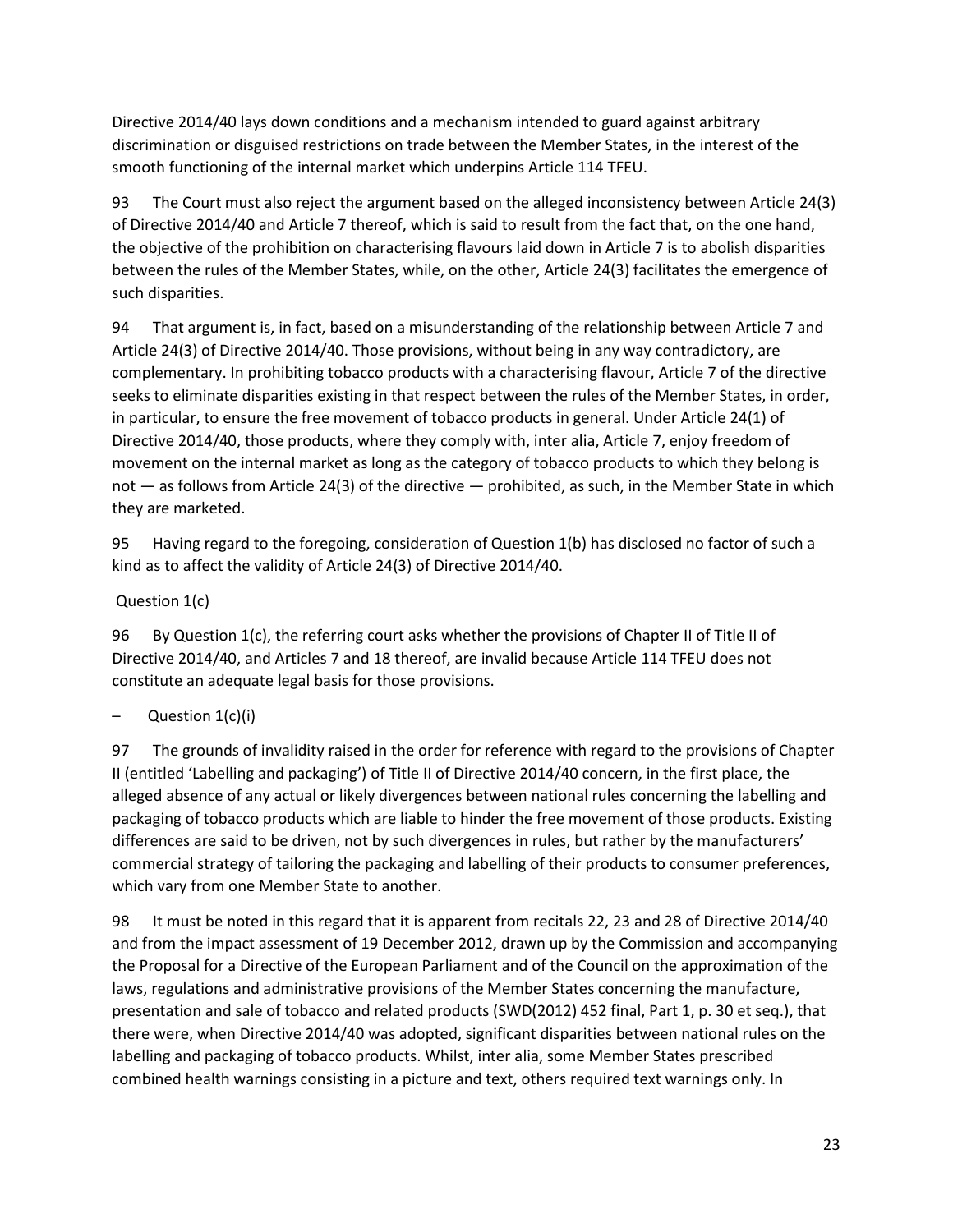addition, there were disparities at national level in the size of cigarette packets, the minimum number of cigarettes per unit packet and the advertising allowed on those units.

99 Moreover, as is stated in recitals 23 and 24 of Directive 2014/40, in the absence of further action at EU level, those disparities were likely to increase in the years to come, in view in particular of the need to adapt the rules on labelling to relevant international developments, such as the developments mentioned in the FCTC guidelines on the packaging and labelling of tobacco products.

100 Given that the market for tobacco products is one in which trade between Member States represents a relatively large part, national rules laying down the requirements to be met by those products, in particular requirements relating to their designation, composition or labelling, are in themselves liable, in the absence of harmonisation at EU level, to constitute obstacles to the free movement of goods (see, to that effect, judgment in *British American Tobacco (Investments) and Imperial Tobacco*, C-491/01, EU:C:2002:741, paragraph 64).

101 In accordance with the case-law cited in paragraph 62 of this judgment, when there are obstacles to trade, or it is likely that such obstacles will emerge in the future, because the Member States have taken, or are about to take, divergent measures with respect to a product or a class of products, which bring about different levels of protection and thereby prevent the product or products concerned from moving freely within the European Union, Article 114 TFEU authorises the EU legislature to take action.

102 In the second place, the validity of the provisions of Chapter II of Title II of Directive 2014/40 is challenged on the ground that those provisions do not contribute to the elimination of obstacles to the free movement of tobacco products, since some of them require, in any event, that the manufacturers produce different packaging for each Member State. That is the case, in particular, of rules concerning tax stamps, which are different for each Member State, and of rules relating to health warnings, which must appear in the official language(s) of the Member State in which the product is marketed.

103 Whilst it is true that some provisions of Chapter II of Title II of Directive 2014/40 require that certain elements of the labelling and packaging of tobacco products are adapted to take account of, amongst other things, the official language(s) or the tax legislation of the Member State of marketing, the fact remains that the directive harmonises other elements of the labelling and packaging of those products, such as the shape of the unit packets, the minimum number of cigarettes per unit packet and the size and combined nature of health warnings. As the Advocate General has observed in point 98 of her Opinion, those measures thus contribute to the removal of obstacles to trade, since they allow the undertakings concerned to reduce costs through economies of scale.

104 As regards, in the third place, the argument that the provisions of Chapter II of Title II of Directive 2014/40 are liable to introduce distortions of competition by reducing the ability of the manufacturers to differentiate their products, the Court finds that it relates to observance of the principle of proportionality, with which Question 3(b) and (c) is concerned.

105 It follows from the foregoing that consideration of Question  $1(c)(i)$  has disclosed no factor of such a kind as to affect the validity of the provisions of Chapter II of Title II of Directive 2014/40.

– Question 1(c)(ii)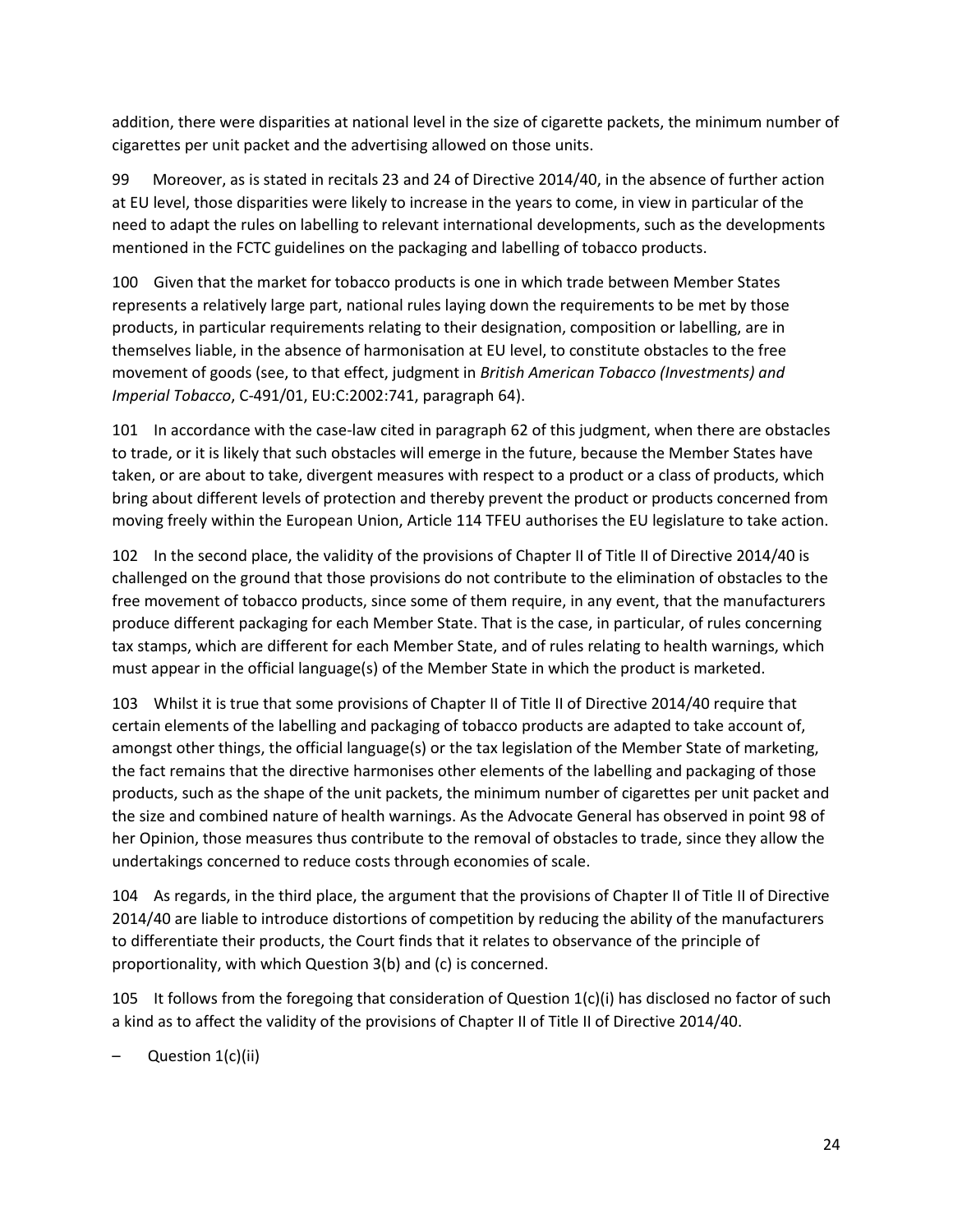106 According to the order for reference, the validity of Article 7 of Directive 2014/40, which prohibits the placing on the market of tobacco products with a characterising flavour, is challenged on the ground, first, that there are no actual or likely divergences between Member States' rules as regards, in particular, the use of menthol which are such as to create obstacles to trade.

107 That argument concerns specifically the use of menthol as a characterising flavour rather than the use of all the flavours covered by that prohibition. The argument is based on the premiss that Article 114 TFEU requires the EU legislature to establish the existence of actual or likely divergences between the rules of the Member States relating to the placing on the market of tobacco products containing menthol in particular.

108 It must, however, be noted in this regard that the EU legislature decided to adopt uniform rules for all tobacco products containing a characterising flavour. It thus took the view, as can be seen from recital 16 of Directive 2014/40, that those products could facilitate initiation of tobacco consumption or affect consumption patterns.

109 In addition, the EU legislature took into account, as recital 15 of the directive confirms, the Partial Guidelines for Implementation of Articles 9 and 10 of the FCTC, which call in particular for the removal of ingredients that increase palatability, create the impression that tobacco products have health benefits, are associated with energy and vitality or have colouring properties.

110 It must be stated in this connection that those partial guidelines likewise do not draw any distinction between the various flavourings that may be added to tobacco products. On the contrary, Section 3.1.2.2 of the partial guidelines recommends that Parties should regulate, by prohibiting or restricting, ingredients that may be used to increase palatability in tobacco products. In this regard, reference is explicitly made in that section to menthol as a flavour which masks tobacco smoke harshness and contributes to promoting and sustaining tobacco use.

111 Whilst it is correct that the FCTC guidelines do not have binding force, they are intended, in accordance with Articles 7 and 9 of the FCTC, to assist the Contracting Parties in implementing the binding provisions of that convention.

112 Furthermore, those guidelines are based on the best available scientific evidence and the experience of the Parties to the FCTC, as can be seen from Section 1.1 of the guidelines, and have been adopted by consensus, including by the European Union and its Member States, as is stated in recital 7 of Directive 2014/40.

113 Accordingly, the recommendations thus drawn up are intended to have a decisive influence on the content of the rules adopted in the area under consideration, as is confirmed by the EU legislature's express decision to take those recommendations into account when adopting Directive 2014/40, mention of which is made in recitals 7 and 15 of the directive.

114 It follows that tobacco products containing a characterising flavour, whether that is menthol or another flavouring, have certain similar, objective characteristics and similar effects as regards initiating tobacco consumption and sustaining tobacco use.

115 That being so, the EU legislature could properly make all characterising flavours subject to the same set of legal rules.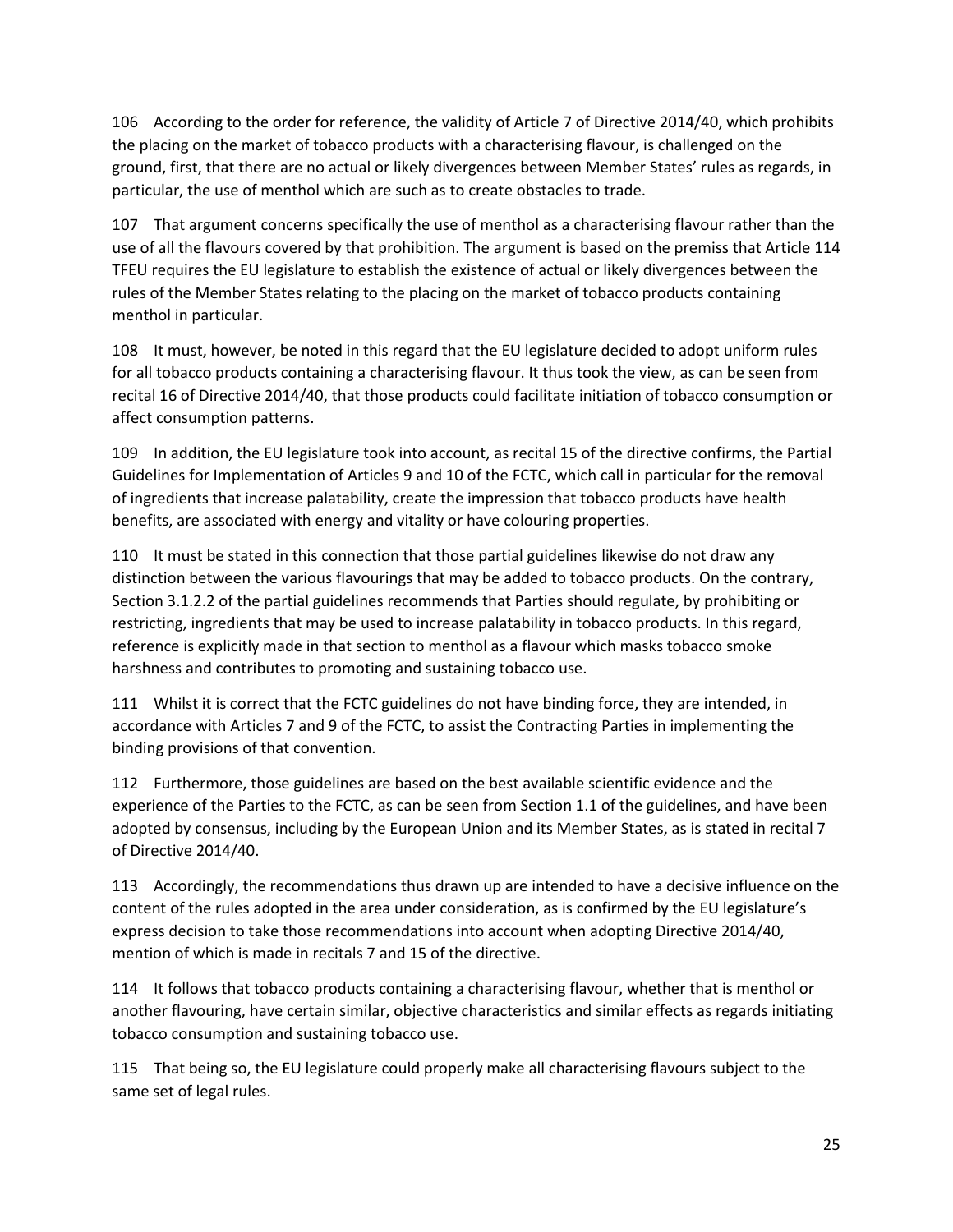116 Accordingly, for Article 114 TFEU to be capable of constituting an adequate legal basis for Article 7 of Directive 2014/40, it is sufficient to establish that divergences exist between the national rules concerning tobacco products containing a characterising flavour, as a whole, which are such as to present obstacles to the free movement of those products, or that it is likely that such divergences will emerge in the future.

117 As regards, in the second place, the argument that the prohibition laid down in Article 7 of Directive 2014/40 does not have as its object facilitation of the smooth functioning of the internal market, it should be noted that, as is apparent from both recital 15 of the directive and the impact assessment referred to in paragraph 98 of this judgment (Part 1, p. 34, and Part 4, p. 6 et seq.), there were, when the directive was adopted, significant discrepancies between the regulatory systems of the Member States, given that some of them had established different lists of permitted or prohibited flavourings, whilst others had not adopted any specific rules on the matter.

118 In addition, it seems likely that, in the absence of any measures at EU level, disparate sets of rules applying to tobacco products containing a characterising flavour, including menthol, would have been implemented at national level.

119 Indeed, as has been stated in paragraph 110 of this judgment, the Partial Guidelines for Implementation of Articles 9 and 10 of the FCTC recommend that the Parties to that framework convention 'regulate, by prohibiting or restricting, ingredients that may be used to increase palatability in tobacco products', including menthol.

120 As a result of the broad discretion thus afforded to the Contracting Parties by those partial guidelines, it is foreseeable, with a sufficient degree of probability, that in the absence of measures at EU level, the relevant national rules could develop in divergent ways, including with regard to the use of menthol.

121 Article 7 of Directive 2014/40, in prohibiting the placing on the market of tobacco products with a characterising flavour, guards precisely against such divergences in the rules of the Member States.

122 According to the case-law cited in paragraph 59 of this judgment, recourse to Article 114 TFEU as a legal basis is possible if the aim is to prevent the emergence of future obstacles to trade as a result of divergences in national laws, when the emergence of such obstacles is likely and the harmonisation measure adopted is designed to prevent them.

123 Furthermore, as has already been stated in paragraph 100 of this judgment, the market for tobacco products is one in which trade between Member States represents a relatively large part and, therefore, national rules laying down the requirements to be met by those products, in particular requirements relating to their composition, are in themselves liable, in the absence of harmonisation at EU level, to constitute obstacles to the free movement of goods.

124 It should also be recalled that, according to the case-law cited in paragraph 64 of this judgment, the measures that may be adopted on the basis of Article 114 TFEU can consist, inter alia, in prohibiting, provisionally or definitively, the marketing of a product or products.

125 It follows that removing divergences between the national rules concerning the composition of tobacco products, or preventing those rules from developing in divergent ways, including by means of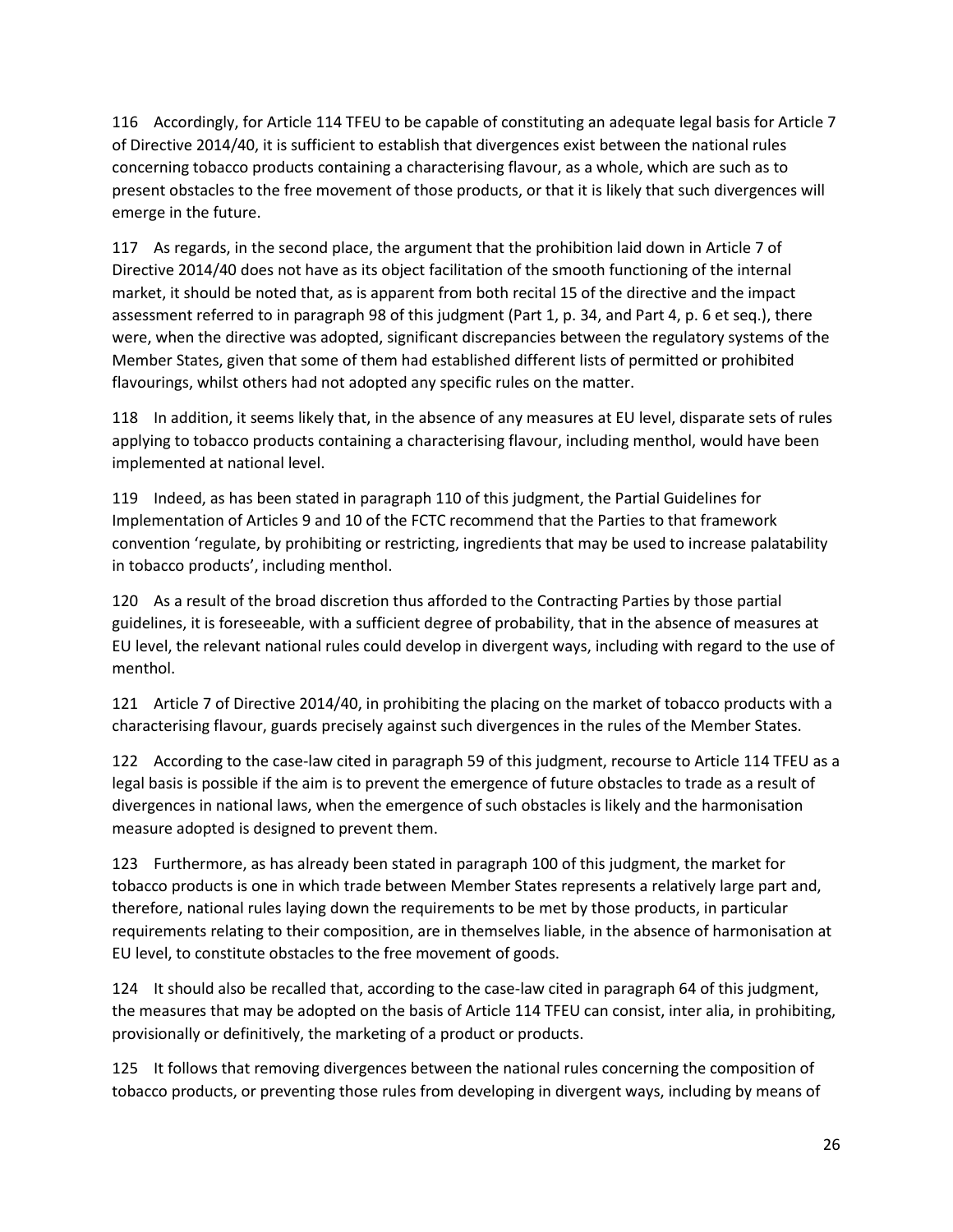an EU-wide prohibition of certain additives, is intended to facilitate the smooth functioning of the internal market for the products concerned.

126 Having regard to the foregoing, consideration of Question  $1(c)(ii)$  has disclosed no factor of such a kind as to affect the validity of Article 7 of Directive 2014/40.

### – Question 1(c)(iii)

127 According to the order for reference, the validity of Article 18 of Directive 2014/40 is challenged on the ground that the provision does not contribute to improving the functioning of the internal market but, instead, facilitates the emergence of disparities between national rules, with the result that Article 114 TFEU does not provide an adequate legal basis for Article 18 of the directive.

128 Article 18 of Directive 2014/40 provides, on the one hand, that Member States may prohibit crossborder distance sales of tobacco products to consumers and, on the other, imposes a series of common rules on Member States which permit that method of sale.

129 The rationale behind Article 18 is apparent from recital 33 of Directive 2014/40, according to which cross-border distance sales of tobacco products, first, could facilitate access to tobacco products that do not comply with the directive and, second, entail an increased risk of young people getting access to those products.

130 That provision thus seeks to ensure that the rules on conformity laid down by Directive 2014/40 are not circumvented, whilst taking as a basis a high level of human health protection, especially for young people.

131 The Court has already had occasion to point out that an EU measure adopted on the basis of Article 114 TFEU may incorporate provisions whose purpose is to ensure that requirements aimed at improving the conditions for the functioning of the internal market are not circumvented (see, to that effect, judgments in*Germany* v *Parliament and Council*, C-376/98, EU:C:2000:544, paragraph 100, and *British American Tobacco (Investments) and Imperial Tobacco*, C-491/01, EU:C:2002:741, paragraph 82).

132 As to the objection that Article 18 of Directive 2014/40 would result in the emergence of disparities between the relevant national rules because some Member States might decide to prohibit cross-border distance sales, whilst others might continue to allow them, the Court observes that the rules relating to cross-border distance sales of tobacco products had not been the subject of harmonising measures at EU level prior to the adoption of that directive. Consequently, Member States were already applying different rules in respect of this type of sale, as is shown by the impact assessment referred to in paragraphs 98 and 117 of this judgment (Part 4, p. 8). The argument that Article 18 of the directive will give rise to such disparities therefore cannot be accepted.

133 Furthermore, as has been stated in paragraph 128 of this judgment, Article 18 also sets forth a series of common rules that apply to all the Member States which do not prohibit those sales, thereby approximating their laws, regulations or administrative provisions in the matter, within the meaning of Article 114 TFEU.

134 It should be recalled in this regard that, in accordance with the case-law cited in paragraph 63 of this judgment, Article 114 TFEU confers a discretion on the EU legislature, in particular with regard to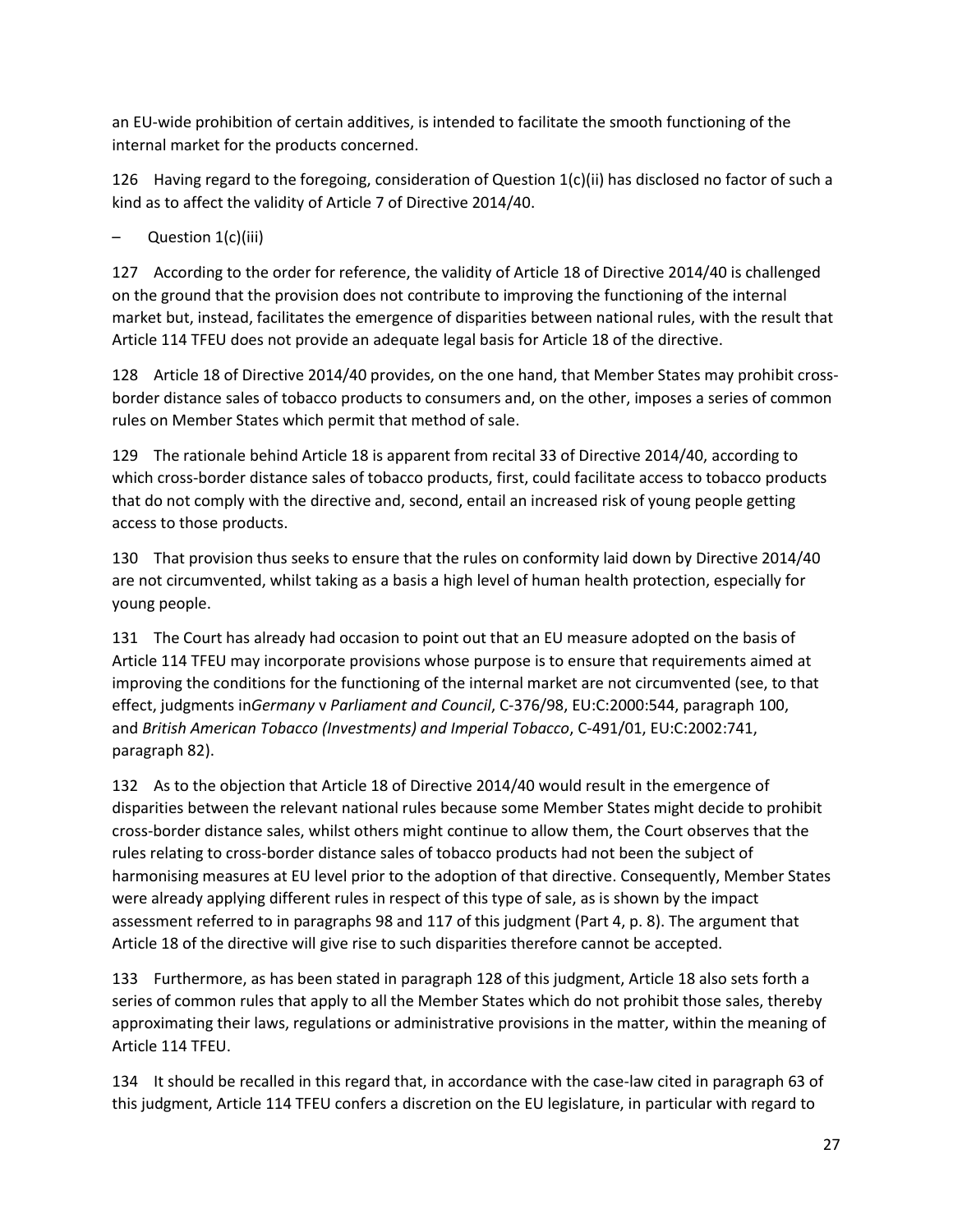the possibility of proceeding towards harmonisation only in stages and requiring only the gradual abolition of unilateral measures adopted by the Member States.

135 Accordingly, within the bounds of that discretion, the legislature could properly harmonise certain aspects of cross-border sales of tobacco products, whilst leaving other aspects of such sales to be determined by Member States.

136 It follows from the foregoing that consideration of Question  $1(c)$ (iii) has disclosed no factor of such a kind as to affect the validity of Article 18 of Directive 2014/40.

### *Question 2*

137 By Question 2 the referring court asks, in essence, whether Article 13(1) of Directive 2014/40 must be interpreted as prohibiting the display on the labelling of unit packets and on the outside packaging, as well as on the tobacco product itself, of certain information, although that information is factually accurate, and, if that is the case, whether Article 13(1) is invalid because it infringes Article 11 of the Charter and the principle of proportionality.

The interpretation of Article 13(1) of Directive 2014/40

138 Article 13(1) of Directive 2014/40 prohibits, in essence, the inclusion on the labelling of unit packets and on the outside packaging, as well on the tobacco product itself, of any element or feature that is such as to promote a tobacco product or encourage its consumption.

139 It is important to point out in this regard that such promotion or encouragement may result from certain information or claims, even when these are factually accurate.

140 For example, under Article 13(1)(a) of Directive 2014/40 'labels shall not include any information about the nicotine, tar or carbon monoxide content of the tobacco product'. That provision thus clearly attributes no importance to the question of whether or not this type of information is factually accurate. That indifference is due to the fact, explained in recital 25 of the directive, that indications of this type may be misleading in that they lead consumers to believe that certain cigarettes are less harmful than others.

141 Likewise, the prohibitions of any element or feature (i) suggesting that a particular tobacco product is less harmful than others (Article 13(1)(b) of Directive 2014/40), or (ii) referring to taste, smell, any flavourings or other additive (Article 13(1)(c) of the directive), or (iii) suggesting that a certain tobacco product has improved biodegradability or other environmental advantages (Article 13(1)(e) of the directive), also apply irrespective of whether the claims in question are factually accurate.

142 As is stated in recital 27 of Directive 2014/40, certain words or expressions, such as 'low-tar', 'light', 'ultra-light', 'natural', 'organic', 'without additives', 'without flavours' or 'slim', and other elements or features could mislead consumers, in particular young people, by suggesting that the products concerned are less harmful or that they have beneficial effects.

143 That interpretation is consistent with the objective pursued by Directive 2014/40, which is, in accordance with Article 1 thereof, to facilitate the smooth functioning of the internal market for tobacco and related products, taking as a base a high level of protection of human health, especially for young people.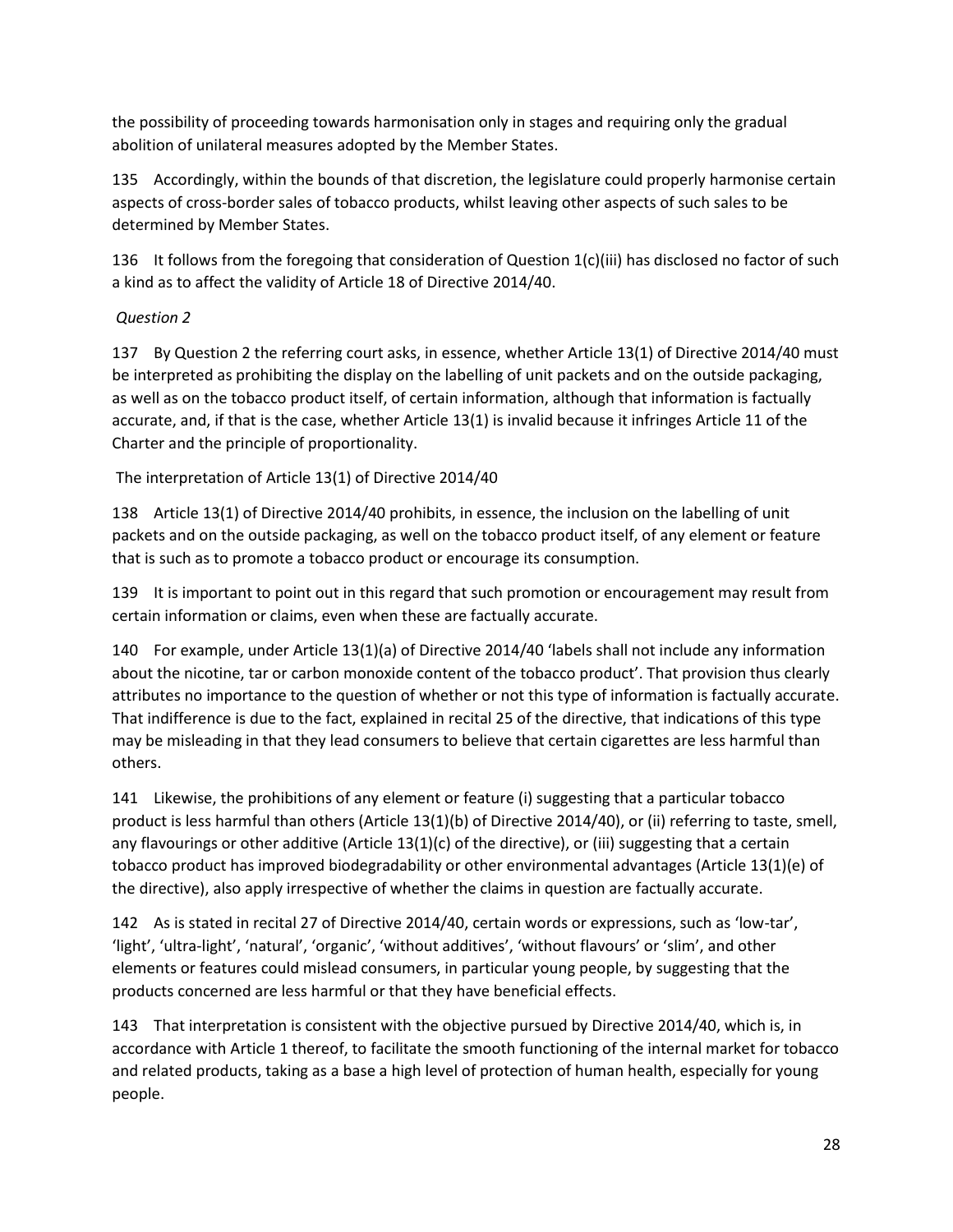144 A high level of protection of that kind requires that consumers of tobacco products, who are a particularly vulnerable class of consumers because of the addictive effects of nicotine, should not be encouraged to consume those products by means of, albeit factually accurate, information, which they may interpret as meaning that the risks associated with their habits are reduced or that the products have certain benefits.

145 Consequently, Article 13(1) of Directive 2014/40 must be interpreted as prohibiting the display, on the labelling of unit packets and on the outside packaging, as well as on the tobacco product itself, of any information covered by that provision, even if the information concerned is factually accurate.

The validity of Article 13(1) of Directive 2014/40

146 The referring court asks the Court to examine the validity of Article 13(1) of Directive 2014/40 in the light of Article 11 of the Charter and the principle of proportionality.

147 Article 11 of the Charter affirms the freedom of expression and information. That freedom is also protected under Article 10 of the European Convention for the Protection of Human Rights and Fundamental Freedoms, signed in Rome on 4 November 1950, which applies, in particular, as is clear from the case-law of the European Court of Human Rights, to the dissemination by a business of commercial information, including in the form of advertising. Given that the freedom of expression and information laid down in Article 11 of the Charter has — as is clear from Article 52(3) thereof and the Explanations Relating to the Charter as regards Article  $11$   $-$  the same meaning and scope as the freedom guaranteed by the Convention, it must be held that that freedom covers the use by a business, on the packaging and labelling of tobacco products, of indications such as those covered by Article 13(1) of Directive 2014/40 (judgment in*Neptune Distribution*, C-157/14, EU:C:2015:823, paragraphs 64 and 65).

148 The prohibition on including on the labelling of unit packets and on outside packaging, as well as on the tobacco product itself, the elements and features referred to in Article 13(1) of Directive 2014/40 constitutes, it is true, an interference with a business's freedom of expression and information.

149 In accordance with Article 52(1) of the Charter, any limitation on the exercise of the rights and freedoms laid down by the Charter must be provided for by law and respect the essence of those rights and freedoms and, in compliance with the principle of proportionality, is permissible only if it is necessary and actually meets objectives of general interest recognised by the European Union or the need to protect the rights and freedoms of others.

150 In that regard, the Court finds, first, that the interference identified in paragraph 148 of this judgment must be regarded as being provided for by law given that it results from a provision adopted by the EU legislature.

151 Secondly, the essence of a business's freedom of expression and information is not affected by Article 13(1) of Directive 2014/40 inasmuch as that provision, far from prohibiting the communication of all information about the product, merely controls, in a very clearly defined area, the labelling of those products by prohibiting only the inclusion of certain elements and features (see, by analogy, judgments in *Deutsches Weintor*, C-544/10, EU:C:2012:526, paragraph 57, and*Neptune Distribution*, C-157/14, EU:C:2015:823, paragraph 71).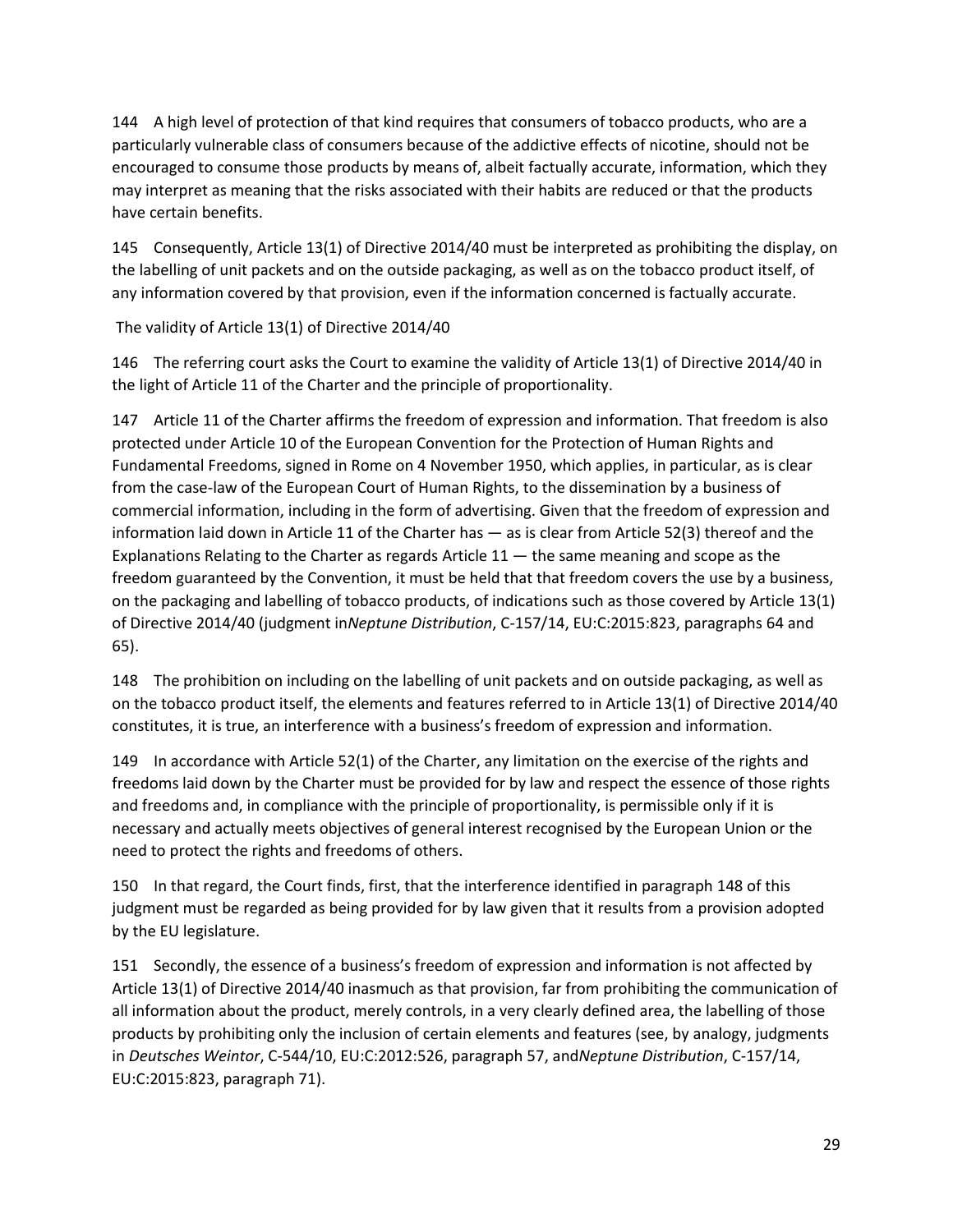152 Thirdly, the interference with the freedom of expression and information that has been found to exist meets an objective of general interest recognised by the European Union, namely, the protection of health. Given that it is undisputed that tobacco consumption and exposure to tobacco smoke are causes of death, disease and disability, the prohibition laid down in Article 13(1) of Directive 2014/40 contributes to the achievement of that objective in that it is intended to prevent the promotion of tobacco products and incitements to use them.

153 Fourthly, as regards the proportionality of the interference found, it is important to point out that the second sentence of Article 35 of the Charter and Articles 9 TFEU, 114(3) TFEU and 168(1) TFEU require that a high level of human health protection be ensured in the definition and implementation of all the Union's policies and activities.

154 In those circumstances, the determination of the validity of Article 13(1) of Directive 2014/40 must be carried out in accordance with the need to reconcile the requirements of the protection of those various fundamental rights and legitimate general interest objectives, protected by the EU legal order, and striking a fair balance between them (see, to that effect, judgment in *Neptune Distribution*, C-157/14, EU:C:2015:823, paragraph 75).

155 It should be stated in that regard that the discretion enjoyed by the EU legislature, in determining the balance to be struck, varies for each of the goals justifying restrictions on that freedom and depends on the nature of the activities in question. In the present case, the claimants in the main proceedings rely, in essence, under Article 11 of the Charter, on the freedom to disseminate information in pursuit of their commercial interests.

156 It must, however, be stated that human health protection — in an area characterised by the proven harmfulness of tobacco consumption, by the addictive effects of tobacco and by the incidence of serious diseases caused by the compounds those products contain that are pharmacologically active, toxic, mutagenic and carcinogenic — outweighs the interests put forward by the claimants in the main proceedings.

157 Indeed, as is apparent from the second sentence of Article 35 of the Charter and Articles 9 TFEU, 114(3) TFEU and 168(1) TFEU, a high level of human health protection must be ensured in the definition and implementation of all the European Union's policies and activities.

158 The Court finds, in the light of the foregoing, (i) that the prohibition laid down in Article 13(1) of Directive 2014/40 is such as to protect consumers against the risks associated with tobacco use, as follows from paragraph 152 of this judgment, and (ii) that that prohibition does not go beyond what is necessary in order to achieve the objective pursued.

159 On this point, the Court cannot accept the argument that the prohibition concerned is not necessary because consumer protection is already adequately ensured by the mandatory health warnings mentioning the risks associated with tobacco use. In fact, awareness of those risks may, on the contrary, be diminished by information that might suggest that the product concerned is less harmful or is beneficial in some respects.

160 Nor can the Court accept the argument that the objective pursued could be achieved by other, less restrictive measures, such as regulating the use of the elements and features referred to in Article 13 of Directive 2014/40, instead of prohibiting them, or adding certain supplementary health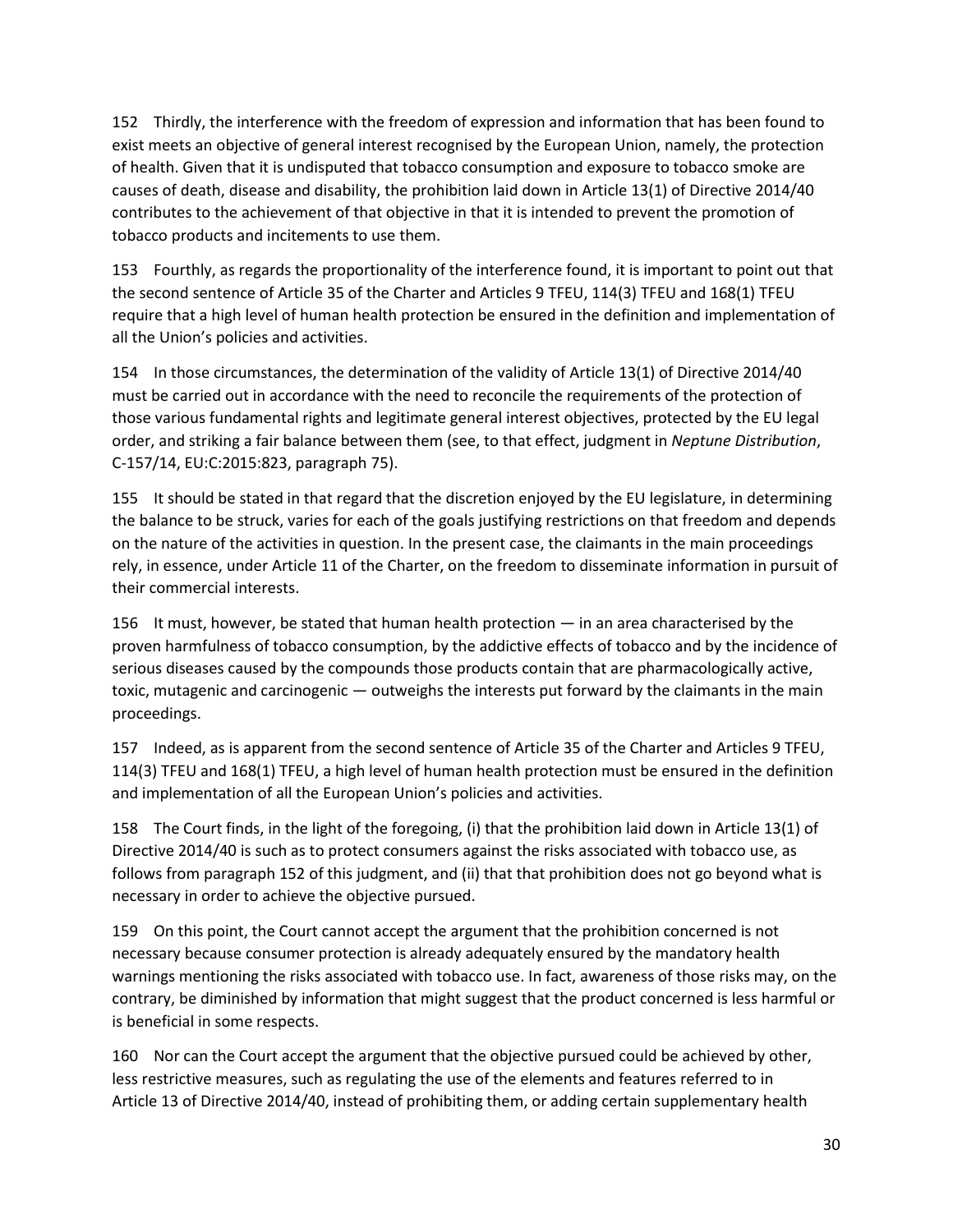warnings. Such measures would not be as effective for ensuring the protection of consumers' health, since the elements and features referred to in Article 13 are, by their very nature, likely to encourage smoking (see, to that effect, judgment in *British American Tobacco (Investments) and Imperial Tobacco*, C-491/01, EU:C:2002:741, paragraph 140). It cannot be accepted that those elements and features may be included for the purpose of giving consumers clear and precise information, inasmuch as they are intended more to exploit the vulnerability of consumers of tobacco products who, because of their nicotine dependence, are particularly receptive to any element suggesting there may be some kind of benefit linked to tobacco consumption, in order to vindicate or reduce the risks associated with their habits.

161 In those circumstances, it must be held that, in prohibiting the placing, on the labelling of unit packets and on the outside packaging, as well as on the tobacco product itself, of the elements and features referred to in Article 13(1) of Directive 2014/40, even when they include factually accurate information, the EU legislature did not fail to strike a fair balance between the requirements of the protection of the freedom of expression and information and those of human health protection.

162 Accordingly, Article 13(1) of Directive 2014/40 does not infringe either Article 11 of the Charter or the principle of proportionality.

163 Having regard to the foregoing, consideration of Question 2 has disclosed no factor of such a kind as to affect the validity of Article 13(1) of Directive 2014/40.

### *Question 3*

164 By Question 3, the referring court asks whether Articles 7(1) and (7), 8(3), 9(3), 10(1)(a), (c) and (g) and 14 of Directive 2014/40 are invalid because they infringe the principle of proportionality.

165 According to settled case-law, that principle requires that acts of the EU institutions be appropriate for attaining the legitimate objectives pursued by the legislation at issue and do not exceed the limits of what is necessary in order to achieve those objectives; when there is a choice between several appropriate measures, recourse must be had to the least onerous, and the disadvantages caused must not be disproportionate to the aims pursued (see, to that effect, judgments in *British American Tobacco (Investments) and Imperial Tobacco*, C-491/01, EU:C:2002:741, paragraph 122; *ERG and Others*, C-379/08 and C-380/08, EU:C:2010:127, paragraph 86; and *Gauweiler and Others*, C-62/14, EU:C:2015:400, paragraphs 67 and 91).

166 With regard to judicial review of the conditions referred to in the previous paragraph of this judgment, the EU legislature must be allowed broad discretion in an area such as that involved in the main proceedings, which entails political, economic and social choices on its part, and in which it is called upon to undertake complex assessments. Consequently, the legality of a measure adopted in that area can be affected only if the measure is manifestly inappropriate having regard to the objective which the competent institutions are seeking to pursue (see, to that effect, judgment in *British American Tobacco (Investments) and Imperial Tobacco*, C-491/01, EU:C:2002:741, paragraph 123).

167 The question whether the provisions of Directive 2014/40 to which Question 3 refers infringe the principle of proportionality must be determined in the light of those principles.

Question 3(a)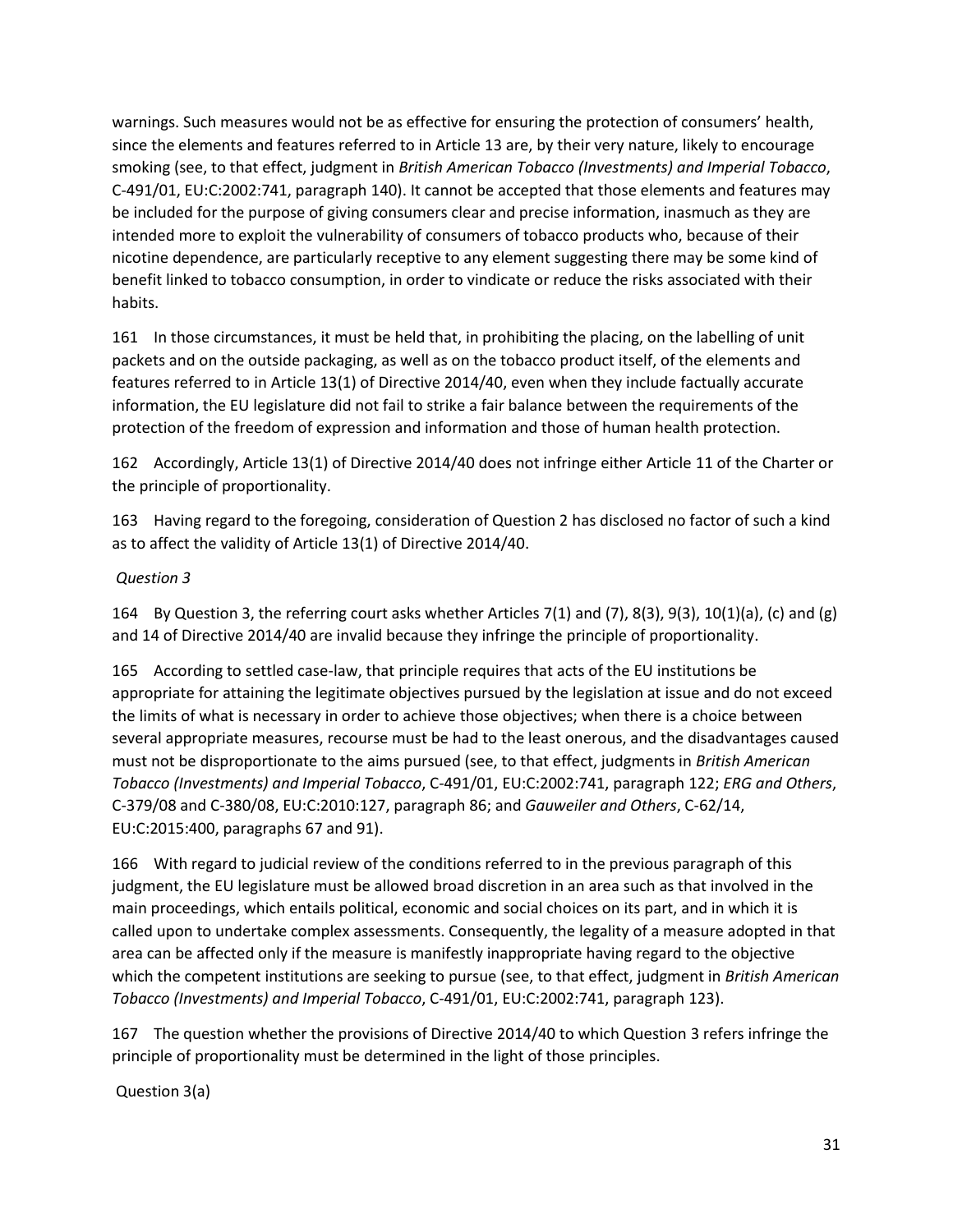168 Question 3(a) concerns the validity of Article 7(1) and (7) of Directive 2014/40 in the light of the principle of proportionality. Those provisions prohibit the placing on the market of tobacco products with a characterising flavour or containing flavourings in any of their components such as filters, papers, packages, capsules or any technical features allowing modification of the smell or taste of the tobacco products concerned or their smoke intensity.

169 According to the order for reference, the validity of those provisions is challenged on the ground that the prohibition on the use of menthol is neither appropriate nor necessary to achieve the directive's objective and that the impact of the prohibition is disproportionate.

170 As regards, in the first place, the suitability of the prohibition on the placing on the market of tobacco products containing menthol, it is argued, in essence, that the prohibition is not appropriate for achieving the objective of protecting human health, especially as regards young people, because menthol is not attractive to them and its use consequently does not facilitate initiation of tobacco consumption.

171 It should be recalled in this regard that the objective of Directive 2014/40 is, according to Article 1 thereof, twofold in that it seeks to facilitate the smooth functioning of the internal market for tobacco and related products, taking as a base a high level of protection of human health, especially for young people.

172 On this point, it must be stated that, as follows from paragraph 125 of this judgment, the prohibition on the placing on the market of tobacco products with a characterising flavour is capable of facilitating the smooth functioning of the internal market for tobacco and related products.

173 That prohibition is also appropriate for ensuring a high level of human health protection, especially for young people. Indeed, it is not disputed that certain flavourings are particularly attractive to young people and that they facilitate initiation of tobacco consumption.

174 As regards the argument that young people are not attracted to menthol and that the use thereof does not facilitate that initiation, it has already been stated in paragraph 115 of this judgment that the EU legislature could properly make all characterising flavours subject to the same set of legal rules. Accordingly, the appropriateness of the prohibition in question for the purpose of achieving the object of human health protection cannot be called into question solely in respect of a particular flavouring.

175 The point should also be made that, according to the Partial Guidelines for Implementation of Articles 9 and 10 of the FCTC — which should, on account of the findings made in paragraph 112 of this judgment — be recognised as being of particularly high evidential value, menthol, amongst other flavours, contributes to promoting and sustaining tobacco use and, because of its palatability, renders tobacco products more attractive to consumers.

176 Furthermore, Directive 2014/40 is aimed at ensuring a high level of health protection for consumers as a whole and consequently its ability to achieve that aim cannot be assessed solely in relation to a single category of consumers.

177 Accordingly, the prohibition laid down in Article 7 of Directive 2014/40 cannot be regarded as manifestly inappropriate for achieving the objective of facilitating the smooth functioning of the internal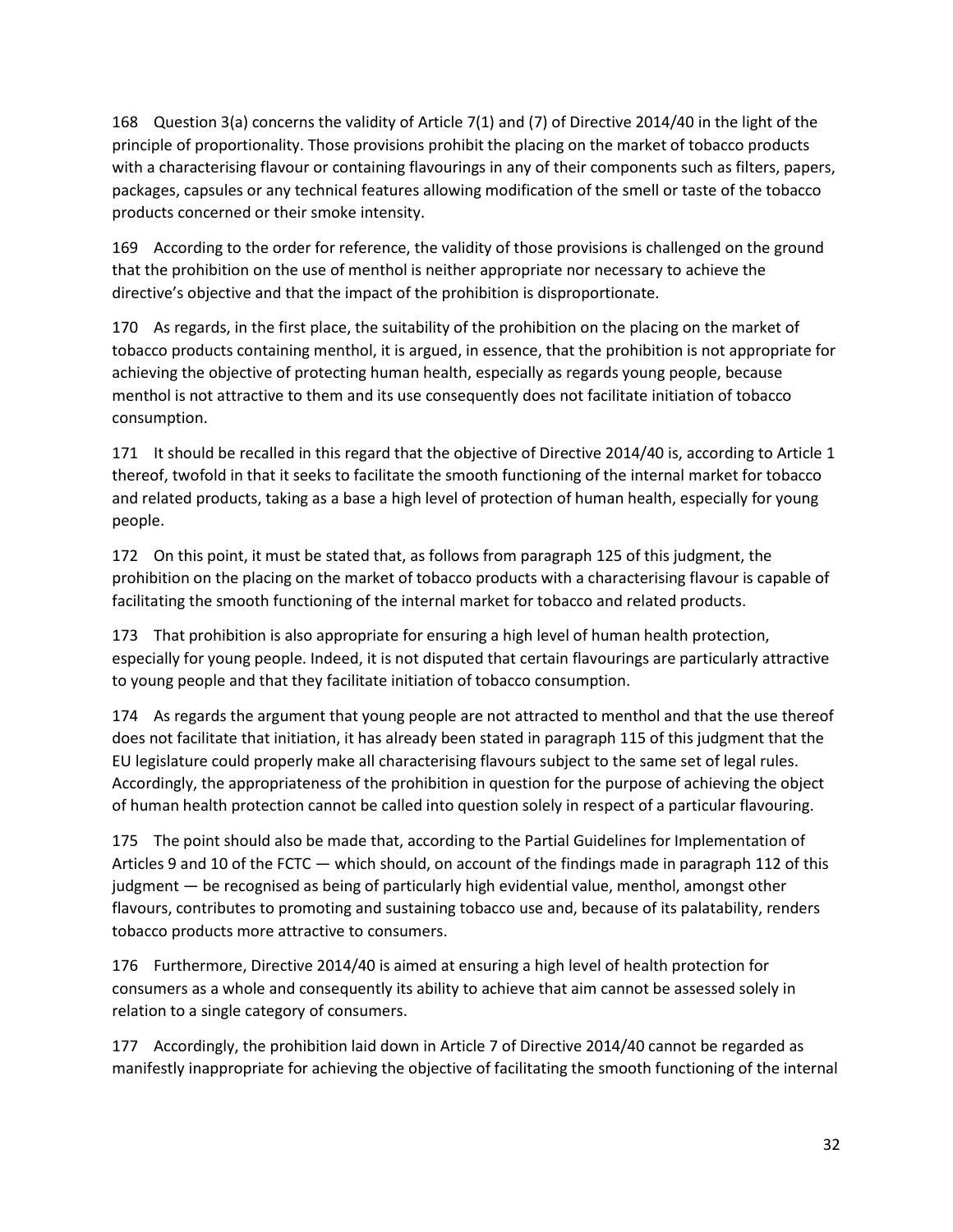market for tobacco and related products, taking as a base a high level of protection of human health, especially for young people.

178 With regard, in the second place, to whether that prohibition is necessary, it should be borne in mind, first, that, as has already been stated in paragraph 110 of this judgment, the Partial Guidelines for Implementation of Articles 9 and 10 of the FCTC recommend that the Parties to the FCTC, inter alia, prohibit ingredients that may be used to increase palatability in tobacco products. In addition, in accordance with Section 1.1 of those partial guidelines, the Parties to the FCTC are encouraged to implement measures beyond those recommended by the guidelines.

179 It was thus lawful for the EU legislature — taking account of those recommendations and in the exercise of its broad discretion — to impose a prohibition on all characterising flavours.

180 Secondly, as regards the less restrictive measures advocated by some of the parties to the main proceedings, they do not appear to be equally suitable for achieving the objective pursued.

181 Raising — solely in respect of tobacco products with a characterising flavour — the age limit from which their consumption is permitted is unlikely to reduce the attractiveness of those products and thus prevent persons above that age from starting smoking. In addition, any prohibition on sale resulting from an increase in that age limit can, in any event, be easily circumvented when the products concerned are marketed.

182 The organisation of targeted information campaigns on the danger of tobacco products with characterising flavours is not, as such, likely to remove divergences between national rules relating to the placing on the market of such products and thus improve the conditions for the functioning of the internal market.

183 So far as the adoption of lists of prohibited or permitted flavourings is concerned, such a measure could result in the introduction of unjustified differences of treatment between the various types of tobacco products with a characterising flavour. Moreover, such lists may quickly become out of date because of continuing developments in the manufacturers' commercial strategies and are readily susceptible to circumvention.

184 The Court therefore finds that the prohibition on the placing on the market of tobacco products with a characterising flavour does not go manifestly beyond what is necessary to achieve the objective sought.

185 As regards, in the third place, the allegedly disproportionate effects of the prohibition on the use of menthol as a characterising flavour because of the negative economic and social consequences that such a prohibition entails, it should be borne in mind that even though, as in the present case, the EU legislature has a broad legislative power, it must base its choice on objective criteria and examine whether objectives pursued by the measure chosen are such as to justify even substantial negative economic consequences for certain operators (see, to that effect, judgment in *Luxembourg* v *Parliament and Council*, C-176/09, EU:C:2011:290, paragraph 63 and the case-law cited).

186 Indeed, under Article 5 of Protocol (No 2) on the application of the principles of subsidiarity and proportionality, annexed to the EU Treaty and to the FEU Treaty, draft legislative acts must take account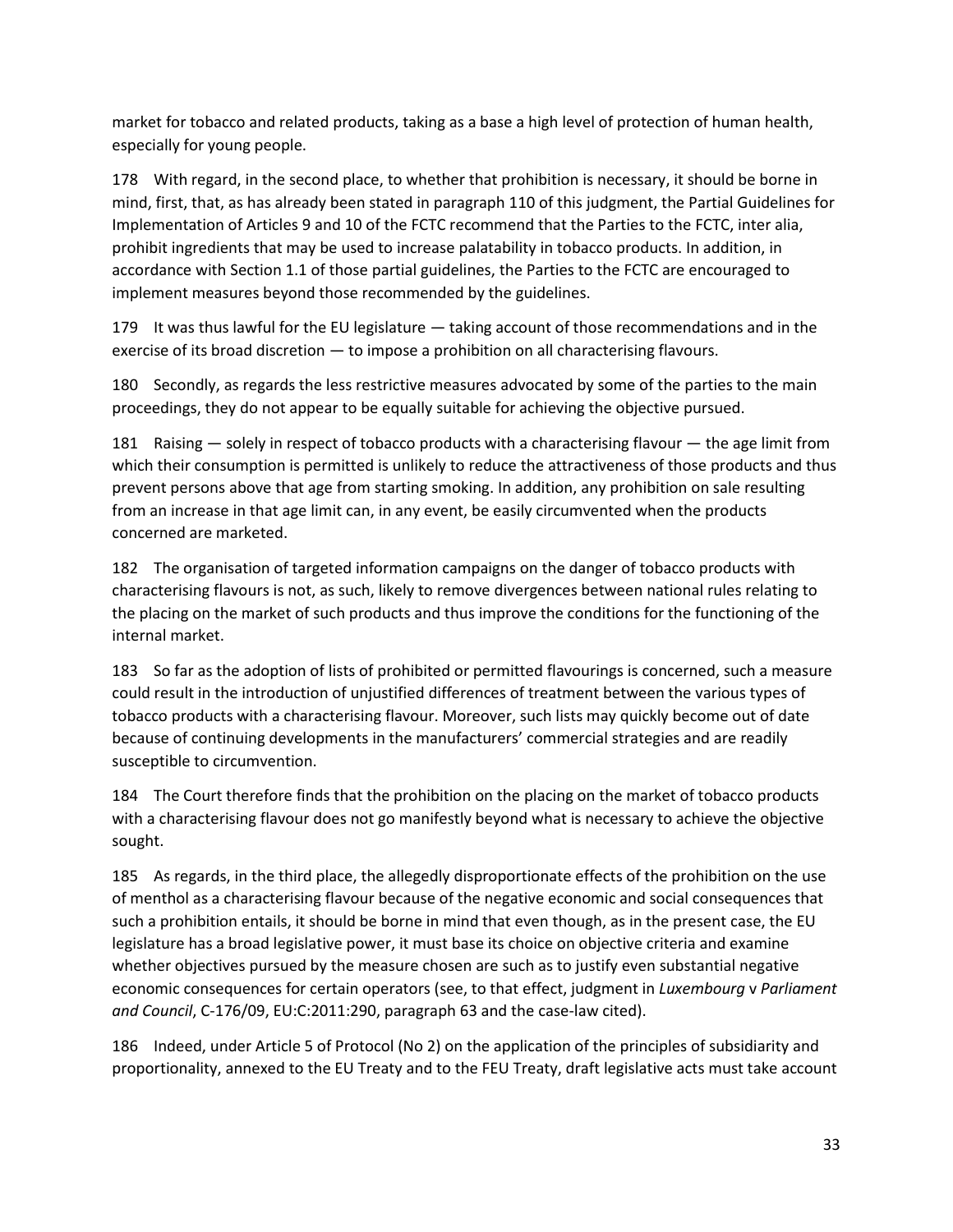of the need for any burden falling upon economic operators to be minimised and commensurate with the objective to be achieved.

187 In the present case, the EU legislature made sure that the negative economic and social consequences of the prohibition on the placing on the market of tobacco products with a characterising flavour were limited.

188 Thus, first, in order to give both the tobacco industry and consumers time to adapt, Article 7(14) of Directive 2014/40 provides that, in the case of tobacco products with a characterising flavour whose EUwide sales volumes represent 3% or more in a particular product category, the prohibition on the placing of those products on the EU market is to apply only from 20 May 2020.

189 Second, it can be seen from the impact assessment referred to in paragraphs 98, 117 and 132 of this judgment (Part 1, p. 114, and Part 6, p. 2), which is not disputed on this point, that the prohibition in question is expected to result in a decrease in cigarette consumption in the European Union of 0.5% to 0.8% over a five-year period.

190 Those elements show that the EU legislature weighed up, on the one hand, the economic consequences of that prohibition and, on the other, the requirement to ensure, in accordance with the second sentence of Article 35 of the Charter and Articles 9 TFEU, 114(3) TFEU and 168(1) TFEU, a high level of human health protection with regard to a product which is characterised by properties that are carcinogenic, mutagenic and toxic to reproduction. The impact of the prohibition laid down in Article 7 of Directive 2014/40 thus does not appear manifestly disproportionate.

191 Having regard to the foregoing, consideration of Question 3(a) has disclosed no factor of such a kind as to affect the validity of Article 7(1) and (7) of Directive 2014/40.

# Question 3(b)

192 The provisions at which Question 3(b) is directed include various rules concerning the labelling and packaging of tobacco products which relate, in essence, to the integrity of health warnings after the packet has been opened (Article 8(3) of Directive 2014/40), to the position and minimum dimensions of the general health warning and the information message (Article 9(3) of the directive), to the minimum dimensions of combined health warnings (Article 10(1)(g) of the directive) and to the shape of unit packets of cigarettes and the minimum number of cigarettes per unit packet (Article 14 of the directive).

193 It appears from the order for reference that the validity of this set of provisions is challenged, in extremely summary and general terms, on the ground, first, that the provisions are neither appropriate nor necessary to achieve the objective of public health protection. It is argued that, instead of the requirements imposed, which are considered to be very intrusive, there are less restrictive measures, such as, for example, a requirement that health warnings must be fully visible and not be distorted by packet shapes. Secondly, it is argued that the disputed requirements will prevent the differentiation of tobacco products and will cause distortions of competition. Thirdly, the requirement laid down in Article 14(1) of Directive 2014/40, pursuant to which a unit packet of cigarettes is to include at least 20 cigarettes, cannot be justified on grounds of public health protection.

194 Most of those objections call in question the proportionality of those requirements solely in relation to the objective of ensuring a high level of human health protection, while disregarding the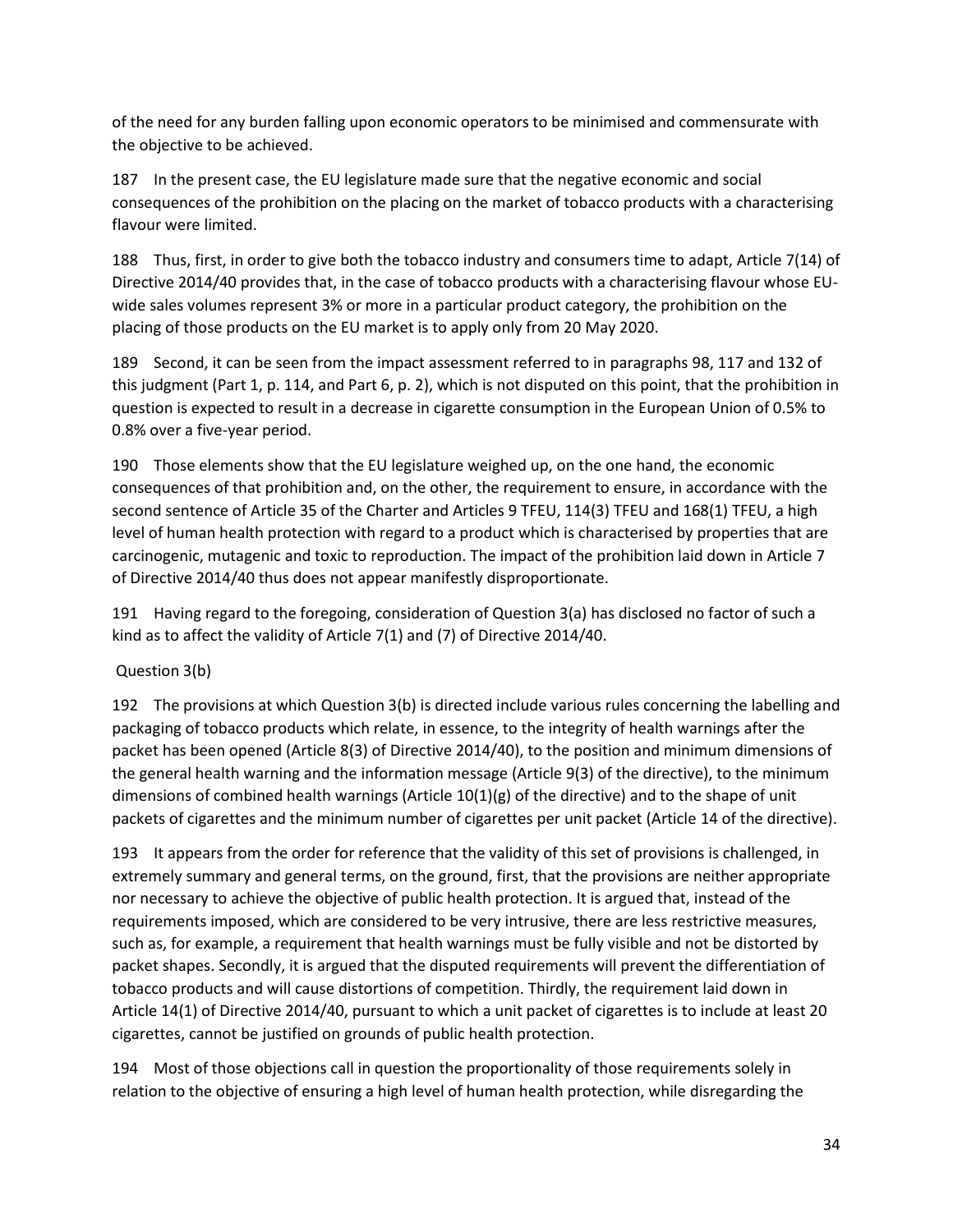objective of facilitating the smooth functioning of the internal market, thus failing to pay due regard to the fact that Directive 2014/40 and, in particular, the provisions covered by Question 3(b) pursue both those objectives.

195 As has been stated in paragraphs 97 to 105 of this judgment, Chapter II of Title II of Directive 2014/40, to which the provisions covered by Question 3(b) belong, contributes to improving the conditions for the functioning of the internal market for tobacco products by removing disparities on this point between the rules of the Member States.

196 The same is true of the minimum number of cigarettes per packet, prescribed in Article 14(1) of Directive 2014/40, and specifically mentioned in the order for reference. The main aim of that requirement is to remove differences between the rules of the Member States, as recital 28 of the directive confirms.

197 The requirements in question also help to achieve the objective of ensuring a high level of human health protection. As the Advocate General has stated in points 191 and 192 of her Opinion, innovative, novel or unusual shapes may help to maintain or enhance the attraction of the product and encourage its use. Similarly, certain packet shapes may obstruct the visibility of health warnings and, as a consequence, reduce their efficacy, as is stated in recitals 25 and 28 of Directive 2014/40. As regards the requirement that a unit packet must contain at least 20 cigarettes, it can be explained by the fact that smaller sales units are more of an inducement to start smoking because the consumer is inclined to think that they are cheaper, less of a constraint and psychologically more acceptable.

198 As to the less restrictive measure mentioned in paragraph 193 of this judgment, it is sufficient to observe that it is not aimed at removing differences between the Member States' rules on the labelling and packaging of tobacco products and it is therefore not appropriate for the purpose of achieving the objective of improving the functioning of the internal market.

199 Although those requirements may, by their very nature, to some extent increase the similarity between tobacco products, the fact remains that they concern only certain aspects of the labelling and packaging of those products and therefore still allow for adequate opportunities for product differentiation.

200 In view of the foregoing considerations, it cannot be accepted that the requirements laid down in Articles 8(3), 9(3), 10(1)(g) and 14 of Directive 2014/40 are manifestly inappropriate or manifestly go beyond what is necessary to attain the objective of improving the conditions for the functioning of the internal market for tobacco and related products, taking as a base a high level of protection of human health, especially for young people.

201 Accordingly, the Court finds that consideration of Question 3(b) has disclosed no factor of such a kind as to affect the validity of those provisions.

# Question 3(c)

202 Article 10(1)(a) and (c) of Directive 2014/40, with which Question 3(c) is concerned, provides, in substance, that each unit packet and the outside packaging must carry combined health warnings taking the form of one of the messages listed in Annex I to the directive and a corresponding colour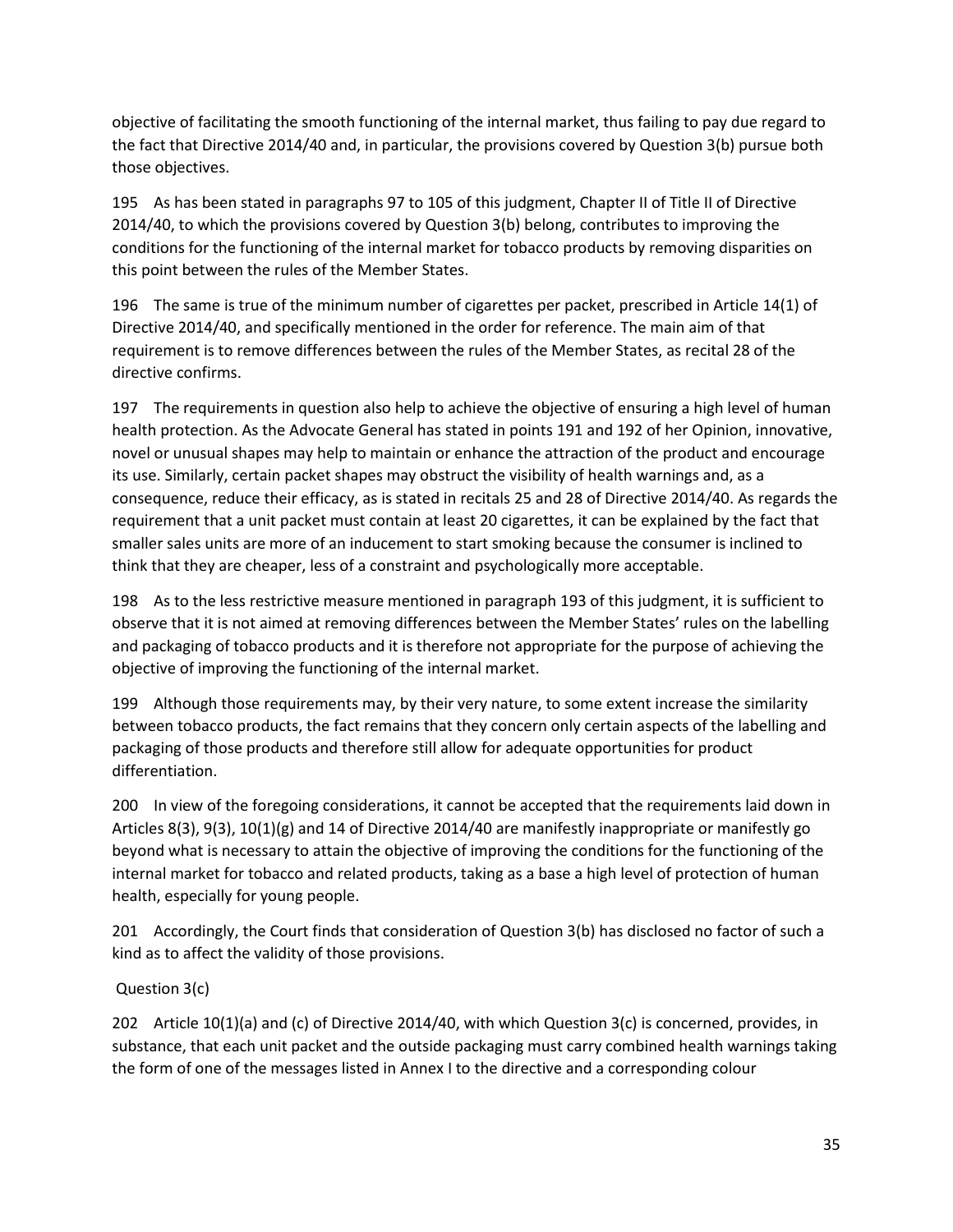photograph as set out in Annex II thereto. The combined health warning must cover 65% of the external front and back surface of each unit packet.

203 The validity of those provisions is challenged, in essence, on account of the size of the area reserved for those warnings. Thus, it is alleged (i) that an area of that extent is neither appropriate nor necessary to achieve the objective of public health protection, (ii) that the figure of 65% is arbitrary and cannot be justified by the FCTC recommendations and (iii) that its impact is manifestly disproportionate.

204 As regards (i) the appropriateness of large combined health warnings, the Guidelines for Implementation of Article 11 of the FCTC explain, in point 7, that, in comparison with small, text-only health warnings, larger warnings with pictures are more likely to be noticed, better communicate health risks, provoke a greater emotional response and increase the motivation of tobacco users to quit and to decrease their tobacco consumption. Such warnings are also more likely to retain their effectiveness over time and are particularly effective in communicating health effects to low-literacy populations, children and young people.

205 The affixing of large combined health warnings thus does not appear manifestly inappropriate for achieving the objective sought.

206 As regards (ii) the allegedly arbitrary nature of the size of the area which Article 10(1)(a) and (c) of Directive 2014/40 reserves for the combined health warnings, the Court notes that, in accordance with Article 11(1)(b)(iv) of the FCTC, these warning should cover '50% or more' of the principal display areas of the unit packets, but not less than 30%.

207 On this point, the Guidelines for Implementation of Article 11 of the FCTC recommend, in point 12, that the Contracting Parties consider using health warnings and messages that cover 'more than 50%' of the principal display areas and aim to cover 'as much of the principal display areas as possible', since according to existing evidence, 'the effectiveness of health warnings and messages increases with their size'.

208 Against that background the EU legislature cannot be accused of having acted arbitrarily in selecting a figure of 65% for the area reserved for combined health warnings pursuant to Article 10(1)(a) and (c) of Directive 2014/40. Indeed, that selection is based on criteria deriving from the FCTC recommendations and, in making it, the EU legislature acted within the bounds of its broad discretion, to which reference is made in paragraph 166 of this judgment.

209 Concerning (iii) the necessity of the measure in question and its allegedly disproportionate impact on the ability of manufacturers to communicate information about the product concerned to consumers, it should be pointed out, first, that the area reserved for those warnings allows for a sufficient space for that type of information on the unit packets.

210 Secondly, the restrictions thereby imposed must be weighed up against the requirement to ensure a high level of human health protection in an area characterised by the toxicity of the product concerned and its addictive effects.

211 Having regard to the foregoing considerations, it does not appear that, in adopting Article 10(1)(a) and (c) of Directive 2014/40, the EU legislature manifestly went beyond the limits of what is appropriate and necessary to attain the objective of improving the conditions for the functioning of the internal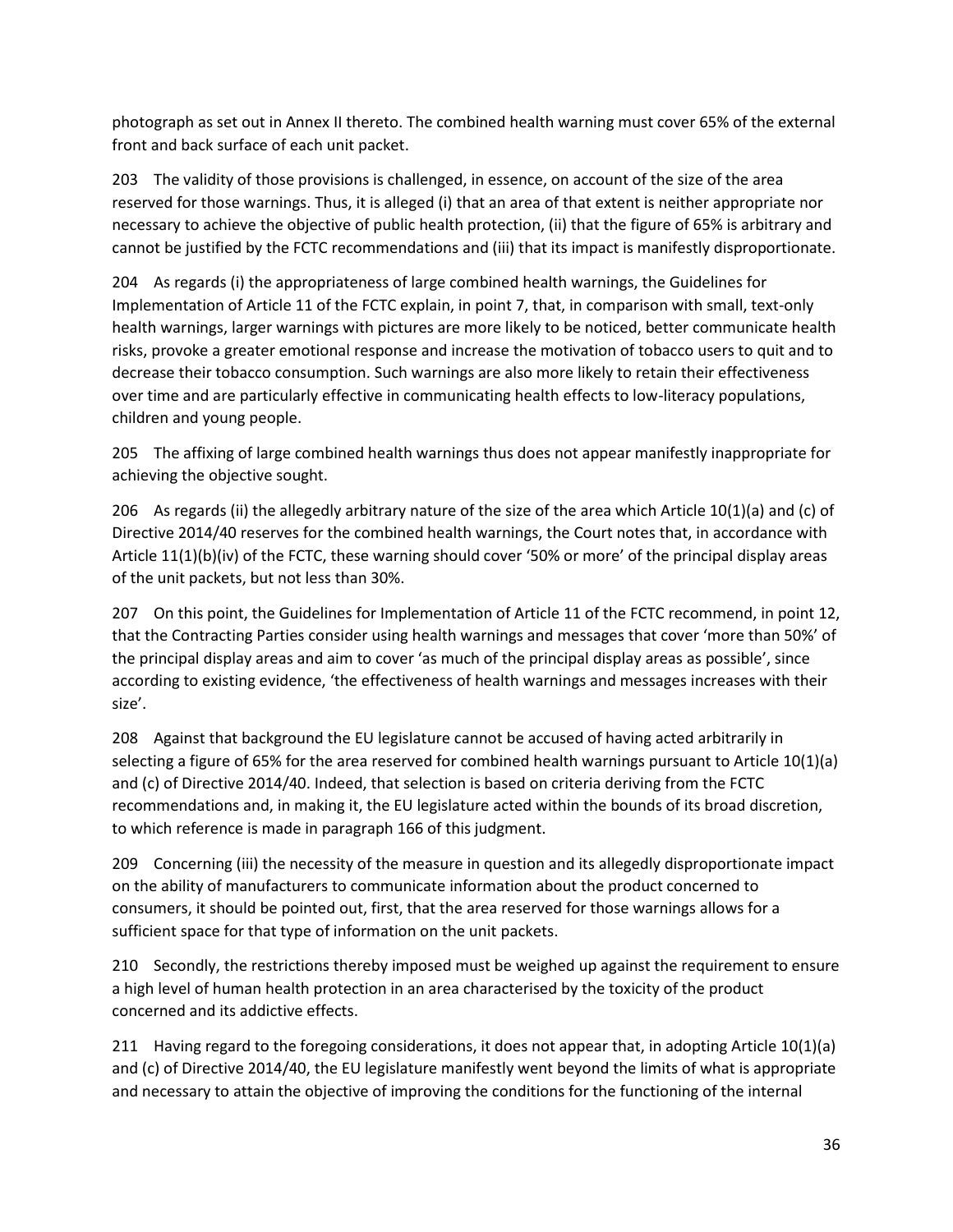market for tobacco and related products, taking as a base a high level of protection of human health, especially for young people.

212 Accordingly, the Court finds that consideration of Question 3(c) has disclosed no factor of such a kind as to affect the validity of Article 10(1)(a) and (c) of Directive 2014/40.

# *Question 7*

213 In view of the finding made in paragraph 52 of this judgment, Question 7 should be addressed only in so far as it concerns the validity of Article 7 of Directive 2014/40 in the light of the principle of subsidiarity.

214 The Court notes in this regard that the order for reference does not mention any ground of invalidity based on that principle and concerning Directive 2014/40 as a whole. Only the validity of Article 7 of the directive is challenged in so far as that article prohibits the placing on the EU market of tobacco products containing menthol as a characterising flavour. It is claimed that the EU legislature merely asserted, using a standard formula, that the principle of subsidiarity was complied with, without showing that the internal market benefits deriving from that prohibition are sufficient to justify action on the part of the European Union. It is argued that public health protection could have been sufficiently achieved at the level of Member States.

215 The principle of subsidiarity is set out in Article 5(3) TEU, under which the European Union, in areas which do not fall within its exclusive competence, is to act only if and in so far as the objectives of the proposed action cannot be sufficiently achieved by the Member States and can therefore, by reason of the scale or effects of the proposed action, be better achieved at EU level. Furthermore, Article 5 of Protocol (No 2) on the application of the principles of subsidiarity and proportionality, annexed to the EU Treaty and to the FEU Treaty, lays down guidelines for the purpose of determining whether those conditions are met (judgment in *Estonia* v *Parliament and Council*, C-508/13, EU:C:2015:403, paragraph 44).

216 An initial review of compliance with the principle of subsidiarity is undertaken, at a political level, by national parliaments in accordance with the procedures laid down for that purpose by Protocol (No 2).

217 Subsequently, responsibility for that review lies with the EU judicature, which must verify both compliance with the substantive conditions set out in Article 5(3) TEU and compliance with the procedural safeguards provided for by that protocol.

218 As regards, in the first place, the judicial review of compliance with the substantive conditions laid down in Article 5(3) TEU, the Court must determine whether the EU legislature was entitled to consider, on the basis of a detailed statement, that the objective of the proposed action could be better achieved at EU level.

219 Since the present case concerns an area — the improvement of the functioning of the internal market — which is not among those in respect of which the European Union has exclusive competence, it must be determined whether the objective of Directive 2014/40 could be better achieved at EU level (see, to that effect, judgment in *British American Tobacco (Investments) and Imperial Tobacco*, C-491/01, EU:C:2002:741, paragraphs 179 and 180).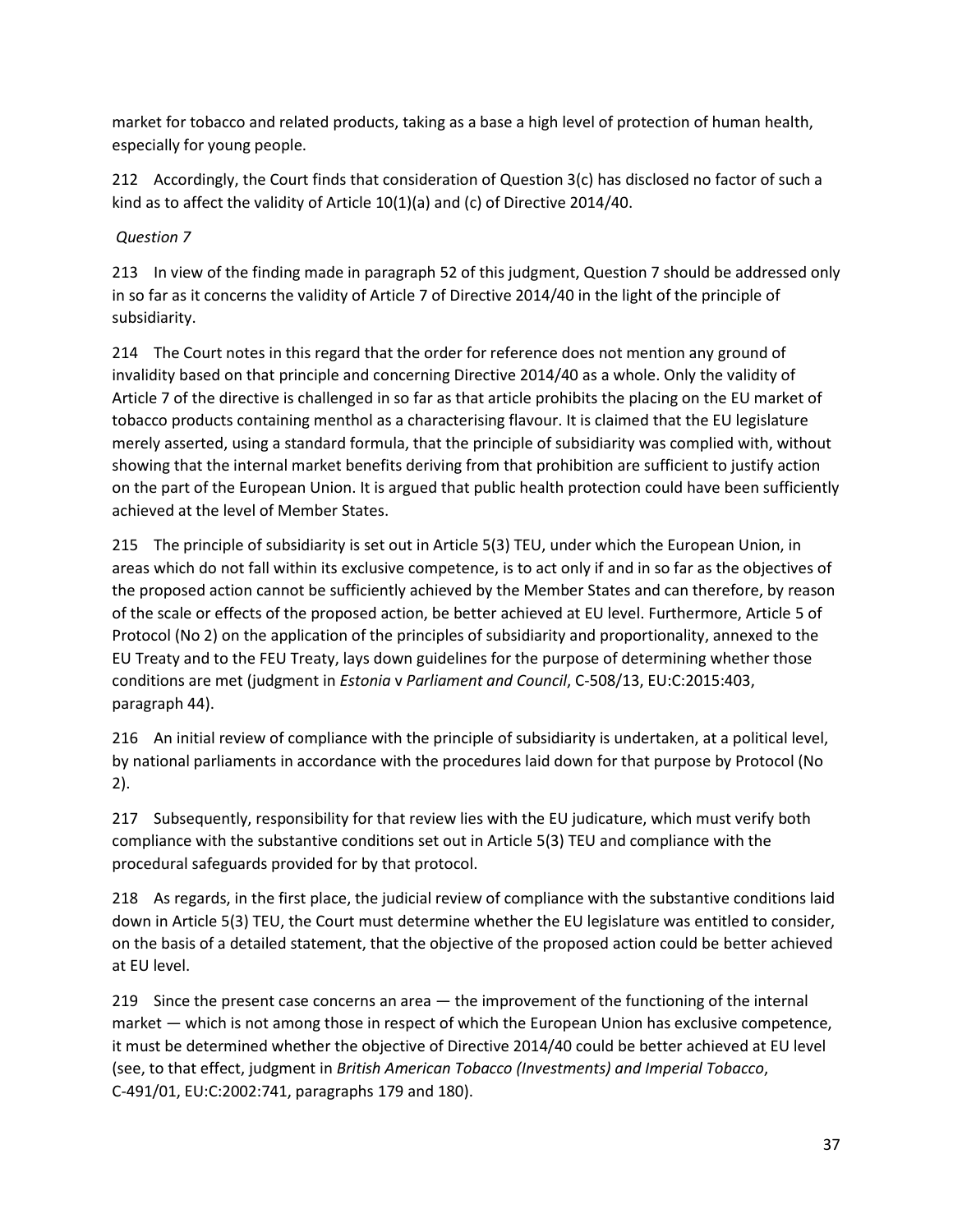220 In this regard, as has been mentioned in paragraph 143 of this judgment, Directive 2014/40 has two objectives in that it seeks to facilitate the smooth functioning of the internal market for tobacco and related products, while ensuring a high level of protection of human health, especially for young people.

221 Even if the second of those objectives might be better achieved at the level of Member States, the fact remains that pursuing it at that level would be liable to entrench, if not create, situations in which some Member States permit the placing on the market of tobacco products containing certain characterising flavours, whilst others prohibit it, thus running completely counter to the first objective of Directive 2014/40, namely the improvement of the functioning of the internal market for tobacco and related products.

222 The interdependence of the two objectives pursued by the directive means that the EU legislature could legitimately take the view that it had to establish a set of rules for the placing on the EU market of tobacco products with characterising flavours and that, because of that interdependence, those two objectives could best be achieved at EU level (see, by analogy, judgment in *Vodafone and Others*, C-58/08, EU:C:2010:321, paragraph 78, and *Estonia* v *Parliament and Council*, C-508/13, EU:C:2015:403, paragraph 48).

223 Moreover, as has been stated in paragraph 115 of this judgment, the EU legislature could properly make all characterising flavours subject to the same set of legal rules.

224 Consequently, the Court must reject the arguments seeking to establish that the objective of human health protection could have been better achieved at national level as regards specifically the prohibition on the placing on the market of tobacco products with characterising flavours.

225 As regards, in the second place, compliance with formal requirements and, in particular, the statement of reasons for Directive 2014/40 in the light of the principle of subsidiarity, it should be borne in mind that, according to the Court's case-law, observance of the obligation to state reasons must be evaluated not only by reference to the wording of the contested act, but also by reference to its context and the circumstances of the individual case (see, to that effect, judgment in *Estonia* v *Parliament and Council*, C-508/13, EU:C:2015:403, paragraph 61).

226 In the present case, it is undisputed that the Commission's proposal for a directive and its impact assessment include sufficient information showing clearly and unequivocally the advantages of taking action at EU level rather than at Member State level.

227 Accordingly, it is established to the requisite legal standard that that information enabled both the EU legislature and national parliaments to determine whether the proposal complied with the principle of subsidiarity, whilst also enabling individuals to understand the reasons relating to that principle and the Court to exercise its power of review.

228 Having regard to the foregoing, consideration of Question 7 has disclosed no factor of such a kind as to affect the validity of Article 7 of Directive 2014/40.

# **Costs**

229 Since these proceedings are, for the parties to the main proceedings, a step in the action pending before the national court, the decision on costs is a matter for that court. Costs incurred in submitting observations to the Court, other than the costs of those parties, are not recoverable.